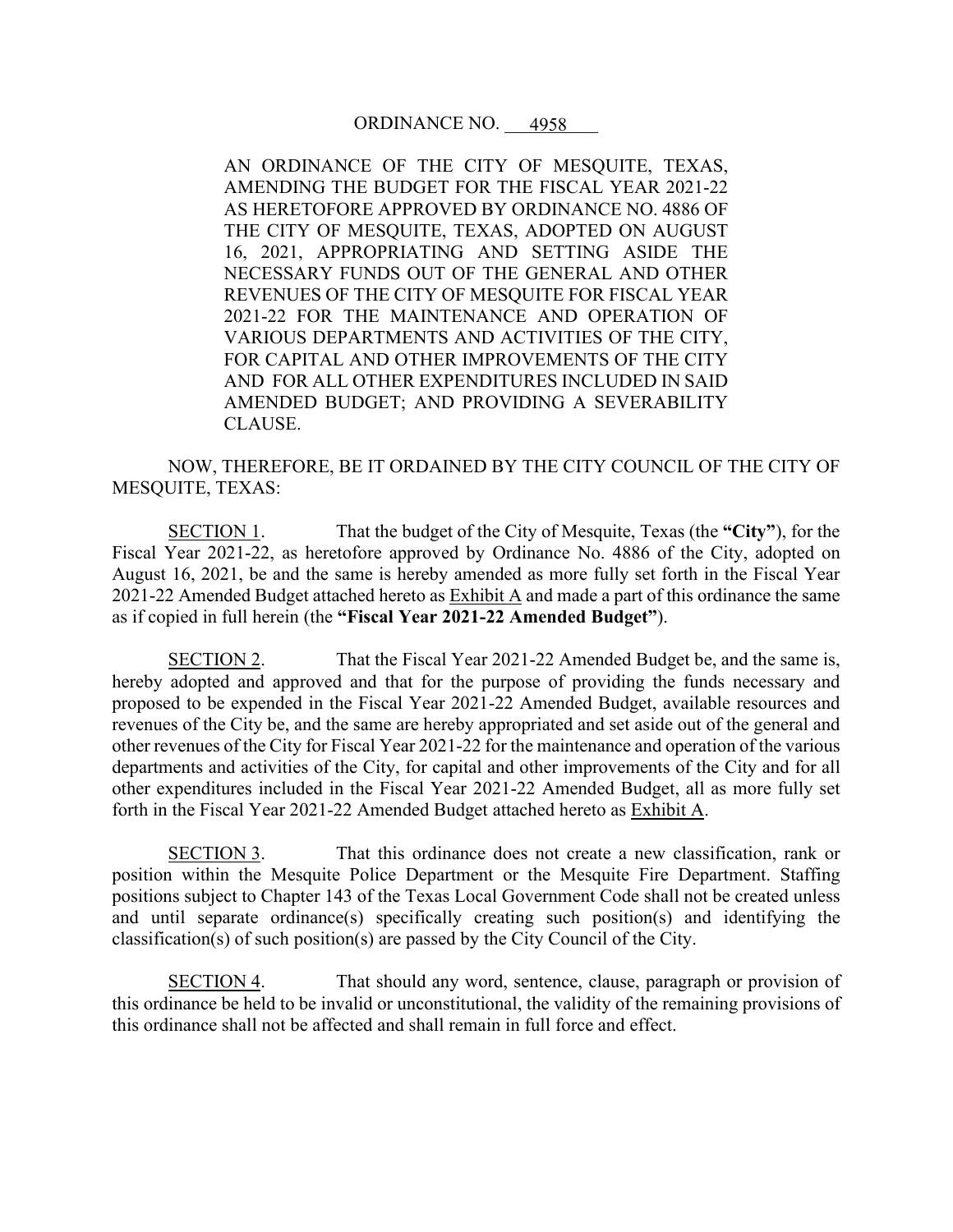Finance / Fiscal Year 2021-22 Amended Budget / May 16, 2022 Page 2 of 2

DULY PASSED AND APPROVED by the City Council of the City of Mesquite, Texas, on the 16th day of May 2022.

> Daniel Alemán, Jr. Mayor

ATTEST: APPROVED AS TO LEGAL FORM:

Sonja Land David L. Paschall<br>City Secretary City Attorney City Attorney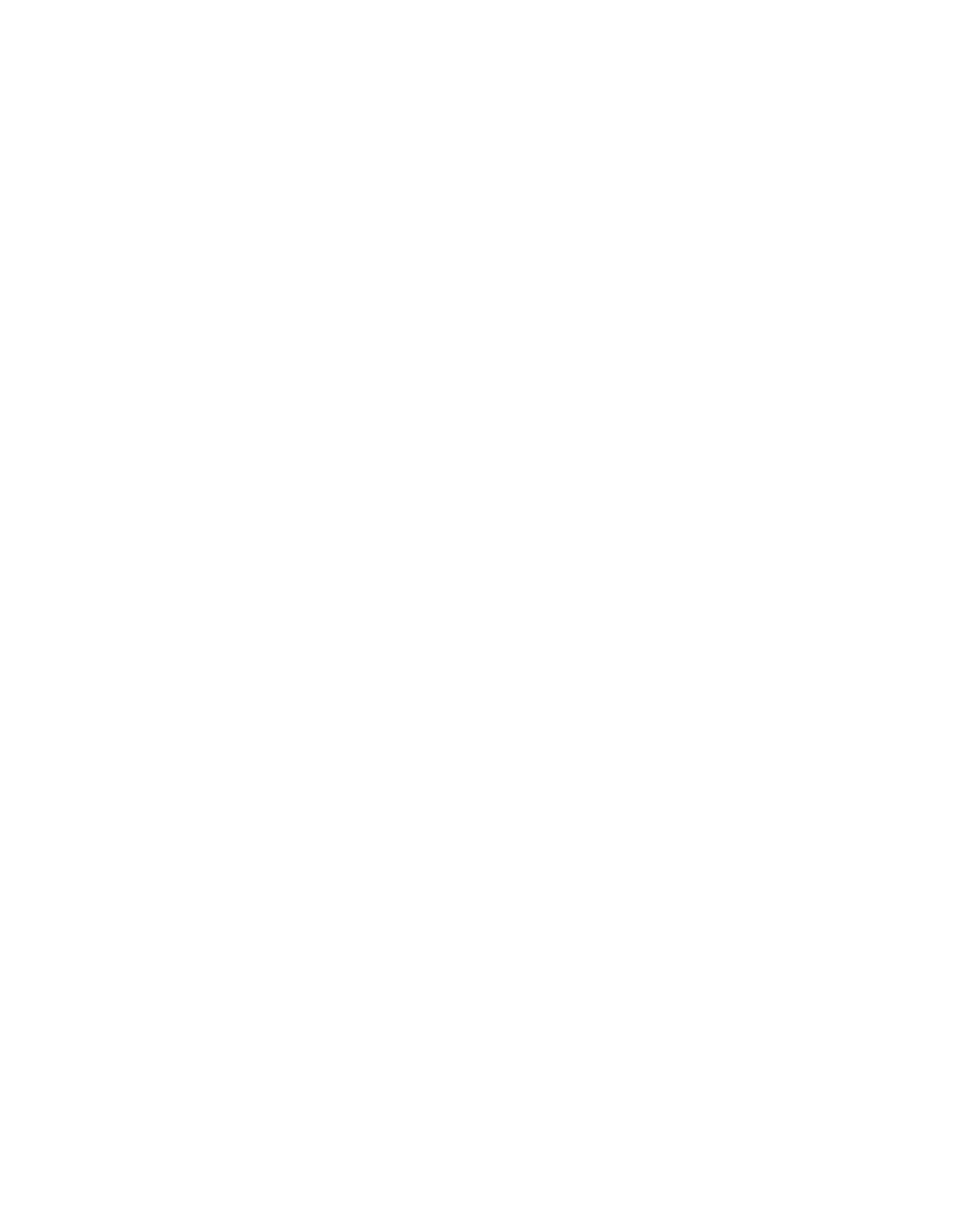## **EXHIBIT A**

**FISCAL YEAR 2021-22 AMENDED BUDGET**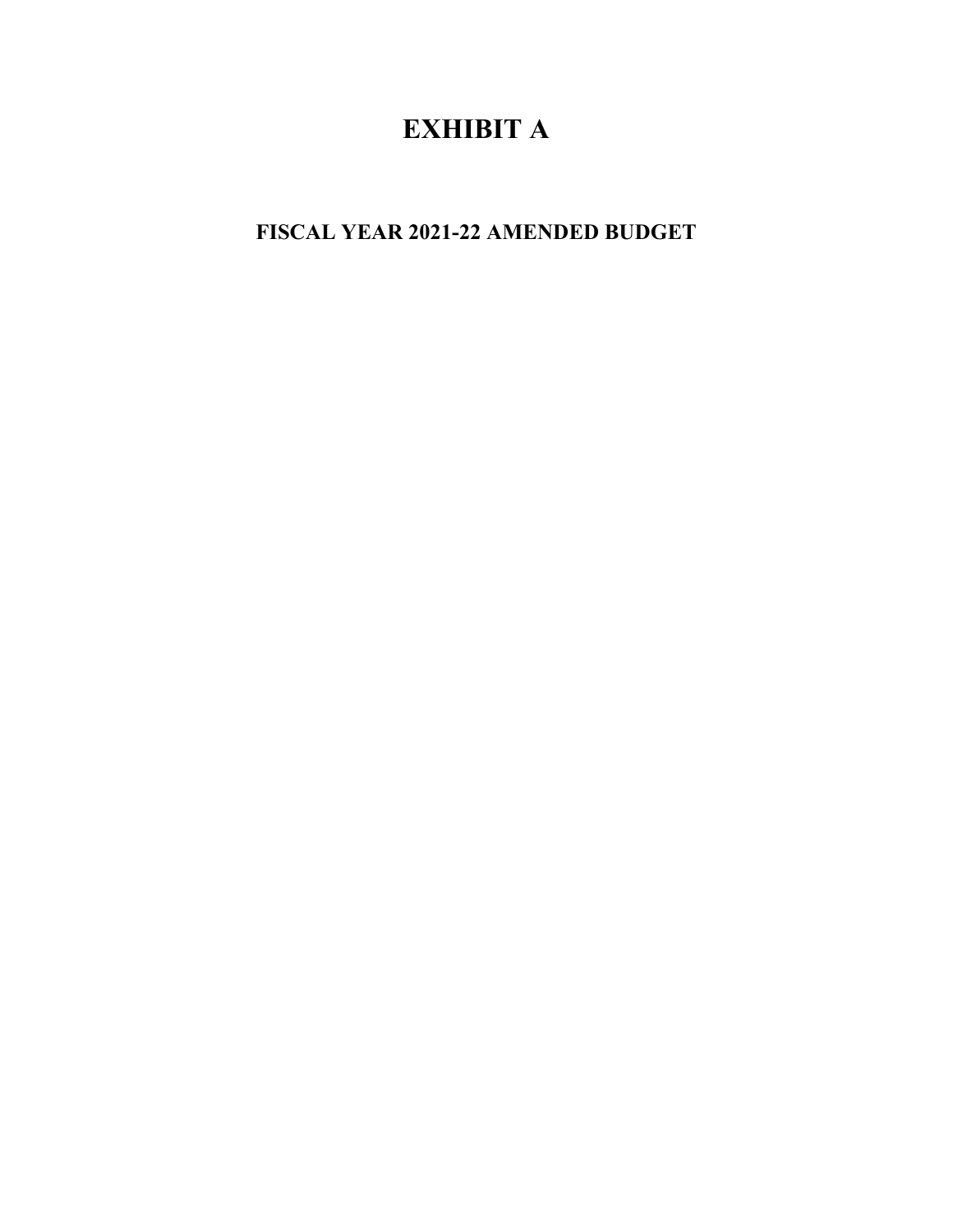| <b>City of Mesquite</b>                                                               |                                     |                         |                              |                             |
|---------------------------------------------------------------------------------------|-------------------------------------|-------------------------|------------------------------|-----------------------------|
| <b>Amended Budget/Combined Summary</b>                                                |                                     |                         |                              |                             |
| <b>Fiscal Year 2021-22</b>                                                            |                                     |                         |                              |                             |
|                                                                                       |                                     |                         |                              |                             |
|                                                                                       | Beginning                           |                         |                              | Ending                      |
|                                                                                       | <b>Balances</b><br>10/1/2021        | Revenues/               | Appropriations/              | <b>Balances</b>             |
| <b>Fund Type</b><br><b>Operating Funds</b>                                            |                                     | <b>Transfers</b> In     | <b>Transfers Out</b>         | 9/30/2022                   |
|                                                                                       | General Fund \$ 28,019,795          | \$150,499,420           | \$146,442,270                | 32,076,945<br>S             |
| Water and Sewer Fund                                                                  | 56,553,600                          | 75,075,480              | 72,268,310                   | 59,360,770                  |
| Drainage Utility District Fund                                                        | 2,212,855                           | 5,241,130               | 5,336,700                    | 2,117,285                   |
| <b>Airport Fund</b>                                                                   | 317,430                             | 3,023,480               | 3,011,390                    | 329,520                     |
| Golf Course Fund                                                                      | (49, 032)                           | 1,257,000               | 1,209,210                    | (1,242)                     |
| <b>Total Operating Funds</b>                                                          | \$87,054,648                        | \$235,096,510           | \$228,267,880                | $\mathbb{S}$<br>93,883,278  |
|                                                                                       |                                     |                         |                              |                             |
| <b>Debt Service/Reserve Funds</b>                                                     |                                     |                         |                              |                             |
| General Obligation Debt Service Fund \$                                               | 1,413,685                           | \$24,939,495            | \$24,875,360                 | \$<br>1,477,820             |
| Water and Sewer Revenue Debt Service Fund<br>Water and Sewer Revenue Reserve Fund     | 2,977,914<br>3,558,651              | 13,184,890<br>2,250,000 | 12,222,390<br>$\overline{a}$ | 3,940,414<br>5,808,651      |
| Drainage Utility District Revenue Debt Service Fund                                   | 304,763                             | 774,250                 | 785,920                      | 293,093                     |
| Drainage Utility District Revenue Reserve Fund                                        | 539,914                             |                         | $\overline{a}$               | 539,914                     |
| <b>Total Debt Service/Reserve Funds</b>                                               | 8,794,927<br>\$                     | $\sqrt{41,148,635}$     | $\frac{1}{37,883,670}$       | 12,059,892<br>$\mathbb{S}$  |
|                                                                                       |                                     |                         |                              |                             |
| <b>Internal Service Funds</b>                                                         |                                     |                         |                              |                             |
| Group Medical Insurance Fund                                                          | -\$<br>$\overline{\phantom{a}}$     | \$19,260,410            | \$19,218,560                 | \$<br>41,850                |
| General Liability Insurance Fund                                                      | $\overline{\phantom{a}}$            | 4,092,190               | 4,088,860                    | 3,330                       |
| <b>Total Internal Service Funds</b>                                                   | \$<br>$\equiv$                      | \$23,352,600            | \$23,307,420                 | $\mathbb{S}$<br>45,180      |
|                                                                                       |                                     |                         |                              |                             |
| <b>Special Revenue Funds</b>                                                          |                                     |                         |                              |                             |
| Hotel Occupancy Tax Fund \$                                                           | 2,095,053                           | 1,806,000<br>\$         | \$<br>1,811,410              | <sup>\$</sup><br>2,089,643  |
| Confiscated Seizure Fund                                                              | 1,976,938                           | 606,600                 | 2,031,669                    | 551,869                     |
| Photo Enforcement Fund                                                                | 7,744                               | 30,000                  | 25,000                       | 12,744                      |
| Child Safety Fund                                                                     | 42,863                              | 200,000                 | 200,000                      | 42,863                      |
| 911 Service Fee Fund                                                                  | 28,132                              | 900,000                 | 900,000                      | 28,132                      |
| Community Development Block Grant Program Fund<br>Housing Choice Voucher Program Fund | 45,761<br>2,166,421                 | 1,836,243<br>16,868,500 | 1,875,098<br>16,786,230      | 6,906<br>2,248,691          |
| Public, Educational and Government Access Fund                                        | 640,929                             | 221,000                 | 158,900                      | 703,029                     |
| 4B Quality of Life Corporation Fund                                                   | 6,164,827                           | 14,348,022              | 14,962,738                   | 5,550,111                   |
| Municipal Court Technology Fund                                                       | (44, 557)                           | 100,000                 | 52,200                       | 3,243                       |
| <b>Total Special Revenue Funds</b>                                                    | $\frac{13,124,111}{2}$              | \$36,916,365            | \$38,803,245                 | 11,237,230<br>$\mathcal{S}$ |
|                                                                                       |                                     |                         |                              |                             |
| <b>Capital Project Funds</b>                                                          |                                     |                         |                              |                             |
| Capital Project Reserve Fund \$ 10,655,705                                            |                                     | \$<br>1,151,814         | \$11,644,631                 | \$<br>162,888               |
| Rodeo City Tax Increment Reinvestment Zone Fund                                       | 14,495                              | 267,833                 | 278,331                      | 3,997                       |
| Towne Centre Tax Increment Reinvestment Zone Fund                                     | 2,412,230                           | 1,165,226               | 3,070,166                    | 507,290                     |
| Gus Thomasson Tax Increment Reinvestment Zone Fund                                    | 210,134                             | 327,437                 | 100,000                      | 437,571                     |
| Town East/Skyline Tax Increment Reinvestment Zone Fund                                | 730,792                             | 679,704                 | 113,325                      | 1,297,171                   |
| Polo Ridge Tax Increment Reinvestment Zone Fund                                       | 31                                  | 474                     | 460                          | 45                          |
| Heartland Town Center Tax Increment Reinvestment Zone Fund                            | 756                                 | 44,091                  | 43,900                       | 947                         |
| IH-20 Business Park Tax Increment Reinvestment Zone Fund                              | 718,798                             | 2,388,798               | 826,900                      | 2,280,696                   |
| Spradley Farms Tax Increment Reinvestment Zone Fund                                   |                                     |                         |                              |                             |
| Alcott Logistics Tax Increment Reinvestment Zone Fund                                 | (306)                               | 1,849,829               | 1,849,510                    | 13                          |
| Roadway Impact Fee Fund                                                               | 113,021                             | 4,000,000               | 2,300,000                    | 1,813,021                   |
| Water and Sewer Impact Fee Fund                                                       | 906,052                             | 1,800,000               | 1,380,000                    | 1,326,052                   |
| Reserved Fee Fund<br>Conference Center Capital Replacement Fund                       | $\overline{\phantom{a}}$<br>451,725 | 915,200<br>180,500      | 27,500<br>187,100            | 887,700<br>445,125          |
| <b>Total Capital Project Funds</b>                                                    | \$16,213,433                        | \$14,770,906            | \$21,821,823                 | $\mathbb{S}$<br>9,162,516   |
|                                                                                       |                                     |                         |                              |                             |
| <b>Less: Interfund Transfers</b>                                                      |                                     | (42, 751, 035)          | (45,301,035)                 |                             |
|                                                                                       |                                     |                         |                              |                             |
| <b>Total All Funds</b>                                                                | \$125,187,119                       | \$308,533,980           | \$304,783,003                | \$126,388,097               |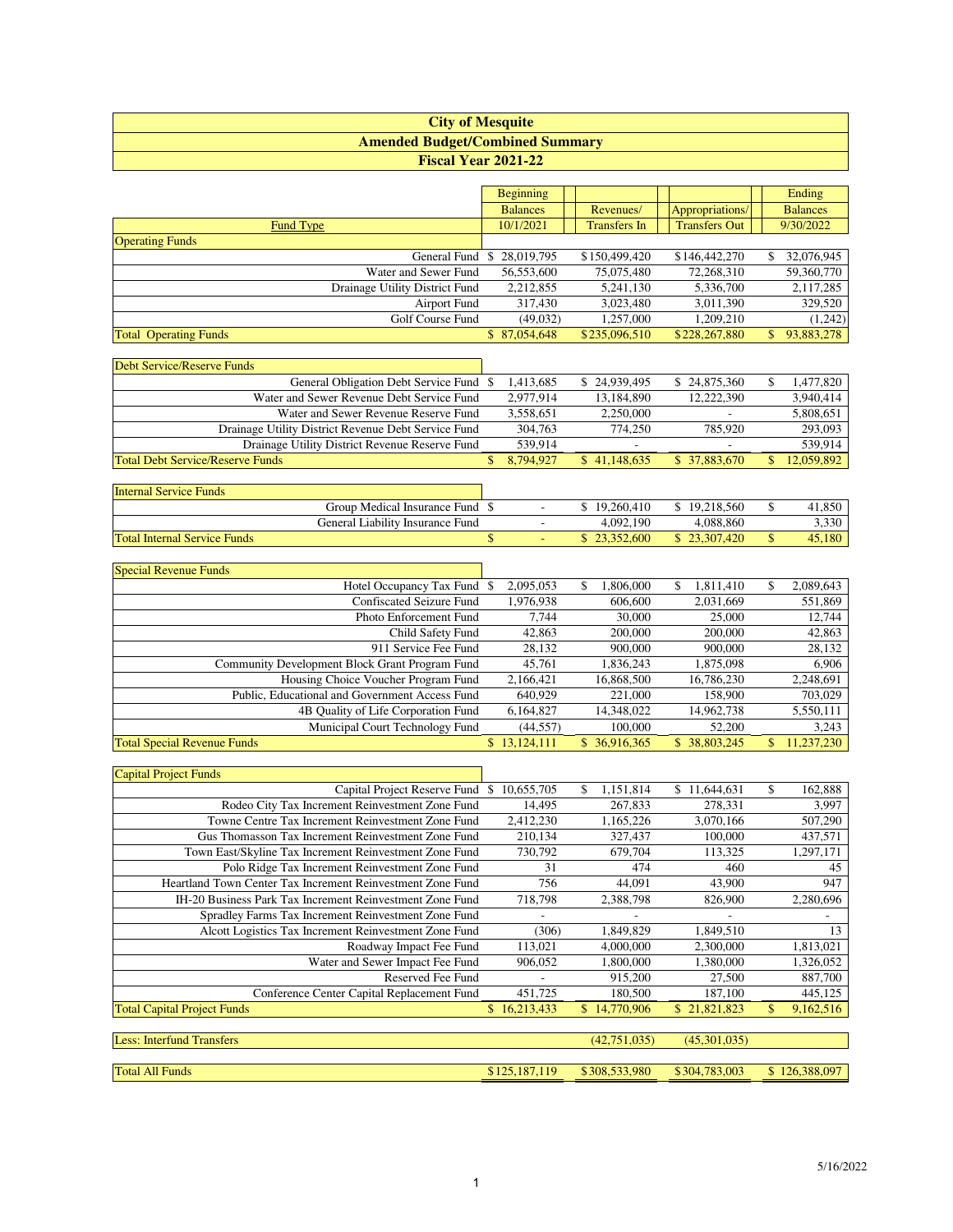|                                      | <b>City of Mesquite</b>            |                  |                  |           |
|--------------------------------------|------------------------------------|------------------|------------------|-----------|
|                                      | <b>Amended Budget/General Fund</b> |                  |                  |           |
|                                      | <b>Fiscal Year 2021-22</b>         |                  |                  |           |
|                                      |                                    |                  |                  |           |
|                                      | Actual                             | Adopted          | Amended          |           |
|                                      | 2020-21                            | 2021-22          | 2021-22          | Variance  |
| <b>Revenues:</b>                     |                                    |                  |                  |           |
| <b>General Property Taxes</b>        | \$<br>62,632,951                   | 68,100,270<br>\$ | \$<br>68,100,270 | \$        |
| <b>Gross Receipts Taxes</b>          | 7,435,584                          | 7,115,000        | 7,530,000        | 415,000   |
| <b>City Sales Taxes</b>              | 38,721,730                         | 36,226,060       | 41,450,000       | 5,223,940 |
| Licenses and Permits                 | 3,119,585                          | 3,367,790        | 4,236,200        | 868,410   |
| <b>Fines and Forfeitures</b>         | 2,939,479                          | 3,005,000        | 3,062,000        | 57,000    |
| <b>Interest Income</b>               | 73,022                             | 124,000          | 124,000          |           |
| <b>Charges for Current Service</b>   | 16,750,969                         | 17,607,710       | 18,551,650       | 943,940   |
| <b>Other Revenues</b>                | 704,985                            | 852,600          | 877,600          | 25,000    |
| <b>Contributions and Donations</b>   | 21,598                             | 89,000           | 98,000           | 9,000     |
| <b>Intergovernmental Revenues</b>    |                                    |                  |                  |           |
| Transfers In                         | 1,285,000                          | 1,285,000        | 1,285,000        |           |
| Enterprise Funds PILOT/Franchise Fee | 5,146,794                          | 5,184,700        | 5,184,700        |           |

| <b>Operating Expenditures:</b>        |                    |                   |                  |                          |
|---------------------------------------|--------------------|-------------------|------------------|--------------------------|
| General Government                    | \$<br>14, 171, 690 | 15,048,020<br>\$. | 15,476,500<br>\$ | \$<br>428,480            |
| Housing and Community Services        | 2,007,829          | 2,255,110         | 2,223,090        | (32,020)                 |
| Neighborhood Services                 | 1,473,904          | 2,042,830         | 1,962,900        | (79, 930)                |
| <b>Library Services</b>               | 2,407,875          | 2,759,630         | 2,682,390        | (77,240)                 |
| Fire Service                          | 32,051,194         | 33,549,790        | 34,507,940       | 958,150                  |
| Police Service                        | 40,907,418         | 43,732,620        | 43,904,860       | 172,240                  |
| <b>Public Works</b>                   | 13,982,132         | 15,517,860        | 16,309,780       | 791,920                  |
| Planning and Development Services     | 3,052,217          | 3,412,620         | 3,330,630        | (81,990)                 |
| Parks and Recreation                  | 3,233,856          | 4,256,460         | 4,147,010        | (109, 450)               |
| Other Expenditures                    | 5,605,312          | 3,835,120         | 4,251,240        | 416,120                  |
| <b>Cost Allocation Reimbursements</b> | (3,639,484)        | (3, 147, 780)     | (3, 147, 780)    |                          |
| <b>Transfers Out</b>                  | 22,866,040         | 20,793,710        | 20,793,710       | $\overline{\phantom{0}}$ |
| <b>Total Expenditures</b>             | \$<br>138,119,983  | \$144,055,990     | \$146,442,270    | \$2,386,280              |

Enterprise Funds PILOT/Franchise Fee 5,146,794 5,184,700 5,184,700 5,184,700 - 5 Total Revenues

| <b>Excess (Deficiency) Revenues</b>          |               |            |     |              |                |            |              |                          |
|----------------------------------------------|---------------|------------|-----|--------------|----------------|------------|--------------|--------------------------|
| <b>Over Expenditures</b>                     | \$            | 711,714    | \$. | (1,098,860)  | \$             | 4,057,150  |              | \$5,156,010              |
|                                              |               |            |     |              |                |            |              |                          |
| <b>Unassigned Beginning Fund Balance</b>     | \$            | 25,159,328 |     | \$25,913,709 | $\mathbb{S}^-$ | 25,913,709 | \$           | ۰                        |
| <b>Change in Unassigned Fund Balance</b>     |               | 754,381    |     | (1,098,860)  |                | 4,057,150  |              | 5,156,010                |
| <b>Unassigned Ending Fund Balance</b>        | \$            | 25,913,709 |     | \$24,814,849 | $\mathbb{S}^-$ | 29,970,859 |              | \$5,156,010              |
|                                              |               |            |     |              |                |            |              |                          |
| Nonspendable/Assigned Beginning Fund Balance | $\mathcal{S}$ | 2,148,753  | \$  | 2,106,086    | \$             | 2,106,086  | $\mathbb{S}$ | ٠                        |
| Change in Nonspendable/Assigned Fund Balance |               | (42,667)   |     |              |                |            |              | -                        |
| Nonspendable/Assigned Fund Balance           | Ж.            | 2,106,086  | \$  | 2,106,086    | \$             | 2,106,086  |              | $\overline{\phantom{0}}$ |
|                                              |               |            |     |              |                |            |              |                          |
| <b>Total Fund Balance</b>                    | \$.           | 28,019,795 | \$. | 26,920,935   | \$             | 32,076,945 |              | \$5,156,010              |
|                                              |               |            |     |              |                |            |              |                          |
| Days of Working Capital (Unassigned)*        |               | 68         |     | 63           |                | 73         |              |                          |

\*Calculated using Total Revenues

Total Revenues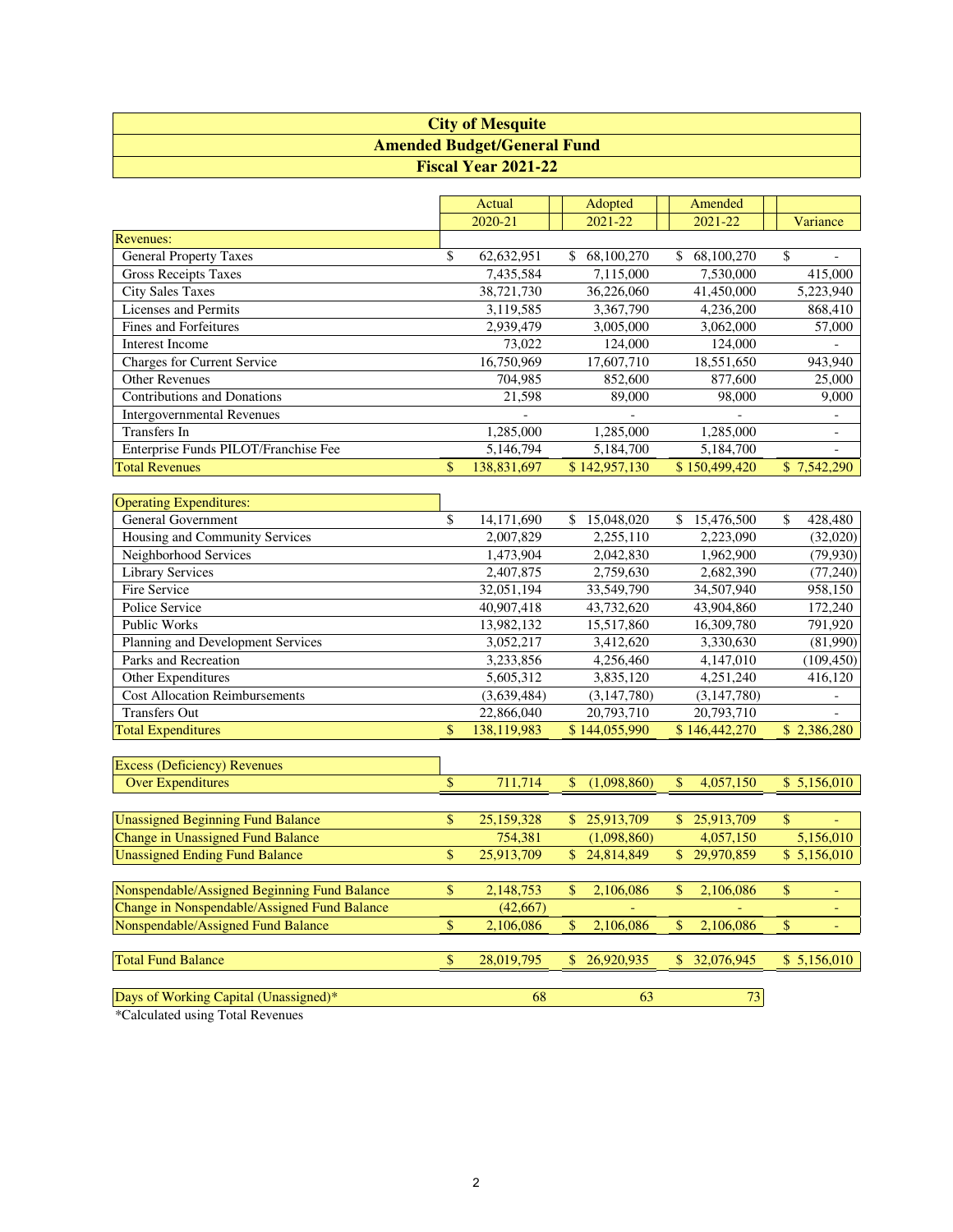| <b>City of Mesquite</b>            |  |  |  |  |  |  |
|------------------------------------|--|--|--|--|--|--|
| <b>Amended Budget/General Fund</b> |  |  |  |  |  |  |
| <b>Fiscal Year 2021-22</b>         |  |  |  |  |  |  |

|                                   |         | Actual     |  | Adopted     |  | Amended     |  |   |  |          |
|-----------------------------------|---------|------------|--|-------------|--|-------------|--|---|--|----------|
| <b>Revenue Source</b>             | 2020-21 |            |  | $2021 - 22$ |  | $2021 - 22$ |  |   |  | Variance |
| <b>General Property Tax</b>       |         |            |  |             |  |             |  |   |  |          |
| <b>Current Taxes</b>              |         | 61,596,872 |  | 67,055,270  |  | 67,055,270  |  |   |  |          |
| Delinquent Taxes                  |         | 449.481    |  | 500,000     |  | 500,000     |  | - |  |          |
| Interest and Penalties            |         | 586,598    |  | 545,000     |  | 545,000     |  |   |  |          |
| <b>Total General Property Tax</b> |         | 62,632,951 |  | 68,100,270  |  | 68,100,270  |  |   |  |          |

| <b>Gross Receipts</b>        |    |           |                 |           |                          |
|------------------------------|----|-----------|-----------------|-----------|--------------------------|
| Electrical                   | ۰D | 3,858,764 | \$<br>4,000,000 | 4,000,000 |                          |
| Gas                          |    | 1,370,044 | 1.000.000       | 1,400,000 | 400,000                  |
| Cable TV                     |    | 778.121   | 775,000         | 775,000   | $\overline{\phantom{0}}$ |
| Bingo                        |    | 54,876    | 40,000          | 55,000    | 15,000                   |
| <b>Commercial Sanitation</b> |    | 1,373,779 | 1,300,000       | 1.300.000 | -                        |
| <b>Total Gross Receipts</b>  |    | 7,435,584 | 7,115,000       | 7,530,000 | 415,000                  |

| Sales Tax                |            |            |            |  |           |
|--------------------------|------------|------------|------------|--|-----------|
| General Sales Tax        | 38,442,024 | 35,956,060 | 41.170.000 |  | 5.213.940 |
| Mixed Beverage Sales Tax | 279,706    | 270,000    | 280,000    |  | 10,000    |
| <b>Total Sales Tax</b>   | 38,721,730 | 36,226,060 | 41,450,000 |  | 5.223.940 |

| <b>Licenses, Permits and Fees</b>   |                 |                          |           |                 |                 |
|-------------------------------------|-----------------|--------------------------|-----------|-----------------|-----------------|
| <b>Building Permits</b>             | \$<br>1,239,298 | \$                       | 1,000,000 | \$<br>2,000,000 | \$<br>1,000,000 |
| <b>Electrical Permits</b>           | 67,165          |                          | 60,000    | 78,000          | 18,000          |
| <b>Plumbing Permits</b>             | 267,106         |                          | 135,000   | 300,000         | 165,000         |
| <b>Health Permits</b>               | 182,850         |                          | 160,000   | 180,000         | 20,000          |
| <b>Mechanical Permits</b>           | 50,195          |                          | 40,000    | 80,000          | 40,000          |
| <b>Sign Permits</b>                 | 45,425          |                          | 50,000    | 80,000          | 30,000          |
| <b>Inspection Fees</b>              | 13,095          |                          | 25,000    | 10,000          | (15,000)        |
| Food Handlers and Manager Fees      | 17,800          |                          | 25,000    | 25,000          |                 |
| <b>Liquid Waste Permits</b>         | 9,400           |                          | 9,000     | 9,000           |                 |
| Telecommunications/ROW Fees         | 225,480         |                          | 200,000   | 225,000         | 25,000          |
| Apartment/Hotel Fees                | 207,975         |                          | 218,650   | 250,000         | 31,350          |
| <b>Plan Review Fees</b>             | 130,199         |                          | 110,000   | 250,000         | 140,000         |
| Dog Licenses                        | 785             |                          |           |                 |                 |
| <b>Other Miscellaneous Licenses</b> | 1,505           |                          | 1,800     | 1,500           | (300)           |
| Certificate of Occupancy            | 119,750         |                          | 40,000    | 40,000          |                 |
| Rental Certificate of Occupancy     | 170,975         |                          | 900,000   | 320,000         | (580,000)       |
| <b>Contractor Registration</b>      | 151,620         |                          | 160,540   | 140,000         | (20, 540)       |
| Fire Sprinkler Permits              | 19,269          |                          | 20,000    | 40,000          | 20,000          |
| <b>Miscellaneous Fire Permits</b>   | 36,875          |                          | 50,000    | 50,000          |                 |
| Police Alarm Permits                | 90,030          |                          | 100,000   | 75,000          | (25,000)        |
| Public Pool Operator Permit         | 17,130          |                          | 17,000    | 17,000          |                 |
| <b>Other Miscellaneous Permits</b>  | 55,658          |                          | 45,800    | 65,700          | 19,900          |
| <b>Total Licenses and Permits</b>   | \$<br>3,119,585 | $\overline{\mathcal{S}}$ | 3,367,790 | \$<br>4,236,200 | \$<br>868,410   |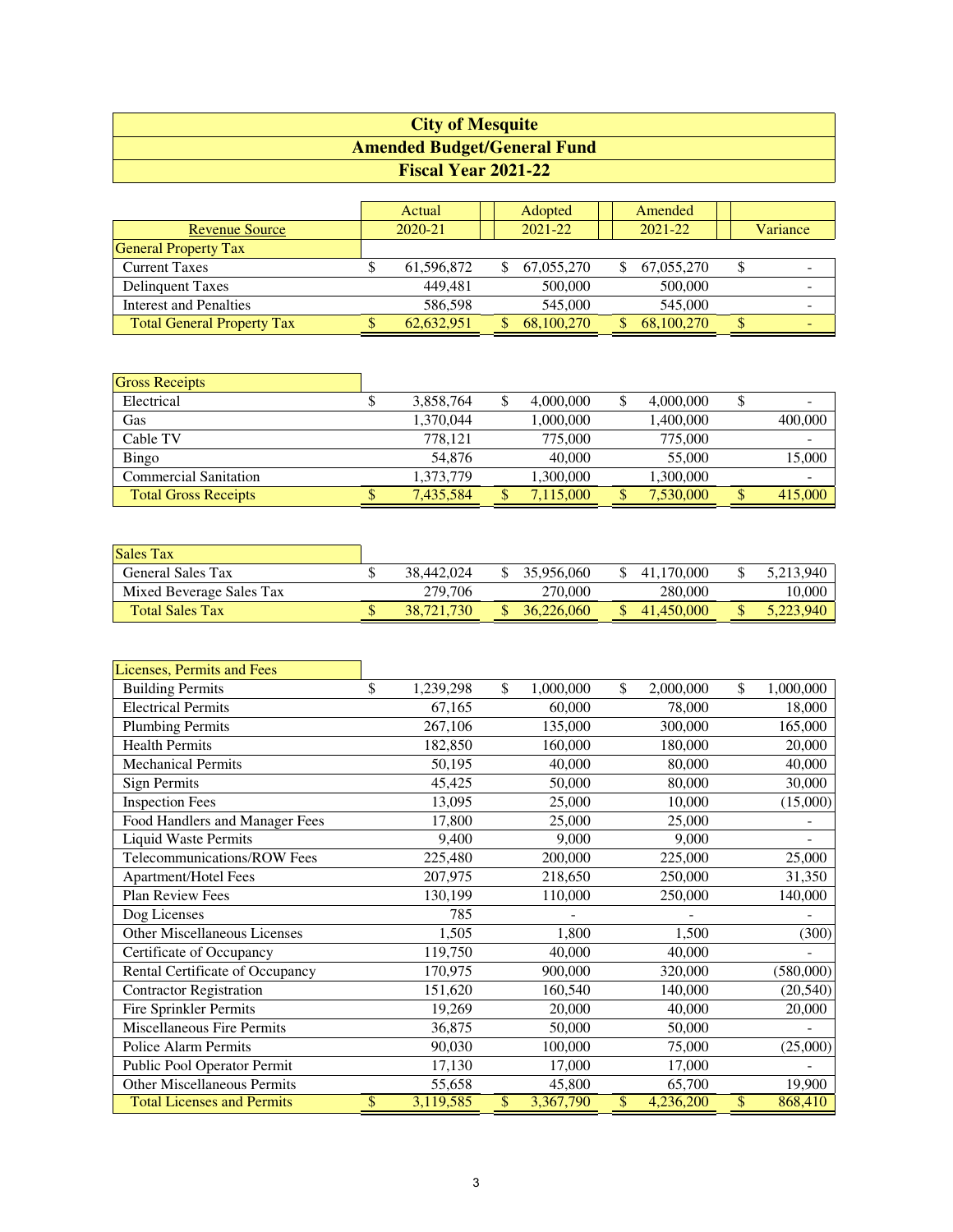| <b>City of Mesquite</b>              |
|--------------------------------------|
| <b>Amended General Fund Revenues</b> |
| <b>Fiscal Year 2021-22</b>           |

|                                          | Actual          | Adopted                     | Amended          |              |
|------------------------------------------|-----------------|-----------------------------|------------------|--------------|
| <b>Revenue Source</b>                    | 2020-21         | 2021-22                     | 2021-22          | Variance     |
| <b>Fines and Forfeitures</b>             |                 |                             |                  |              |
| <b>Traffic Fines</b>                     | 2,103,323<br>\$ | \$2,275,000                 | \$2,275,000      | \$           |
| Criminal Fines                           | 265,460         | 350,000                     | 275,000          | (75,000)     |
| <b>City Ordinances</b>                   | 334,855         | 170,000                     | 280,000          | 110,000      |
| Arrest Fee                               | 74,093          | 75,000                      | 75,000           | -            |
| Child Safety Fee                         | 12,859          | 8,000                       | 12,000           | 4,000        |
| Uniform Traffic Act Fee                  | 28,638          | 27,000                      | 27,000           | Ξ.           |
| <b>Municipal Court Building Security</b> | 74,521          | 60,000                      | 70,000           | 10,000       |
| Court Time Payment Fee                   | 45,730          | 40,000                      | 48,000           | 8,000        |
| <b>Total Fines and Forfeitures</b>       | 2,939,479<br>\$ | 3,005,000<br>$\mathbb{S}^-$ | 3,062,000<br>\$. | \$<br>57,000 |

| Interest Income              |        |         |         |   |
|------------------------------|--------|---------|---------|---|
| Interest on Investments      | 73,022 | 124.000 | 124.000 | - |
| <b>Total Interest Income</b> | 73,022 | 124.000 | 124,000 |   |
|                              |        |         |         |   |

| <b>Charges for Current Services</b>  |               |               |               |                 |
|--------------------------------------|---------------|---------------|---------------|-----------------|
| <b>MISD Tax Appropriations</b>       | \$<br>460,474 | \$<br>464,060 | \$<br>325,000 | \$<br>(139,060) |
| Board of Adjustment Fees             | 9,800         | 10,000        | 10,000        |                 |
| <b>Grass and Weed Charges</b>        | 358,533       | 300,000       | 380,000       | 80,000          |
| <b>Compost Materials Charges</b>     | 693,765       | 500,000       | 900,000       | 400,000         |
| <b>Other Miscellaneous Revenues</b>  | 20,379        | 35,000        | 20,000        | (15,000)        |
| <b>Public Health Program Charges</b> |               |               |               |                 |
| Animal Adoption Fee                  | 68,609        | 85,000        | 85,000        |                 |
| <b>Ambulance Fees</b>                | 2,743,987     | 2,505,000     | 2,705,000     | 200,000         |
| Pound Fees                           | 36,148        | 30,000        | 30,000        |                 |
| <b>Accident Reports</b>              | 11,066        | 10,000        | 10,000        |                 |
| Miscellaneous Public Safety Revenues | 147,139       | 145,000       | 145,000       |                 |
| <b>False Alarm Fees</b>              | 52,700        | 90,000        | 90,000        | ۰               |
| Abandoned Vehicle Notification       | 20,550        | 20,000        | 20,000        |                 |
| <b>Waste Collection and Disposal</b> | 9,992,343     | 10,534,000    | 10,534,000    |                 |
| <b>Public Works Inspection Fees</b>  | 705,711       | 800,000       | 1,200,000     | 400,000         |
| <b>Engineering Plan Review Fees</b>  | 78,925        | 150,000       | 150,000       |                 |
| <b>Library Fees</b>                  | 10,149        | 9,200         | 9,200         |                 |
| Photocopy Charges                    | 28,635        | 33,500        | 33,500        |                 |
| <b>Pavilion Reservations</b>         | 37,678        | 28,000        | 40,000        | 12,000          |
| Reservations                         | 302,212       | 293,200       | 361,700       | 68,500          |
| Concessions                          | 3,057         | 8,000         | 83,000        | 75,000          |
| <b>Registration Fees</b>             | 19,573        | 49,500        | 49,500        |                 |
| <b>Athletic Field Reservations</b>   | 38,858        | 40,000        | 77,500        | 37,500          |
| <b>User Fees</b>                     | 464,241       | 781,250       | 606,250       | (175,000)       |
| <b>Athletic Fees</b>                 | 104,073       | 160,000       | 160,000       |                 |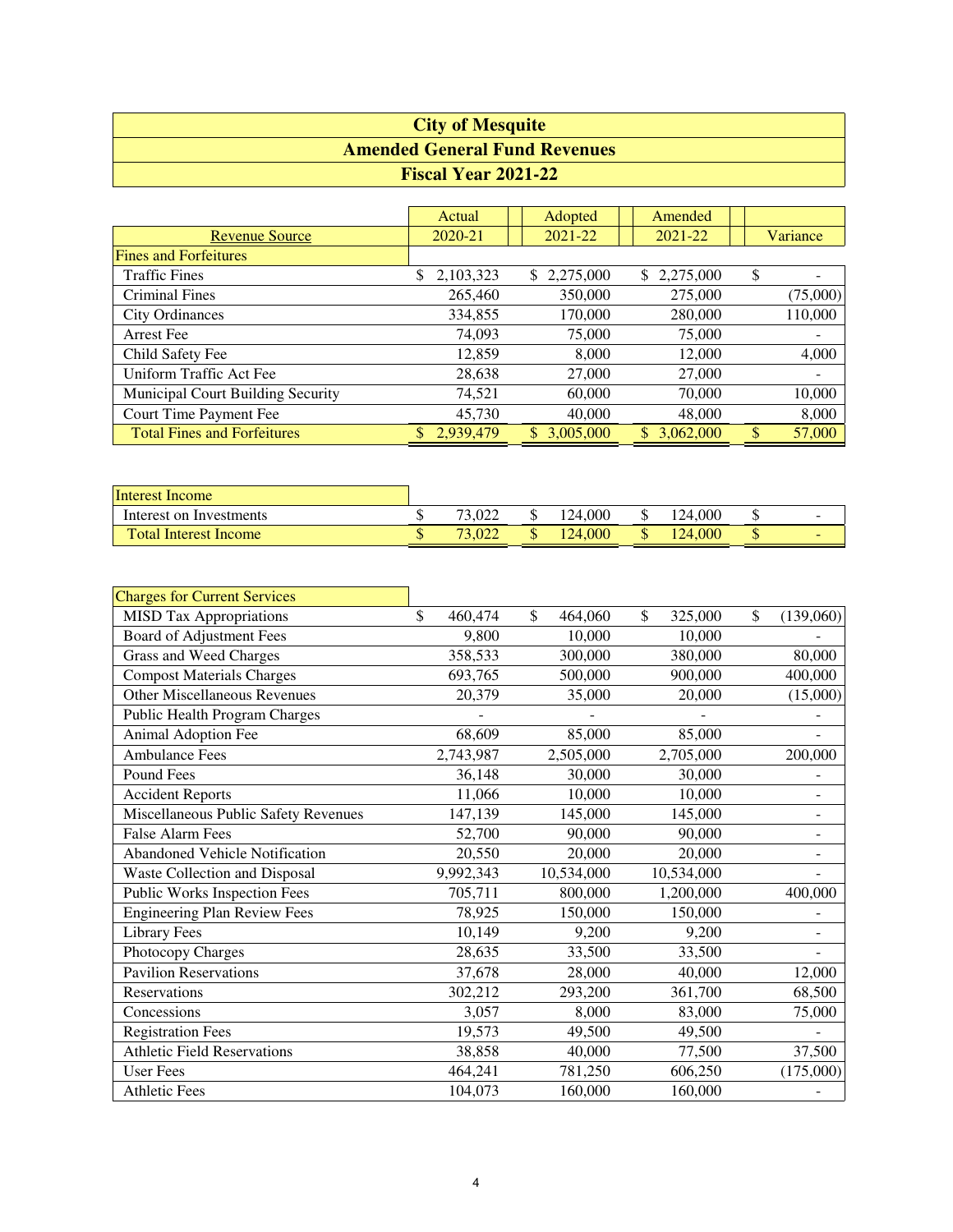| <b>City of Mesquite</b>              |  |
|--------------------------------------|--|
| <b>Amended General Fund Revenues</b> |  |
| <b>Fiscal Year 2021-22</b>           |  |

|                                           | Actual     | Adopted          | Amended      |          |
|-------------------------------------------|------------|------------------|--------------|----------|
| <b>Revenue Source</b>                     | 2020-21    | 2021-22          | 2021-22      | Variance |
| Tennis Admissions                         | 24.532     | 25,000           | 25,000<br>\$ | S        |
| Program Fees                              | 44,414     | 76,000           | 76,000       |          |
| Tennis Shop Sales                         | 4,349      | 5,000            | 5,000        |          |
| Tennis Lessons                            | 29.324     | 20,000           | 20,000       |          |
| <b>Swimming Pool Charges</b>              | 235,391    | 400,000          | 400,000      |          |
| Miscellaneous Charges for Services        | 4,354      | 1.000            | 1.000        |          |
| <b>Total Charges for Current Services</b> | 16,750,969 | 17,607,710<br>S. | 18.551.650   | 943,940  |

| <b>Other Revenues</b>              |   |         |               |               |                          |
|------------------------------------|---|---------|---------------|---------------|--------------------------|
| Service Charges on Returned Checks | 荚 | 13,272  | \$<br>10,000  | \$<br>15,000  | \$<br>5,000              |
| <b>Auctions</b>                    |   | 178,372 | 220,000       | 260,000       | 40,000                   |
| Planning and Zoning Fees           |   | 132,227 | 115,000       | 135,000       | 20,000                   |
| Garbage Bags                       |   | 41,517  | 45,000        | 45,000        |                          |
| Lease and Rent Income              |   | 97,280  | 136,000       | 96,000        | (40,000)                 |
| Sale of Compost Material           |   | 161,496 | 175,000       | 175,000       |                          |
| Prior Year Expenditures            |   | 8,731   | 100,000       | 100,000       |                          |
| Recyclable Items Sale              |   | 33,775  | 25,000        | 25,000        | $\overline{\phantom{a}}$ |
| Miscellaneous                      |   | 24,394  | 12,600        | 12,600        | $\overline{\phantom{a}}$ |
| Blue Bag Program                   |   | 13,921  | 14.000        | 14,000        | $\overline{\phantom{0}}$ |
| <b>Total Other Revenues</b>        |   | 704.985 | \$<br>852,600 | \$<br>877,600 | 25,000                   |

| <b>Contributions and Donations</b>                    |                     |        |   |        |       |
|-------------------------------------------------------|---------------------|--------|---|--------|-------|
| <b>Special Events</b>                                 | 21.598              | 89,000 |   | 98,000 | 9,000 |
| <b>Total Co</b><br><b>Contributions and Donations</b> | 598<br>$^{\sim}$ 1. | 89,000 | Φ | 98,000 | 9,000 |

| Intergovernmental Revenues              |  |  |  |  |
|-----------------------------------------|--|--|--|--|
| Federal Grant                           |  |  |  |  |
| <b>State Grant</b>                      |  |  |  |  |
| <b>Total Intergovernmental Revenues</b> |  |  |  |  |

| <b>Transfers</b> In          |          |           |     |           |   |   |
|------------------------------|----------|-----------|-----|-----------|---|---|
| Capital Project Reserve Fund | 280,000  | 280,000   | ۰D. | 280,000   | w |   |
| Special Revenue Funds        | .005.000 | 0.005,000 |     | 0.005,000 |   |   |
| <b>Total Transfers In</b>    | .285,000 | .285,000  |     | .285,000  |   | - |

| <b>Enterprise Funds PILOT/Franchise Fee</b> |               |               |               |             |
|---------------------------------------------|---------------|---------------|---------------|-------------|
| Payment in Lieu of Taxes                    | 1.486.134     | 1.513.980     | 1.513.980     |             |
| <b>Enterprise Fund Franchise Fee</b>        | 3.660.660     | 3.670.720     | 3,670,720     |             |
| Total Enterprise Funds PILOT/Franchise Fee  | 5,146,794     | 5,184,700     | 5,184,700     |             |
|                                             |               |               |               |             |
| <b>Total General Fund Revenues</b>          | \$138,831,697 | \$142,957,130 | \$150,499,420 | \$7.542.290 |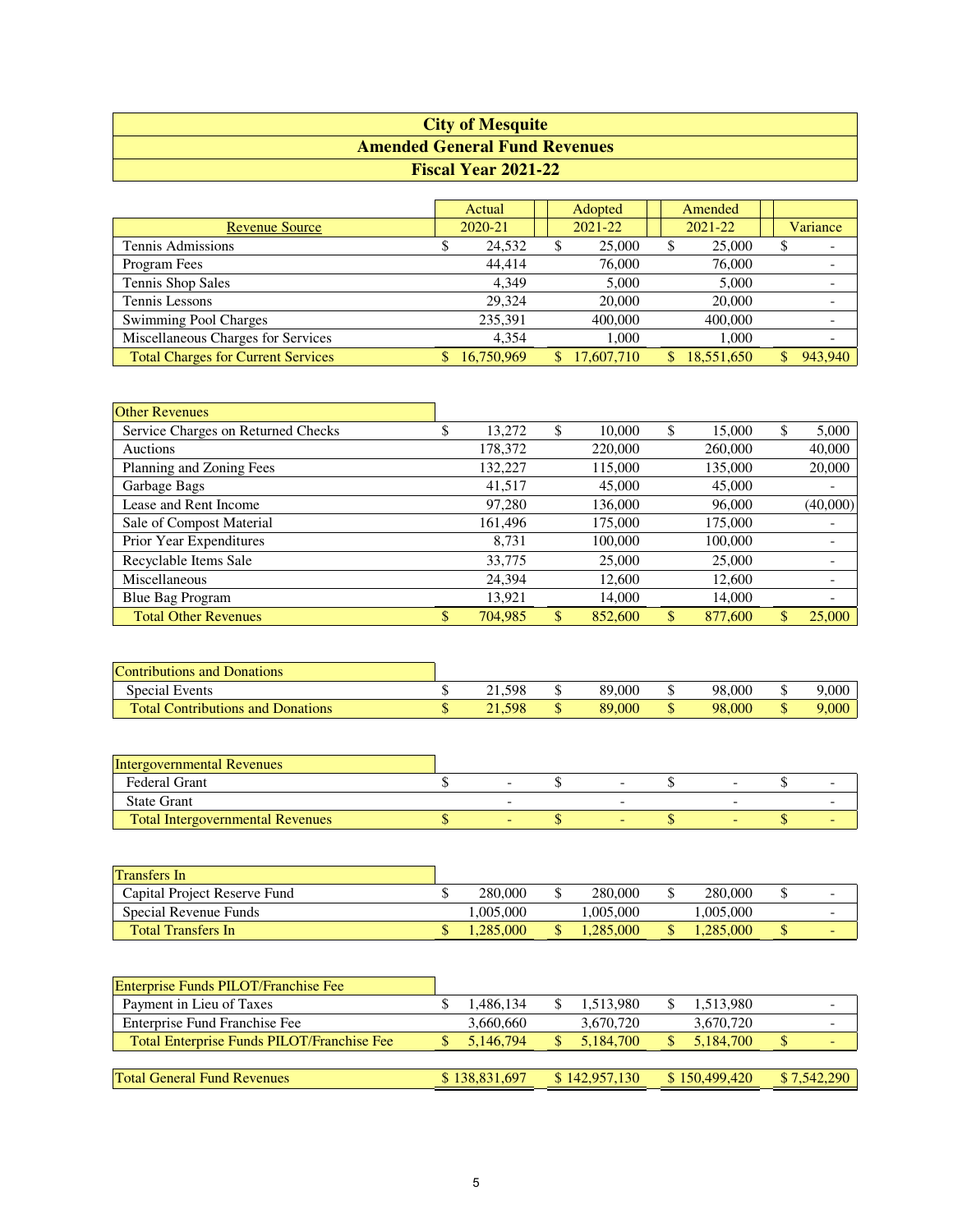|                                     | <b>City of Mesquite</b>                  |               |               |                                    |
|-------------------------------------|------------------------------------------|---------------|---------------|------------------------------------|
|                                     | <b>Amended General Fund Expenditures</b> |               |               |                                    |
|                                     | <b>Fiscal Year 2021-22</b>               |               |               |                                    |
|                                     |                                          |               |               |                                    |
|                                     | Actual                                   | Adopted       | Amended       |                                    |
| <b>Governmental Activity</b>        | 2020-21                                  | 2021-22       | 2021-22       | Variance                           |
| <b>General Government</b>           |                                          |               |               |                                    |
| City Council                        | \$<br>87,881                             | \$<br>163,320 | \$<br>164,210 | \$<br>890                          |
| <b>City Manager</b>                 | 1,576,886                                | 1,524,180     | 1,716,700     | 192,520                            |
| Economic Development                | 505,878                                  | 566,950       | 630,390       | 63,440                             |
| <b>Communications</b> and Marketing | 560,621                                  | 632,460       | 710,190       | 77,730                             |
| Mesquite Arts Center                | 213,250                                  | 223,230       | 223,530       | 300                                |
| <b>Facility Maintenance</b>         | 2,999,365                                | 3,000,540     | 3,146,190     | 145,650                            |
| <b>Strategic Services</b>           | 779                                      |               | 82,000        | 82,000                             |
| <b>City Secretary</b>               | 505.659                                  | 644,860       | 603,270       | (41, 590)                          |
| Open Records Management             | 32,496                                   | 103,580       | 107,740       | 4,160                              |
| <b>City Attorney</b>                | 1,485,664                                | 1,489,020     | 1,503,940     | 14,920                             |
| Human Resources Administration      | 1,520,208                                | 1,520,780     | 1,509,790     | (10,990)                           |
| <b>Risk Management</b>              | 291.734                                  | 404,000       | 378,400       | (25,600)                           |
| Finance Administration              | 655,744                                  | 778,990       | 806,980       | 27,990                             |
| Accounting                          | 631,653                                  | 702,470       | 657,360       | (45, 110)                          |
| Purchasing                          | 472,244                                  | 529,530       | 522,290       | (7,240)                            |
| Warehouse                           | 337,937                                  | 354,090       | 348,650       | (5,440)                            |
| Printshop/Mailroom                  | 392,064                                  | 410,320       | 429,820       | 19,500                             |
| <b>Transportation Pool</b>          | 1,012                                    | 4,500         | 2,700         | (1,800)                            |
| Central Copy                        | 117,845                                  | 162,110       | 162,180       | 70                                 |
| Tax Office                          | 831,073                                  | 784,130       | 755,300       | (28, 830)                          |
| Municipal Court                     | 1,454,786                                | 1,621,200     | 1,559,780     | (61, 420)                          |
| <b>Budget and Treasury</b>          | 318,867                                  | 353,970       | 397,580       | 43,610                             |
| <b>Information Technology</b>       | 3,949,443                                | 4,581,020     | 4,695,920     | 114,900                            |
| LESS: Work Order Credits            |                                          |               |               |                                    |
| Economic Development                | (300,000)                                | (300,000)     | (300,000)     | $\overline{\phantom{a}}$           |
| Communications and Marketing        | (45,070)                                 |               |               | $\sim$                             |
| Mesquite Arts Center                | (35,600)                                 | (35,600)      | (35,600)      |                                    |
| <b>Risk Management Services</b>     | (352, 690)                               | (404,000)     | (378, 400)    | 25,600                             |
| <b>Information Technology</b>       | (3,916,915)                              | (4,581,020)   | (4,695,920)   | (114,900)                          |
| Printshop/Mailroom                  | (19,616)                                 | (20,000)      | (20,000)      | $\overline{\phantom{a}}$           |
| <b>Transportation Pool</b>          | (3,256)                                  | (4,500)       | (2,700)       | 1.800                              |
| Central Copy                        | (98, 252)                                | (162, 110)    | (162, 180)    | (70)                               |
| <b>Budget and Treasury</b>          |                                          |               | (43, 610)     | (43, 610)                          |
| <b>Total General Government</b>     | 14,171,690<br>\$                         | \$15,048,020  | \$15,476,500  | $\overline{\mathbb{S}}$<br>428,480 |

| <b>Housing and Community Services</b>       |           |           |           |                          |
|---------------------------------------------|-----------|-----------|-----------|--------------------------|
| Administration                              | 130.154   | 154.490   | 155,490   | 1.000                    |
| <b>Animal Services</b>                      | 1,711,809 | 1,851,730 | 1,818,710 | (33,020)                 |
| Public Health Clinic                        | 18.191    | 20.580    | 20,580    | $\overline{\phantom{0}}$ |
| <b>STAR Transit</b>                         |           | -         |           |                          |
| <b>Volunteer Services</b>                   | 147.675   | 228,310   | 228,310   |                          |
| <b>Total Housing and Community Services</b> | 2,007,829 | 2.255.110 | 2.223,090 | (32,020)                 |

| Neighborhood Services                   |           |           |  |           |    |           |
|-----------------------------------------|-----------|-----------|--|-----------|----|-----------|
| Administration                          | 287.761   | 309,490   |  | 329,970   | \$ | 20,480    |
| <b>Environmental Code</b>               | 904,390   | 1.119.240 |  | 1,070,840 |    | (48, 400) |
| Neighborhood Vitality                   | 111.477   | 178.420   |  | 128,020   |    | (50, 400) |
| Rental Certificate of Occupancy Program | 157.233   | 328,190   |  | 320,140   |    | (8,050)   |
| Behavioral Health Program               | 13.043    | 107.490   |  | 113.930   |    | 6,440     |
| <b>Total Neighborhood Services</b>      | 1.473.904 | 2,042,830 |  | 1,962,900 | S  | (79, 930) |

| <b>Library Services</b>       |           |  |           |  |           |  |           |
|-------------------------------|-----------|--|-----------|--|-----------|--|-----------|
| Administration                | 974.898   |  | 1.085.600 |  | .069.560  |  | (16.040)  |
| North Branch                  | 617.271   |  | 748.010   |  | 715.760   |  | (32.250)  |
| Central Branch                | 815,706   |  | 926.020   |  | 897,070   |  | (28,950)  |
| <b>Total Library Services</b> | 2.407.875 |  | 2.759.630 |  | 2.682.390 |  | (77, 240) |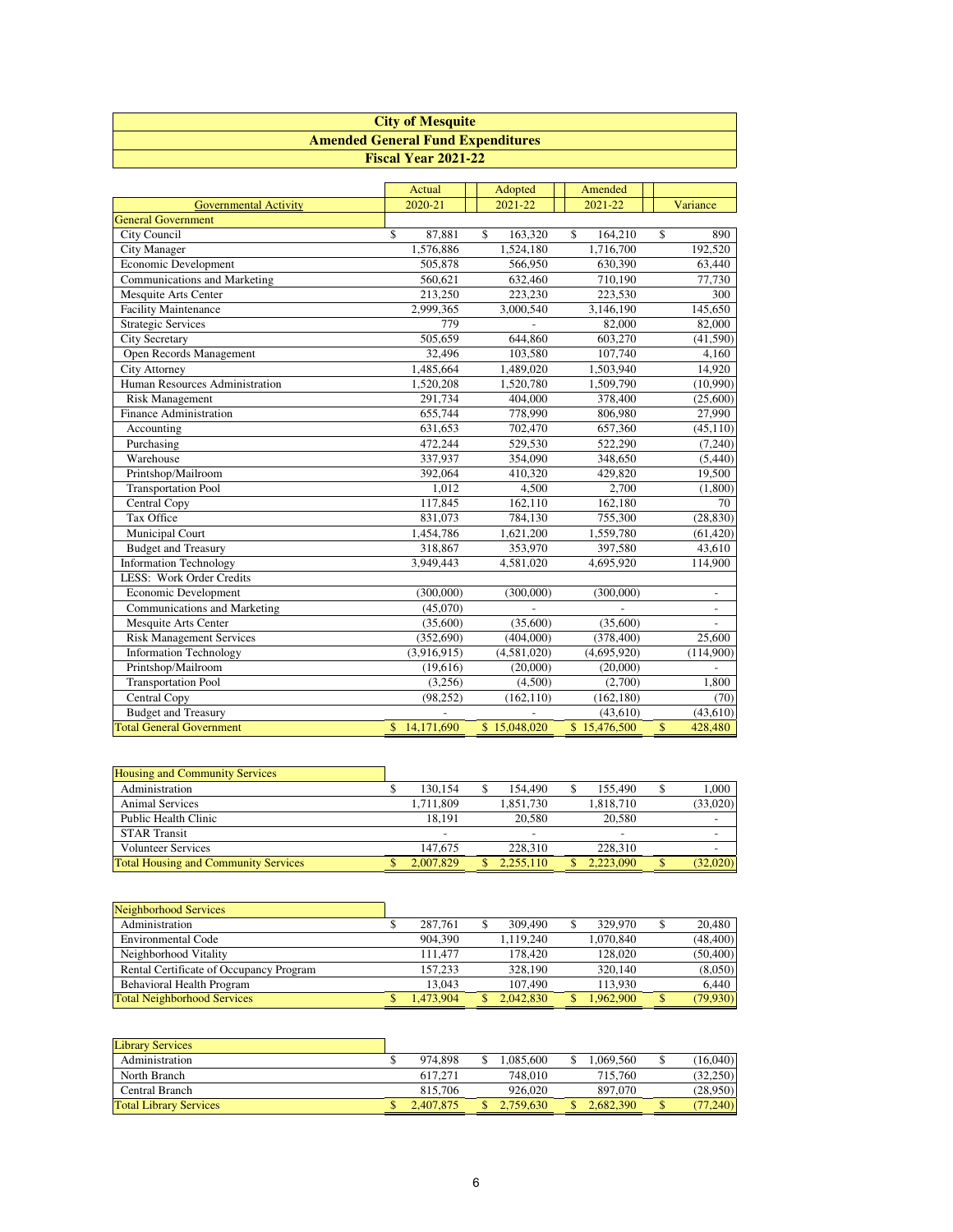|                                   | <b>City of Mesquite</b>                  |            |         |            |    |            |    |          |  |  |  |
|-----------------------------------|------------------------------------------|------------|---------|------------|----|------------|----|----------|--|--|--|
|                                   | <b>Amended General Fund Expenditures</b> |            |         |            |    |            |    |          |  |  |  |
| <b>Fiscal Year 2021-22</b>        |                                          |            |         |            |    |            |    |          |  |  |  |
|                                   |                                          |            |         |            |    |            |    |          |  |  |  |
|                                   |                                          | Actual     |         | Adopted    |    | Amended    |    |          |  |  |  |
| <b>Governmental Activity</b>      |                                          | 2020-21    | 2021-22 |            |    | 2021-22    |    | Variance |  |  |  |
| <b>Fire Service</b>               |                                          |            |         |            |    |            |    |          |  |  |  |
| Administration                    | \$                                       | 1.481.706  | \$      | 1.585,000  | \$ | 1.562.350  | \$ | (22,650) |  |  |  |
| <b>Operations</b>                 |                                          | 26.272.379 |         | 28.428.310 |    | 29,043,790 |    | 615,480  |  |  |  |
| <b>Emergency Medical Services</b> |                                          | 1.275.333  |         | 1.093.040  |    | 1.314.610  |    | 221,570  |  |  |  |
| Fire Prevention                   |                                          | 1,571,402  |         | 1.654.050  |    | 1.662.860  |    | 8.810    |  |  |  |
| Training                          |                                          | 1.210.578  |         | 526,520    |    | 695,400    |    | 168,880  |  |  |  |
| <b>Emergency Management</b>       |                                          | 239,796    |         | 262,870    |    | 228,930    |    | (33,940) |  |  |  |
| <b>Total Fire Service</b>         |                                          | 32,051,194 | \$.     | 33,549,790 |    | 34,507,940 | \$ | 958,150  |  |  |  |

| <b>Police Service</b>         |                  |     |             |                  |                 |
|-------------------------------|------------------|-----|-------------|------------------|-----------------|
| Administration                | \$<br>1,205,194  | \$. | 1,232,230   | \$<br>1,201,660  | \$<br>(30, 570) |
| Patrol and Traffic Division   | 20,712,673       |     | 22,651,190  | 22,439,190       | (212,000)       |
| Criminal Investigations       | 8,333,539        |     | 8,666,230   | 8,565,470        | (100, 760)      |
| School Resource Officers      | 3,726,134        |     | 3,725,310   | 4,129,610        | 404,300         |
| <b>Technical Services</b>     | 7,228,383        |     | 7,568,190   | 7,416,370        | (151, 820)      |
| <b>Staff Support Services</b> | 1,932,060        |     | 2,142,290   | 2,405,380        | 263,090         |
| LESS: Work Order Credits      |                  |     |             |                  |                 |
| Patrol and Traffic            | (385, 458)       |     | (353, 820)  | (353,820)        | ۰               |
| Criminal Investigations       | (79.519)         |     | (36,350)    | (36,350)         | ۰               |
| School Resource Officers      | (1,765,588)      |     | (1,862,650) | (1,862,650)      | ۰               |
| <b>Total Police Service</b>   | \$<br>40,907,418 |     | 43,732,620  | \$<br>43,904,860 | \$<br>172,240   |

| <b>Public Works</b>                |                          |                  |                  |               |
|------------------------------------|--------------------------|------------------|------------------|---------------|
| Administration                     | \$<br>616,130            | \$<br>501,400    | \$<br>564,660    | \$<br>63,260  |
| <b>Traffic Engineering</b>         | 1,420,328                | 1,591,220        | 1,566,080        | (25, 140)     |
| <b>Street Lighting</b>             | 1,082,974                | 1,102,720        | 1,197,730        | 95,010        |
| Engineering                        | 643,927                  | 566,010          | 620,420          | 54,410        |
| Solid Waste Collection             | 6,798,055                | 6,751,180        | 7,416,340        | 665,160       |
| <b>Compost Facility Operations</b> | 547,720                  | 612,390          | 624,020          | 11,630        |
| <b>Street Maintenance</b>          | 3,592,974                | 4,362,050        | 4,377,750        | 15,700        |
| Alley Reconstruction               | 125,043                  | 311,350          | 183,910          | (127, 440)    |
| <b>Equipment Services</b>          | 5,337,827                | 5,799,260        | 6,150,800        | 351,540       |
| LESS: Work Order Credits           |                          |                  |                  |               |
| <b>Traffic Engineering</b>         | (120, 419)               | (72,520)         | (72, 520)        |               |
| Engineering                        | (2, 137, 893)            | (1,300,000)      | (1,300,000)      |               |
| <b>Street Maintenance</b>          | (438)                    | (220,500)        | (220, 500)       |               |
| Alley Reconstruction               | $\overline{\phantom{a}}$ | (311, 350)       | (183,910)        | 127,440       |
| <b>Equipment Services</b>          | (3.924.096)              | (4,175,350)      | (4,615,000)      | (439,650)     |
| <b>Total Public Works</b>          | \$<br>13,982,132         | \$<br>15,517,860 | \$<br>16,309,780 | \$<br>791,920 |

| <b>Planning and Development Services</b>       |               |               |     |           |             |
|------------------------------------------------|---------------|---------------|-----|-----------|-------------|
| Administration                                 | \$<br>311,156 | \$<br>333,800 | ۰D. | 336,340   | \$<br>2,540 |
| <b>Building Inspection</b>                     | 1.648.775     | 1,758,770     |     | 1,734,430 | (24,340)    |
| <b>Health Division</b>                         | 554,234       | 612,380       |     | 581,070   | (31,310)    |
| Repair and Demolition                          | 15,000        | 50,000        |     | 50,000    |             |
| Planning and Zoning                            | 405,805       | 528,160       |     | 497.950   | (30,210)    |
| <b>Historical Preservation</b>                 | 152.985       | 165.250       |     | 166,580   | 1,330       |
| LESS: Work Order Credits                       |               |               |     |           |             |
| <b>Historical Preservation</b>                 | (35, 738)     | (35,740)      |     | (35,740)  | ۰           |
| <b>Total Planning and Development Services</b> | 3,052,217     | 3,412,620     |     | 3,330,630 | (81,990)    |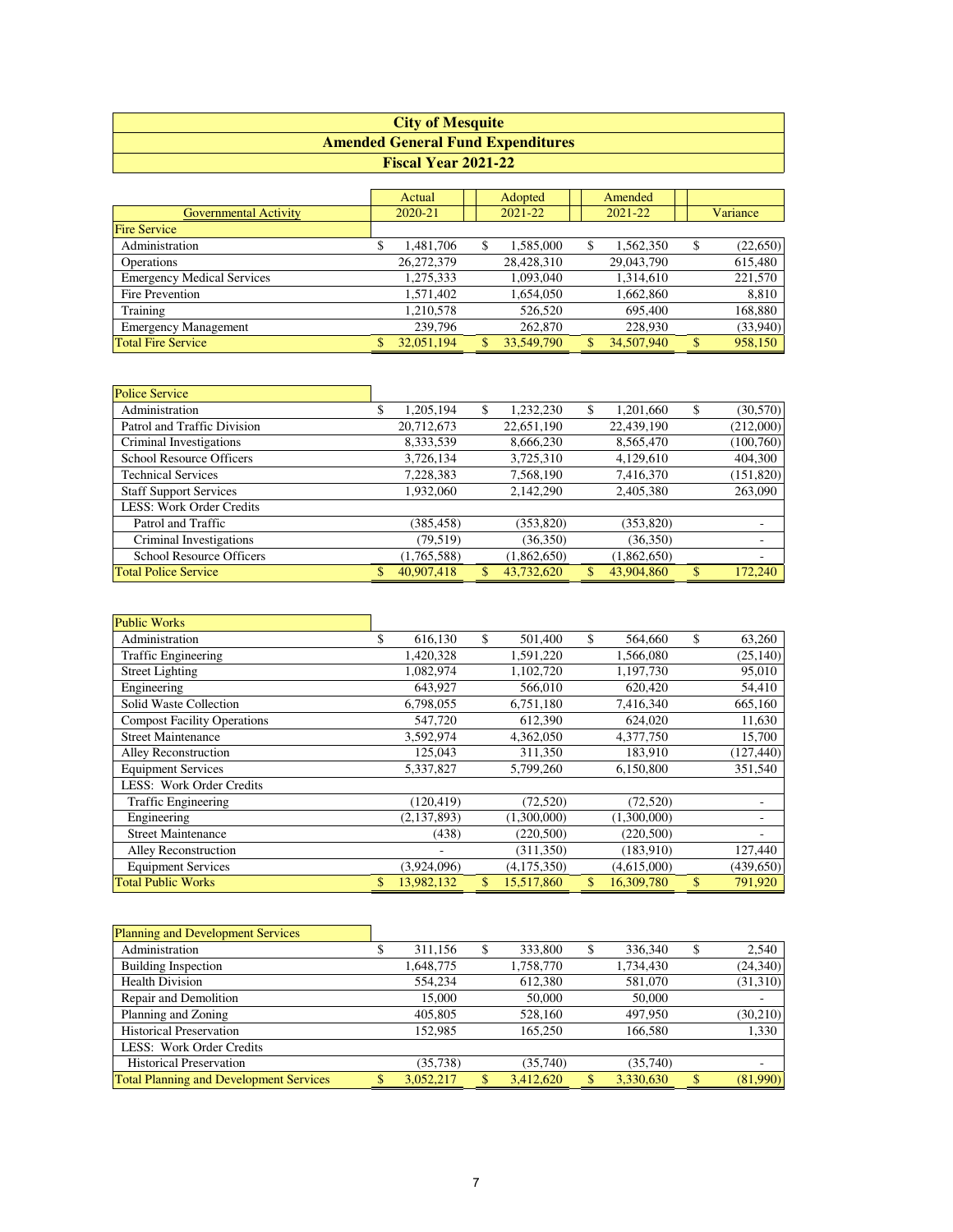| <b>City of Mesquite</b>                  |
|------------------------------------------|
| <b>Amended General Fund Expenditures</b> |
| <b>Fiscal Year 2021-22</b>               |

|                                                | Actual          | Adopted                   | Amended         |                            |
|------------------------------------------------|-----------------|---------------------------|-----------------|----------------------------|
| <b>Governmental Activity</b>                   | 2020-21         | 2021-22                   | 2021-22         | Variance                   |
| <b>Parks and Recreation</b>                    |                 |                           |                 |                            |
| Administration                                 | \$<br>739,061   | $\mathcal{S}$<br>824,630  | \$<br>821,870   | (2,760)<br>$\mathbb{S}$    |
| Park Operations                                | 4,729,588       | 4,621,550                 | 4,540,530       | (81,020)                   |
| <b>Tennis Center</b>                           | 99.661          | 123,860                   | 123,880         | 20                         |
| <b>Recreation Administration</b>               | 1,193,068       | 1,706,700                 | 1,510,680       | (196,020)                  |
| <b>Special Events</b>                          | 96,657          | 110,000                   | 122,400         | 12,400                     |
| Florence Community Center                      | 122,060         | 144,140                   | 143,020         | (1,120)                    |
| Lakeside Activity Center                       | 21,943          | 21,100                    | 19,500          | (1,600)                    |
| Shaw Gymnasium                                 | 748             | 7,100                     | 7,100           |                            |
| Goodbar Activity Center                        | 16,511          | 18,750                    | 62,670          | 43,920                     |
| <b>Athletic Programs</b>                       | 447,743         | 531,230                   | 511,240         | (19,990)                   |
| Girls Softball Complex                         |                 |                           | 110,000         | 110,000                    |
| Evans Community Center                         | 156,253         | 226,020                   | 211,760         | (14,260)                   |
| Scott Dunford Community Center                 | 56,565          | 95,610                    | 102,540         | 6,930                      |
| <b>Westlake House</b>                          | 3,932           | 5,090                     | 5,090           |                            |
| <b>Rutherford Community Center</b>             | 145,857         | 185,340                   | 168,870         | (16, 470)                  |
| Day Camp                                       | 9,069           | 13,650                    | 13,650          |                            |
| Thompson School Gymnasium                      | 11.070          | 7.220                     | 7,220           | $\overline{\phantom{0}}$   |
| Afterschool Adventures Program                 | 55,067          | 139,170                   | 134,110         | (5,060)                    |
| Senior Program                                 | 432,970         | 324,440                   | 373,880         | 49,440                     |
| Summer Camp Program                            | 36,786          | 106.590                   | 106,590         | $\overline{\phantom{a}}$   |
| City Lake Pool                                 | 163,587         | 156,680                   | 156,680         |                            |
| <b>Town East Pool</b>                          | 102,749         | 162,900                   | 169,040         | 6,140                      |
| <b>Vanston Pool</b>                            | 56,767          | 163,140                   | 163,140         | $\overline{\phantom{a}}$   |
| Marlins Swim Team                              | 29,050          | 82,500                    | 82,500          |                            |
| <b>Total Parks and Recreation Expenditures</b> | 8,726,762       | 9,777,410                 | 9,667,960       | (109, 450)                 |
| LESS: Work Order Credits                       |                 |                           |                 |                            |
| Park Facilities and Operations - 4B            | (5,457,000)     | (5,485,950)               | (5,485,950)     | ÷,                         |
| Town East Pool - MISD                          | (35,906)        | (35,000)                  | (35,000)        |                            |
| <b>Total Parks and Recreation</b>              | \$<br>3,233,856 | $\mathbb{S}$<br>4,256,460 | \$<br>4,147,010 | $\mathbb{S}$<br>(109, 450) |

| <b>Other Expenditures</b>       |           |           |           |                          |
|---------------------------------|-----------|-----------|-----------|--------------------------|
| Insurance                       | .564.440  | .563.040  | 1.563.040 | $\overline{\phantom{a}}$ |
| Reserves                        | 4.039.387 | 2.269.580 | 2,685,700 | 416.120                  |
| <b>Foreclosed Properties</b>    | . 485     | 2.500     | 2.500     | ٠                        |
| <b>Total Other Expenditures</b> | 5.605.312 | 3.835.120 | 4.251.240 | 416.120                  |

| <b>Cost Allocation Reimbursements</b>       |             |             |             |  |
|---------------------------------------------|-------------|-------------|-------------|--|
| Enterprise Fund Cost Allocation             | (1.605.996) | (1.662,780) | (1.662,780) |  |
| <b>Other Cost Allocation Reimbursements</b> | (2.033.488) | (1.485,000) | (1.485,000) |  |
| <b>Total Cost Allocation Reimbursements</b> | (3.639.484) | (3.147.780) | (3.147.780) |  |

| <b>Other Financing Uses</b>                 |               |               |               |   |                          |
|---------------------------------------------|---------------|---------------|---------------|---|--------------------------|
| Transfer Out - Group Medical Insurance Fund | 500,000       | 550,000       | \$<br>550,000 | S | -                        |
| Transfer Out - General Liability Fund       | -             |               |               |   | ۰                        |
| Transfer Out - Capital Project Reserve Fund | 5,050,000     | 50,000        | 50,000        |   | ۰                        |
| Transfer Out - GO Debt Service Fund         | 17.316.040    | 20,193,710    | 20,193,710    |   | $\overline{\phantom{a}}$ |
| <b>Total Other Financing Uses</b>           | 22,866,040    | 20,793,710    | 20,793,710    |   |                          |
|                                             |               |               |               |   |                          |
| <b>Total General Fund Expenditures</b>      | \$138,119,983 | \$144,055,990 | 146,442,270   |   | 2,386,280                |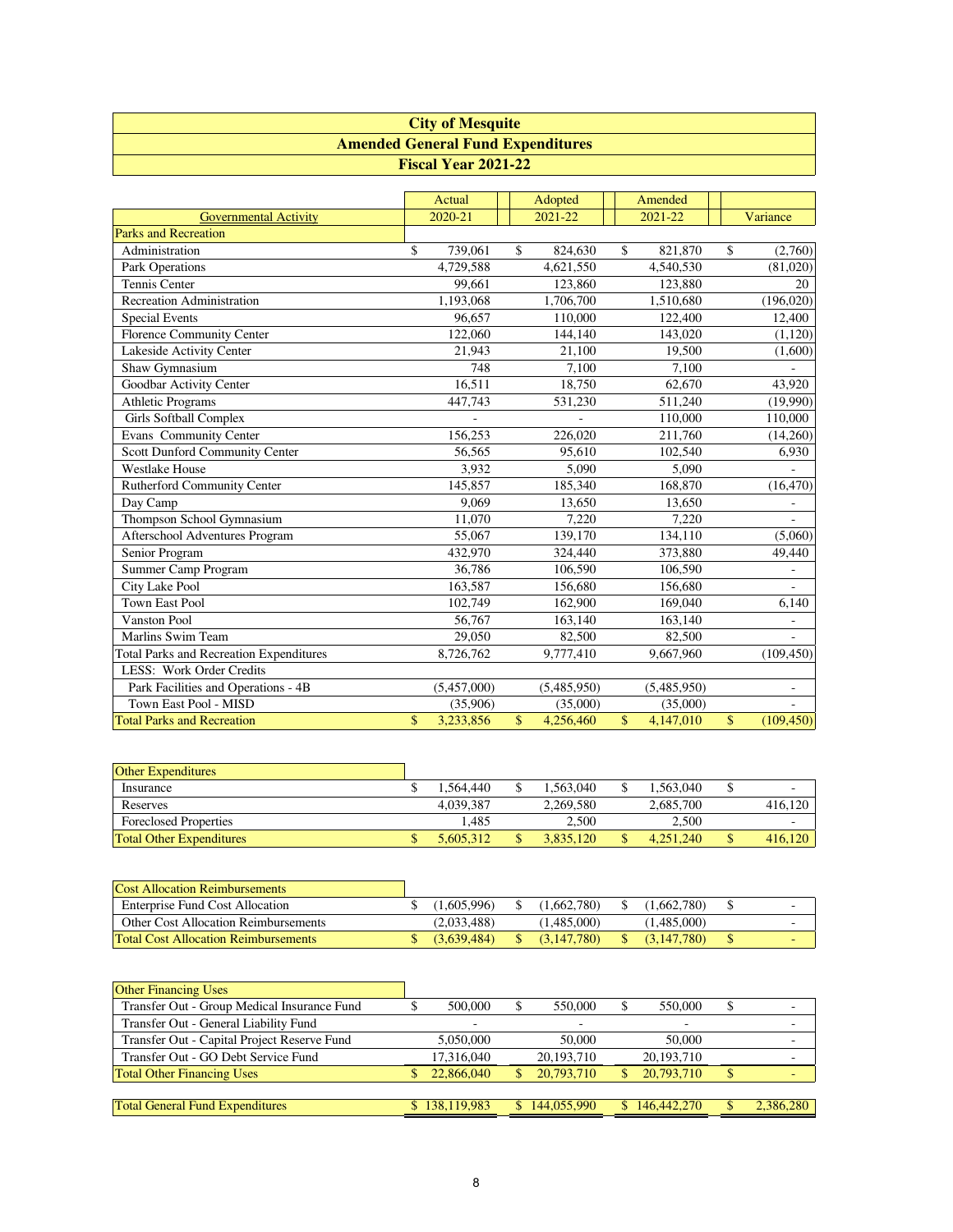|                                                      | <b>City of Mesquite</b>    |                 |                          |             |                          |
|------------------------------------------------------|----------------------------|-----------------|--------------------------|-------------|--------------------------|
| <b>Amended Budget/Water and Sewer Operating Fund</b> |                            |                 |                          |             |                          |
|                                                      | <b>Fiscal Year 2021-22</b> |                 |                          |             |                          |
|                                                      |                            |                 |                          |             |                          |
|                                                      | Actual                     | Adopted         | Amended                  |             |                          |
|                                                      | 2020-21                    | 2021-22         | 2021-22                  |             | Variance                 |
| Revenues:                                            |                            |                 |                          |             |                          |
| <b>Water Sales</b>                                   | \$<br>36, 367, 182         | \$38,229,260    | \$38,229,260             | \$          |                          |
| Water Taps and Connections                           | 117,432                    | 90,000          | 150,000                  |             | 60,000                   |
| Penalty Income                                       | 689,370                    | 700,000         | 700,000                  |             |                          |
| Collection/Charged off Bills                         | 7,391                      | 10,000          | 10,000                   |             | $\overline{\phantom{a}}$ |
| Reconnect Fees & Transfer Fees                       | 317,682                    | 398,000         | 398,000                  |             | $\overline{\phantom{a}}$ |
| Sale of Bulk Water                                   | 2,926,386                  | 2,000,000       | 3,000,000                |             | 1,000,000                |
| <b>Sewer Service</b>                                 | 28,672,459                 | 30,642,220      | 30,642,220               |             | $\overline{\phantom{a}}$ |
| Lower East Fork Sewer Line                           | 1,450,989                  | 1,511,000       | 1,511,000                |             | $\overline{\phantom{a}}$ |
| Sewer Backflow Inspections                           | 55,025                     | 60,000          | 60,000                   |             | $\overline{\phantom{a}}$ |
| <b>Interest Income</b>                               | 51,759                     | 125,000         | 125,000                  |             |                          |
| Miscellaneous                                        | 1,467,354                  | 300,000         | 250,000                  |             | (50,000)                 |
| <b>Total Revenues</b>                                | \$<br>72,123,029           | \$74,065,480    | \$75,075,480             | \$          | 1,010,000                |
|                                                      |                            |                 |                          |             |                          |
| <b>Operating Expenditures:</b>                       |                            |                 |                          |             |                          |
| Administration                                       | \$<br>742,628              | \$<br>827,540   | $\mathbf{\$}$<br>863,760 | \$          | 36,220                   |
| <b>Utility Billing</b>                               | 2,647,048                  | 2,414,620       | 2,424,920                |             | 10,300                   |
| Water Sewer Engineering                              | 86,147                     | 260,870         | 377,240                  |             | 116,370                  |
| <b>Water Sewer Streets</b>                           | 178,799                    | 197,320         | 200,750                  |             | 3,430                    |
| <b>Infrastructure Maintenance</b>                    | 130,307                    |                 |                          |             | $\blacksquare$           |
| <b>GIS</b> Operations                                | 731,950                    | 858,630         | 842,340                  |             | (16,290)                 |
| <b>Water Production</b>                              | 25,217,731                 | 26,847,230      | 26,795,370               |             | (51,860)                 |
| <b>Meter Services</b>                                | 1,138,537                  | 1,236,620       | 1,254,850                |             | 18,230                   |
| Water Distribution                                   | 2,064,086                  | 2,488,380       | 2,240,570                |             | (247, 810)               |
| <b>Wastewater Collection</b>                         | 1,673,462                  | 2,091,110       | 1,937,620                |             | (153, 490)               |
| <b>Wastewater Treatment</b>                          | 10,712,245                 | 10,703,060      | 11,770,100               |             | 1,067,040                |
| NTMWD-East Fork Sewer Line                           | 1,450,989                  | 1,511,000       | 1,511,000                |             | $\overline{\phantom{a}}$ |
| Other Expenditures                                   | 360,883                    | 416,450         | 401,450                  |             | (15,000)                 |
| Capital Outlay                                       | 237,569                    | 1,378,820       | 1,526,550                |             | 147,730                  |
| Transfer Out - General Liability Insurance Fund      | 989,480                    | 750,000         | 750,000                  |             |                          |
| <b>Cost Allocation</b>                               | 5,928,520                  | 5,987,590       | 5,987,590                |             | $\overline{\phantom{a}}$ |
| Transfer Out - GO Debt Service Fund                  | 481,170                    | 730,220         | 730,220                  |             | $\overline{\phantom{a}}$ |
| Transfer Out - W&S Debt Service Fund                 | 9,229,740                  | 11,804,890      | 11,804,890               |             | $\overline{\phantom{a}}$ |
| Transfer Out - W&S Cash Projects                     |                            |                 |                          |             |                          |
| Reserves                                             | 447,093                    | 1,254,000       | 849,090                  |             | (404, 910)               |
| <b>Total Expenditures</b>                            | \$<br>64,448,384           | \$71,758,350    | \$72,268,310             | $\mathbb S$ | 509,960                  |
|                                                      |                            |                 |                          |             |                          |
| <b>Excess (Deficiency) Revenues</b>                  |                            |                 |                          |             |                          |
| <b>Over Expenditures</b>                             | \$<br>7,674,645            | 2,307,130<br>\$ | 2,807,170<br>\$          | \$          | 500,040                  |
|                                                      |                            |                 |                          |             |                          |
| <b>Working Capital, October 1</b>                    | \$<br>48,878,955           | \$56,553,600    | \$56,553,600             | \$          |                          |
|                                                      |                            |                 |                          |             |                          |
| <b>Working Capital, September 30</b>                 | \$<br>56,553,600           | \$58,860,730    | \$59,360,770             | \$          | 500,040                  |
|                                                      |                            |                 |                          |             |                          |
| Days of Working Capital*                             | 286                        | 290             | 289                      |             |                          |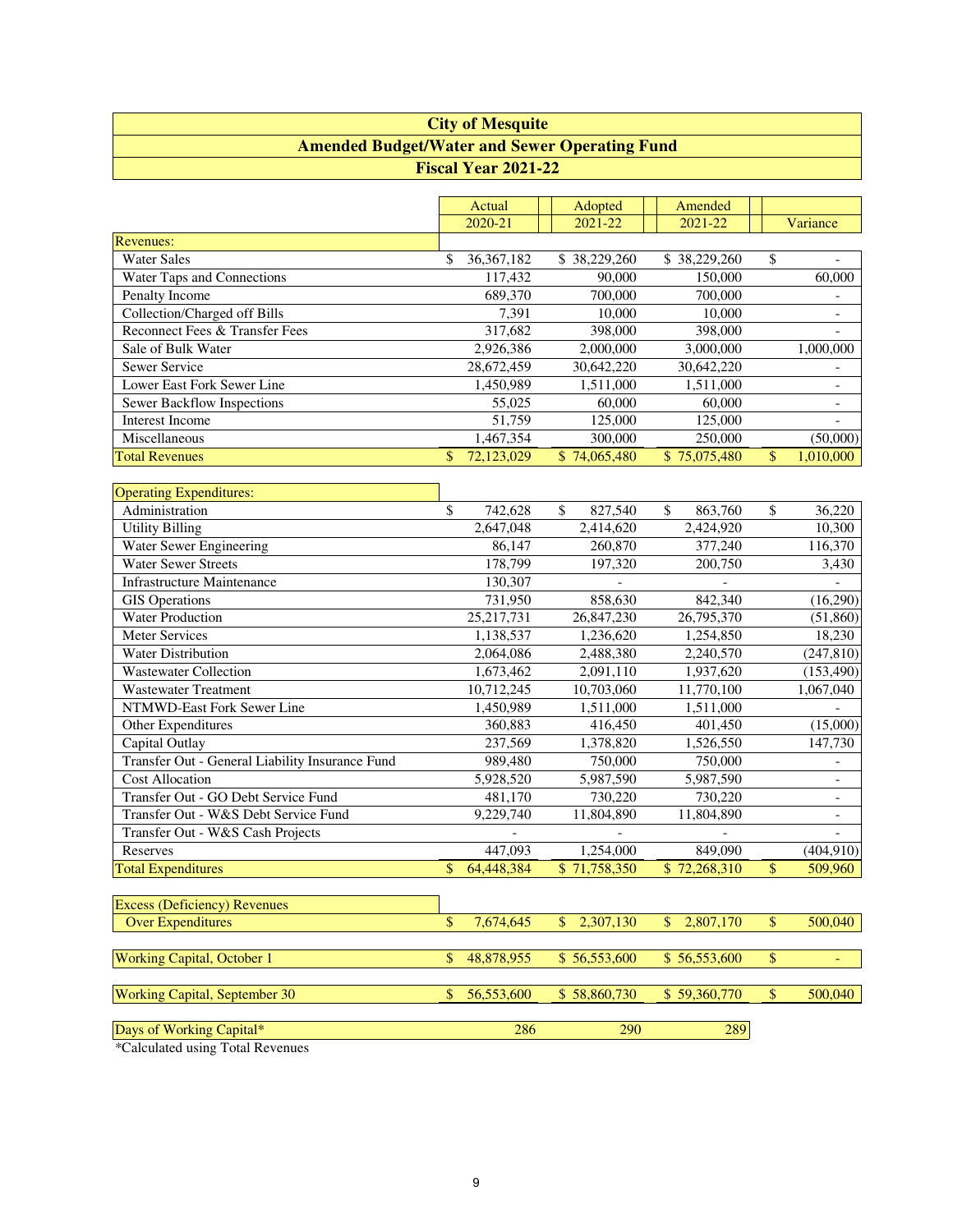|                                                                | <b>City of Mesquite</b>    |               |             |              |             |                   |           |
|----------------------------------------------------------------|----------------------------|---------------|-------------|--------------|-------------|-------------------|-----------|
| <b>Amended Budget/Drainage Utility District Operating Fund</b> |                            |               |             |              |             |                   |           |
|                                                                | <b>Fiscal Year 2021-22</b> |               |             |              |             |                   |           |
|                                                                |                            |               |             |              |             |                   |           |
|                                                                | <b>Actual</b>              |               | Adopted     |              | Amended     |                   |           |
|                                                                | 2020-21                    |               | 2021-22     |              | 2021-22     |                   | Variance  |
| Revenues:                                                      |                            |               |             |              |             |                   |           |
| <b>Interest Income</b>                                         | \$<br>1,744                | $\mathbb{S}$  | 5,000       | $\mathbb{S}$ | 5,000       | \$                |           |
| <b>Residential Drainage Fees</b>                               | 2,039,039                  |               | 2,236,130   |              | 2,236,130   |                   |           |
| <b>Commercial Drainage Fees</b>                                | 2,860,628                  |               | 2,850,000   |              | 3,000,000   |                   | 150,000   |
| <b>Total Revenues</b>                                          | \$<br>4,901,411            | \$            | 5,091,130   |              | \$5,241,130 | $\mathbb{S}$      | 150,000   |
|                                                                |                            |               |             |              |             |                   |           |
| Expenditures                                                   |                            |               |             |              |             |                   |           |
| <b>TPDES Permit Program Operations</b>                         | \$<br>729,649              | $\mathsf{\$}$ | 857,900     | \$           | 798,990     | \$                | (58, 910) |
| <b>Street Sweeping Program</b>                                 | 182,449                    |               | 258,270     |              | 232,780     |                   | (25, 490) |
| Drainage Maintenance and Construction                          | 85,034                     |               | 249,760     |              | 282,820     |                   | 33,060    |
| Capital Outlay                                                 | 90,248                     |               | 286,300     |              | 512,120     |                   | 225,820   |
| <b>Cost Allocation</b>                                         | 674,270                    |               | 708,890     |              | 708,890     |                   |           |
| Transfer Out - DUD Debt Service Fund                           | 301,100                    |               | 301,100     |              | 301,100     |                   |           |
| Transfer Out - DUD Capital Project Fund                        | 2,250,000                  |               | 2,500,000   |              | 2,500,000   |                   | ÷         |
| <b>Total Expenditures</b>                                      | \$<br>4,312,750            | \$            | 5,162,220   | $\mathbb{S}$ | 5,336,700   | $\mathsf{\$}$     | 174,480   |
|                                                                |                            |               |             |              |             |                   |           |
| <b>Excess (Deficiency) Revenues</b>                            |                            |               |             |              |             |                   |           |
| <b>Over Expenditures</b>                                       | \$<br>588,661              | \$            | (71,090)    | \$           | (95,570)    | \$                | (24, 480) |
|                                                                |                            |               |             |              |             |                   |           |
| <b>Working Capital, October 1</b>                              | \$<br>1,624,194            | $\mathbf{\$}$ | 2,212,855   | \$           | 2,212,855   | \$                |           |
|                                                                |                            |               |             |              |             |                   |           |
| <b>Working Capital, September 30</b>                           | \$<br>2,212,855            |               | \$2,141,765 |              | \$2,117,285 | $\boldsymbol{\$}$ | (24, 480) |
|                                                                |                            |               |             |              |             |                   |           |
| Days of Working Capital*                                       | 165                        |               | 154         |              | 147         |                   |           |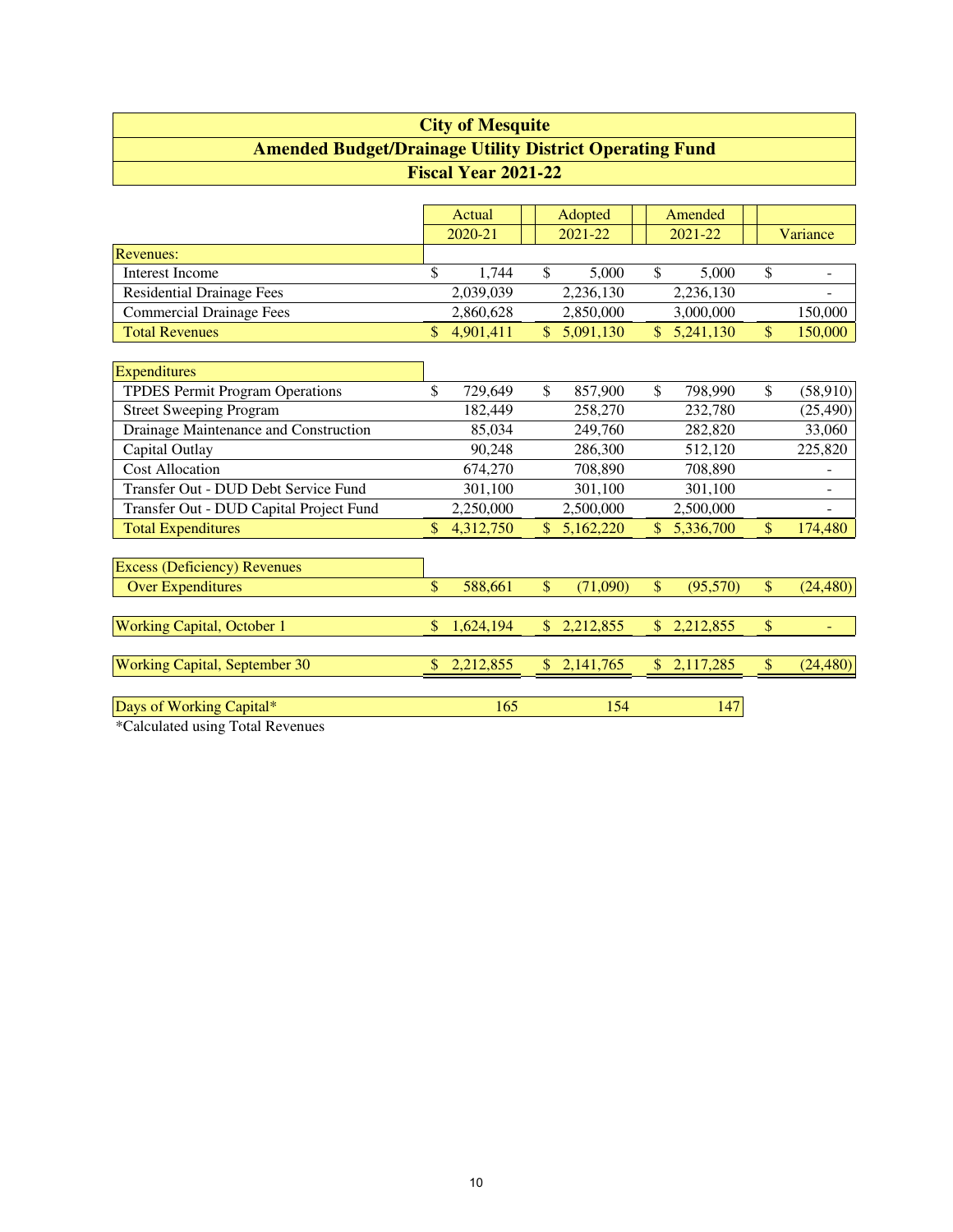| <b>City of Mesquite</b>                      |
|----------------------------------------------|
| <b>Amended Budget/Airport Operating Fund</b> |
| <b>Fiscal Year 2021-22</b>                   |

|                                        |               | <b>Actual</b> | Adopted                              |               | Amended     |                           |           |
|----------------------------------------|---------------|---------------|--------------------------------------|---------------|-------------|---------------------------|-----------|
|                                        |               | 2020-21       | 2021-22                              |               | 2021-22     |                           | Variance  |
| <b>Revenues:</b>                       |               |               |                                      |               |             |                           |           |
| <b>Hangar Rentals</b>                  | \$            | 846,171       | $\mathbb{S}$<br>923,730              | $\mathbb{S}$  | 860,000     | $\mathbb{S}$              | (63,730)  |
| Tie Downs                              |               | 27,526        | 6,300                                |               | 33,000      |                           | 26,700    |
| <b>Fuel Sales</b>                      |               | 1,365,054     | 1,590,500                            |               | 2,000,000   |                           | 409,500   |
| Oil Sales                              |               | 4,755         | 5,000                                |               | 5,000       |                           |           |
| <b>Airport Lease Receipts</b>          |               | 29,334        | 30,080                               |               | 30,080      |                           |           |
| <b>Airport Tenant Utility Receipts</b> |               | 5,698         | 7,500                                |               | 7,500       |                           |           |
| <b>Airport Pilot Supplies</b>          |               | 9,012         | 40,000                               |               | 20,000      |                           | (20,000)  |
| <b>Other Revenues</b>                  |               | 89,375        | 50,000                               |               | 67,900      |                           | 17,900    |
| <b>Total Revenues</b>                  | $\mathbf{\$}$ | 2,376,925     | \$2,653,110                          |               | \$3,023,480 | $\mathbb{S}$              | 370,370   |
|                                        |               |               |                                      |               |             |                           |           |
| <b>Operating Expenditures:</b>         |               |               |                                      |               |             |                           |           |
| <b>Personal Services</b>               | \$            | 605,235       | \$<br>643,660                        | $\mathbb{S}$  | 653,660     | $\mathcal{S}$             | 10,000    |
| Supplies - Fuel                        |               | 819,014       | 1,017,500                            |               | 1,448,000   |                           | 430,500   |
| Supplies - Other                       |               | 28,887        | 26,350                               |               | 35,430      |                           | 9,080     |
| <b>Contractual Services</b>            |               | 356,674       | 561,150                              |               | 521,150     |                           | (40,000)  |
| Capital Outlay                         |               | 8,846         | 65,150                               |               | 35,000      |                           | (30, 150) |
| Transfer Out - GO Debt Service Fund    |               | 199,810       | 318,150                              |               | 318,150     |                           |           |
| <b>Total Expenditures</b>              | $\mathbb{S}$  | 2,018,466     | \$2,631,960                          |               | \$3,011,390 | $\$\$                     | 379,430   |
|                                        |               |               |                                      |               |             |                           |           |
| <b>Excess (Deficiency) Revenues</b>    |               |               |                                      |               |             |                           |           |
| <b>Over Expenditures</b>               | \$            | 358,459       | $\frac{1}{2}$<br>21,150              | $\mathsf{\$}$ | 12,090      | $\boldsymbol{\mathsf{S}}$ | (9,060)   |
|                                        |               |               |                                      |               |             |                           |           |
| <b>Working Capital, October 1</b>      | \$            | (41,029)      | $\sqrt{\frac{2}{5}}$<br>317,430      | \$            | 317,430     | $\boldsymbol{\mathsf{S}}$ |           |
|                                        |               |               |                                      |               |             |                           |           |
| <b>Working Capital, September 30</b>   | \$            | 317,430       | $\boldsymbol{\mathsf{S}}$<br>338,580 | \$            | 329,520     | $\$\,$                    | (9,060)   |
|                                        |               |               |                                      |               |             |                           |           |
| Days of Working Capital*               |               | 49            | 47                                   |               | 40          |                           |           |
| *Coloulated using Total Devenues       |               |               |                                      |               |             |                           |           |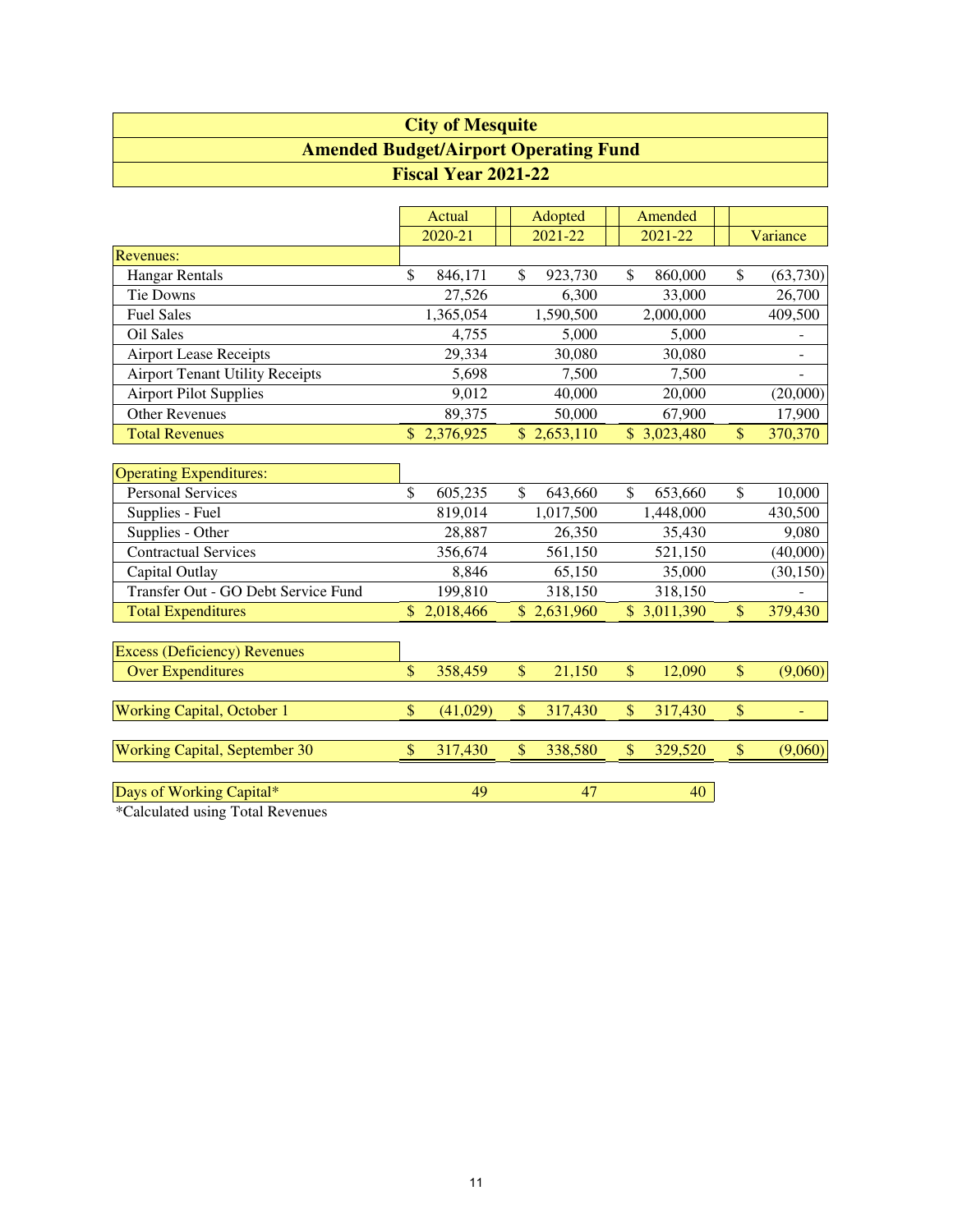| <b>City of Mesquite</b>                          |  |  |  |  |  |  |  |  |
|--------------------------------------------------|--|--|--|--|--|--|--|--|
| <b>Amended Budget/Golf Course Operating Fund</b> |  |  |  |  |  |  |  |  |
| <b>Fiscal Year 2021-22</b>                       |  |  |  |  |  |  |  |  |

|                                      |               | Actual      |                      | Adopted   |                        | Amended   |  |                         |
|--------------------------------------|---------------|-------------|----------------------|-----------|------------------------|-----------|--|-------------------------|
|                                      |               | 2020-21     |                      | 2021-22   |                        | 2021-22   |  | Variance                |
| <b>Revenues:</b>                     |               |             |                      |           |                        |           |  |                         |
| <b>Green Fees</b>                    | \$            | 651,542     | \$                   | 672,000   | \$                     | 672,000   |  | \$                      |
| <b>Cart Rental Fees</b>              |               | 349,398     |                      | 348,000   |                        | 348,000   |  |                         |
| <b>Driving Range Fees</b>            |               | 88,829      |                      | 79,000    |                        | 89,000    |  | 10,000                  |
| Concessions                          |               | 71,006      |                      | 64,000    |                        | 84,000    |  | 20,000                  |
| Pro Shop Merchandise Sales           |               | 45,945      |                      | 44,000    |                        | 44,000    |  |                         |
| <b>Other Revenues</b>                |               | 28,667      |                      | 20,000    |                        | 20,000    |  |                         |
| <b>Total Revenues</b>                |               | \$1,235,387 | $\mathbb{S}$         | 1,227,000 | \$                     | 1,257,000 |  | 30,000<br>\$            |
|                                      |               |             |                      |           |                        |           |  |                         |
| <b>Operating Expenditures:</b>       |               |             |                      |           |                        |           |  |                         |
| <b>Personal Services</b>             | \$            | 746,693     | \$                   | 779,480   | \$                     | 779,480   |  | \$                      |
| Supplies - Pro Shop Merchandise      |               | 38,954      |                      | 40,000    |                        | 40,000    |  |                         |
| Supplies - Other                     |               | 76,418      |                      | 101,220   |                        | 101,220   |  |                         |
| <b>Contractual Services</b>          |               | 187,609     |                      | 209,060   |                        | 209,060   |  |                         |
| Capital Outlay                       |               |             |                      | 1,450     |                        | 1,450     |  |                         |
| Capital Lease - Golf Carts           |               | 85,088      |                      | 78,000    |                        | 78,000    |  |                         |
| <b>Total Expenditures</b>            |               | \$1,134,762 | \$                   | 1,209,210 | \$                     | 1,209,210 |  | \$                      |
|                                      |               |             |                      |           |                        |           |  |                         |
| <b>Excess (Deficiency) Revenues</b>  |               |             |                      |           |                        |           |  |                         |
| <b>Over Expenditures</b>             | \$            | 100,625     | \$                   | 17,790    | \$                     | 47,790    |  | $\mathsf{\$}$<br>30,000 |
|                                      |               |             |                      |           |                        |           |  |                         |
| <b>Working Capital, October 1</b>    | \$            | (149, 657)  | $\mathcal{S}$        | (49, 032) | $\mathcal{S}$          | (49, 032) |  | $\mathcal{S}$           |
|                                      |               |             |                      |           |                        |           |  |                         |
| <b>Working Capital, September 30</b> | $\mathcal{S}$ | (49, 032)   | $\sqrt{\frac{2}{5}}$ | (31,242)  | $\sqrt{\frac{2}{\pi}}$ | (1,242)   |  | $\$\$<br>30,000         |
|                                      |               |             |                      |           |                        |           |  |                         |
| Days of Working Capital*             |               | (14)        |                      | (9)       |                        | (0)       |  |                         |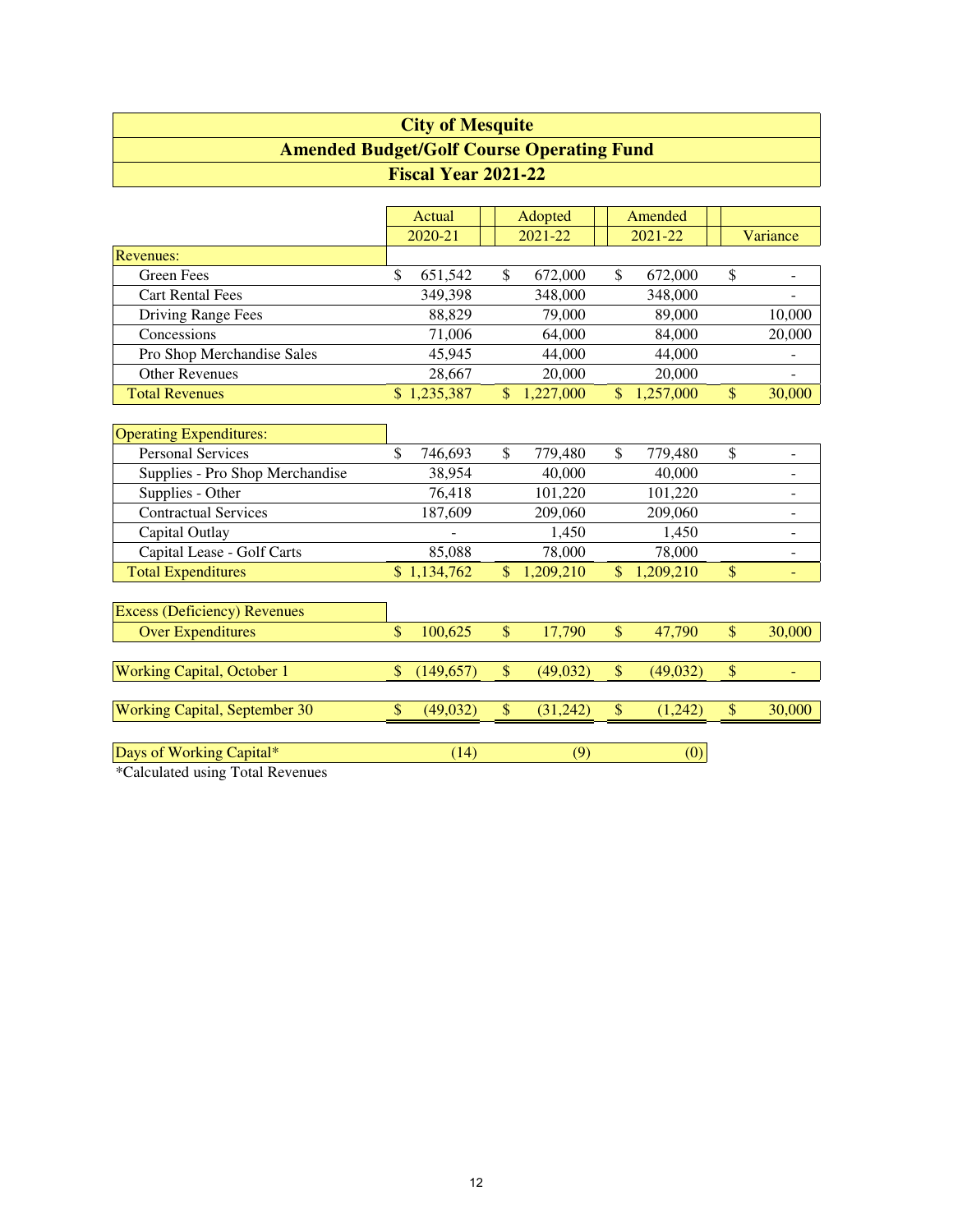| <b>City of Mesquite</b>                                         |                            |                            |                           |                                |  |  |  |  |  |  |  |  |  |
|-----------------------------------------------------------------|----------------------------|----------------------------|---------------------------|--------------------------------|--|--|--|--|--|--|--|--|--|
| <b>Amended Budget/General Obligation Bond Debt Service Fund</b> |                            |                            |                           |                                |  |  |  |  |  |  |  |  |  |
|                                                                 | <b>Fiscal Year 2021-22</b> |                            |                           |                                |  |  |  |  |  |  |  |  |  |
|                                                                 |                            |                            |                           |                                |  |  |  |  |  |  |  |  |  |
|                                                                 | Actual                     | Adopted                    | Amended                   |                                |  |  |  |  |  |  |  |  |  |
|                                                                 | 2020-21                    | 2021-22                    | 2021-22                   | Variance                       |  |  |  |  |  |  |  |  |  |
| <b>Revenues:</b>                                                |                            |                            |                           |                                |  |  |  |  |  |  |  |  |  |
| Interest Income                                                 | \$<br>4,448                | \$<br>8,000                | 8,000<br>\$               | \$                             |  |  |  |  |  |  |  |  |  |
| Transfer In - Roadway Impact Fee Fund                           | 1,996,000                  | 2,300,000                  | 2,300,000                 | $\overline{\phantom{a}}$       |  |  |  |  |  |  |  |  |  |
| Transfer In - Capital Projects Reserve Fund                     |                            |                            |                           | $\overline{\phantom{a}}$       |  |  |  |  |  |  |  |  |  |
| Transfer In - TIRZ Funds                                        | 62,155                     | 63,325                     | 63,325                    | $\overline{\phantom{a}}$       |  |  |  |  |  |  |  |  |  |
| Transfer In - General Fund                                      | 17,316,040                 | 20,193,710                 | 20,193,710                | $\overline{\phantom{a}}$       |  |  |  |  |  |  |  |  |  |
| Transfer In - Water and Sewer Fund                              | 481,170                    | 730,220                    | 730,220                   | $\overline{\phantom{a}}$       |  |  |  |  |  |  |  |  |  |
| Transfer In - 4B Sales Tax Fund                                 | 1,325,910                  | 1,326,090                  | 1,326,090                 | $\overline{\phantom{a}}$       |  |  |  |  |  |  |  |  |  |
| Transfer In - Airport Operating Fund                            | 199,810                    | 318,150                    | 318,150                   | $\qquad \qquad \blacksquare$   |  |  |  |  |  |  |  |  |  |
| Transfer In - Other                                             | 23,308                     |                            |                           | $\overline{\phantom{a}}$       |  |  |  |  |  |  |  |  |  |
| <b>Total Revenues</b>                                           | \$21,408,841               | \$24,939,495               | \$24,939,495              | \$<br>$\overline{\phantom{a}}$ |  |  |  |  |  |  |  |  |  |
|                                                                 |                            |                            |                           |                                |  |  |  |  |  |  |  |  |  |
| <b>Expenditures:</b>                                            |                            |                            |                           |                                |  |  |  |  |  |  |  |  |  |
| Principal                                                       | \$13,295,000               | \$17,460,000               | \$17,460,000              | \$<br>$\overline{\phantom{a}}$ |  |  |  |  |  |  |  |  |  |
| Interest                                                        | 7,498,157                  | 7,390,360                  | 7,390,360                 | $\overline{\phantom{a}}$       |  |  |  |  |  |  |  |  |  |
| Other Expenditures                                              | 11,000                     | 11,000                     | 11,000                    | $\overline{\phantom{a}}$       |  |  |  |  |  |  |  |  |  |
| <b>Fiscal Agent Fees</b>                                        | 12,500                     | 14,000                     | 14,000                    | $\overline{\phantom{a}}$       |  |  |  |  |  |  |  |  |  |
| <b>Total Expenditures</b>                                       | \$20,816,657               | \$24,875,360               | \$24,875,360              | \$<br>$\equiv$                 |  |  |  |  |  |  |  |  |  |
|                                                                 |                            |                            |                           |                                |  |  |  |  |  |  |  |  |  |
| <b>Excess (Deficiency) Revenues</b>                             |                            |                            |                           |                                |  |  |  |  |  |  |  |  |  |
| <b>Over Expenditures</b>                                        | \$<br>592,184              | $\mathbb{S}$<br>64,135     | $\mathbb{S}$<br>64,135    | $\mathbf{\$}$                  |  |  |  |  |  |  |  |  |  |
|                                                                 |                            |                            |                           |                                |  |  |  |  |  |  |  |  |  |
| Fund Balance, October 1                                         | \$<br>821,501              | $\frac{1}{2}$<br>1,413,685 | 1,413,685<br>$\mathbb{S}$ | \$                             |  |  |  |  |  |  |  |  |  |
|                                                                 |                            |                            |                           |                                |  |  |  |  |  |  |  |  |  |
| Fund Balance, September 30                                      | $\mathbb{S}$<br>1,413,685  | $\mathbb{S}$<br>1,477,820  | 1,477,820<br>$\mathbb{S}$ | \$                             |  |  |  |  |  |  |  |  |  |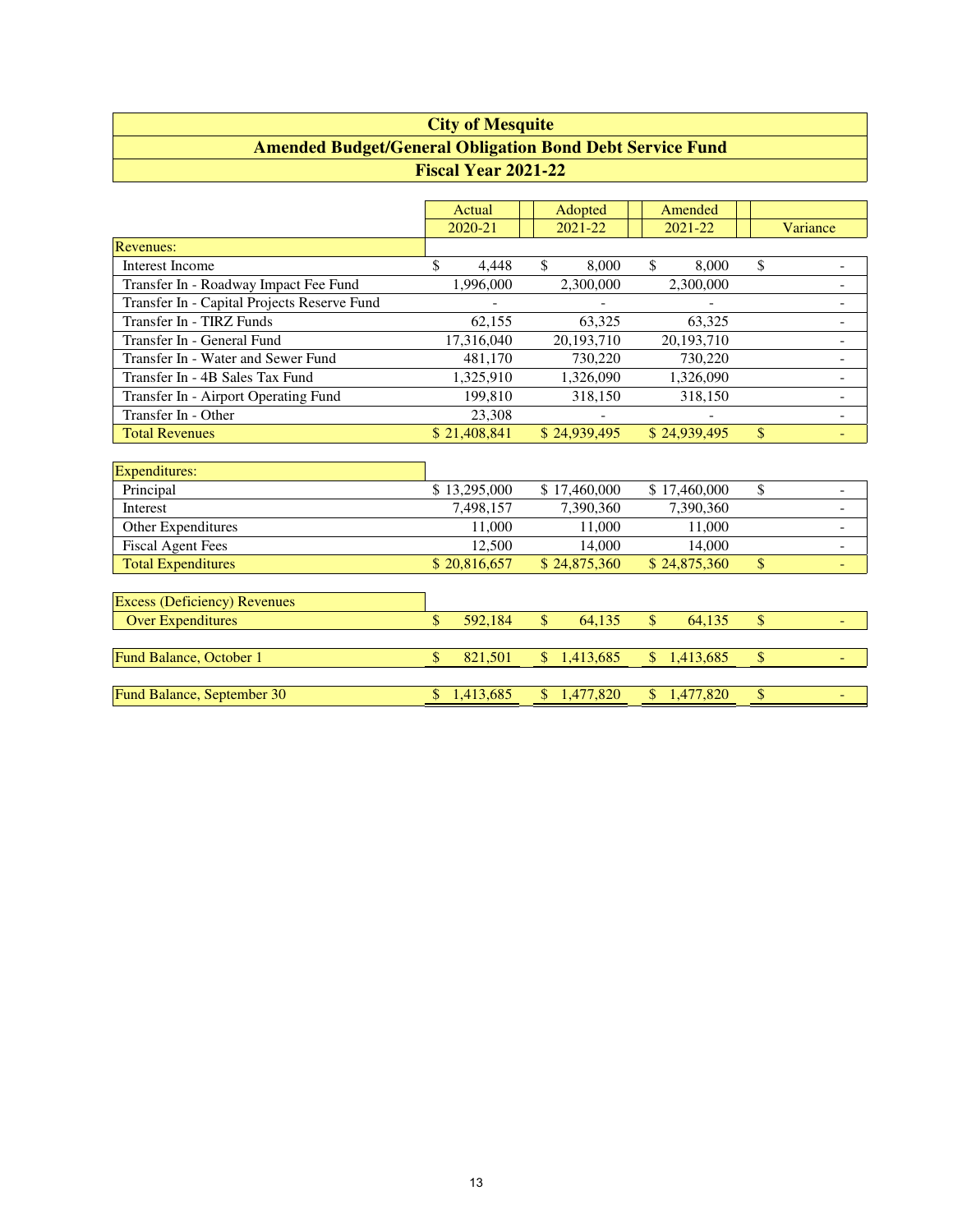|                                                                      |              | <b>City of Mesquite</b>    |              |              |                           |                         |                              |
|----------------------------------------------------------------------|--------------|----------------------------|--------------|--------------|---------------------------|-------------------------|------------------------------|
| <b>Amended Budget/Water and Sewer Revenue Bond Debt Service Fund</b> |              |                            |              |              |                           |                         |                              |
|                                                                      |              | <b>Fiscal Year 2021-22</b> |              |              |                           |                         |                              |
|                                                                      |              |                            |              |              |                           |                         |                              |
|                                                                      |              | Actual                     |              | Adopted      | Amended                   |                         |                              |
|                                                                      |              | 2020-21                    |              | 2021-22      | 2021-22                   |                         | Variance                     |
| Revenues:                                                            |              |                            |              |              |                           |                         |                              |
| Transfer In - Water and Sewer Operating Fund                         | \$           | 9,229,740                  |              | \$11,804,890 | \$11,804,890              | \$                      |                              |
| Transfer In - Water and Sewer Impact Fee Fund                        |              | 600,000                    |              | 600,000      | 1,380,000                 |                         | 780,000                      |
| Reimbursement                                                        |              | 37,874                     |              |              |                           |                         |                              |
| <b>Total Revenues</b>                                                | \$           | 9,867,614                  |              | \$12,404,890 | \$13,184,890              | \$                      | 780,000                      |
|                                                                      |              |                            |              |              |                           |                         |                              |
| <b>Expenditures:</b>                                                 |              |                            |              |              |                           |                         |                              |
| Principal                                                            | \$           | 6,785,000                  | \$           | 7,805,000    | $\mathbb{S}$<br>7,805,000 | \$                      |                              |
| Interest                                                             |              | 3,837,648                  |              | 4,386,390    | 4,386,390                 |                         |                              |
| Other Expenditures                                                   |              | 11,000                     |              | 11,000       | 11,000                    |                         | $\qquad \qquad \blacksquare$ |
| <b>Fiscal Agent Fees</b>                                             |              | 7,750                      |              | 20,000       | 20,000                    |                         |                              |
| <b>Total Expenditures</b>                                            |              | \$10,641,398               |              | \$12,222,390 | \$12,222,390              | $\sqrt[6]{\frac{1}{2}}$ | ÷                            |
|                                                                      |              |                            |              |              |                           |                         |                              |
| <b>Excess (Deficiency) Revenues</b>                                  |              |                            |              |              |                           |                         |                              |
| <b>Over Expenditures</b>                                             | \$           | (773, 784)                 | \$           | 182,500      | \$<br>962,500             | $\sqrt{\ }$             | 780,000                      |
|                                                                      |              |                            |              |              |                           |                         |                              |
| Fund Balance, October 1                                              | $\mathbb{S}$ | 3,751,698                  | $\mathbb{S}$ | 2,977,914    | $\mathbb{S}$<br>2,977,914 | $\$\,$                  |                              |
|                                                                      |              |                            |              |              |                           |                         |                              |
| Fund Balance, September 30                                           | \$           | 2,977,914                  | $\mathbb{S}$ | 3,160,414    | 3,940,414<br>\$           | \$                      | 780,000                      |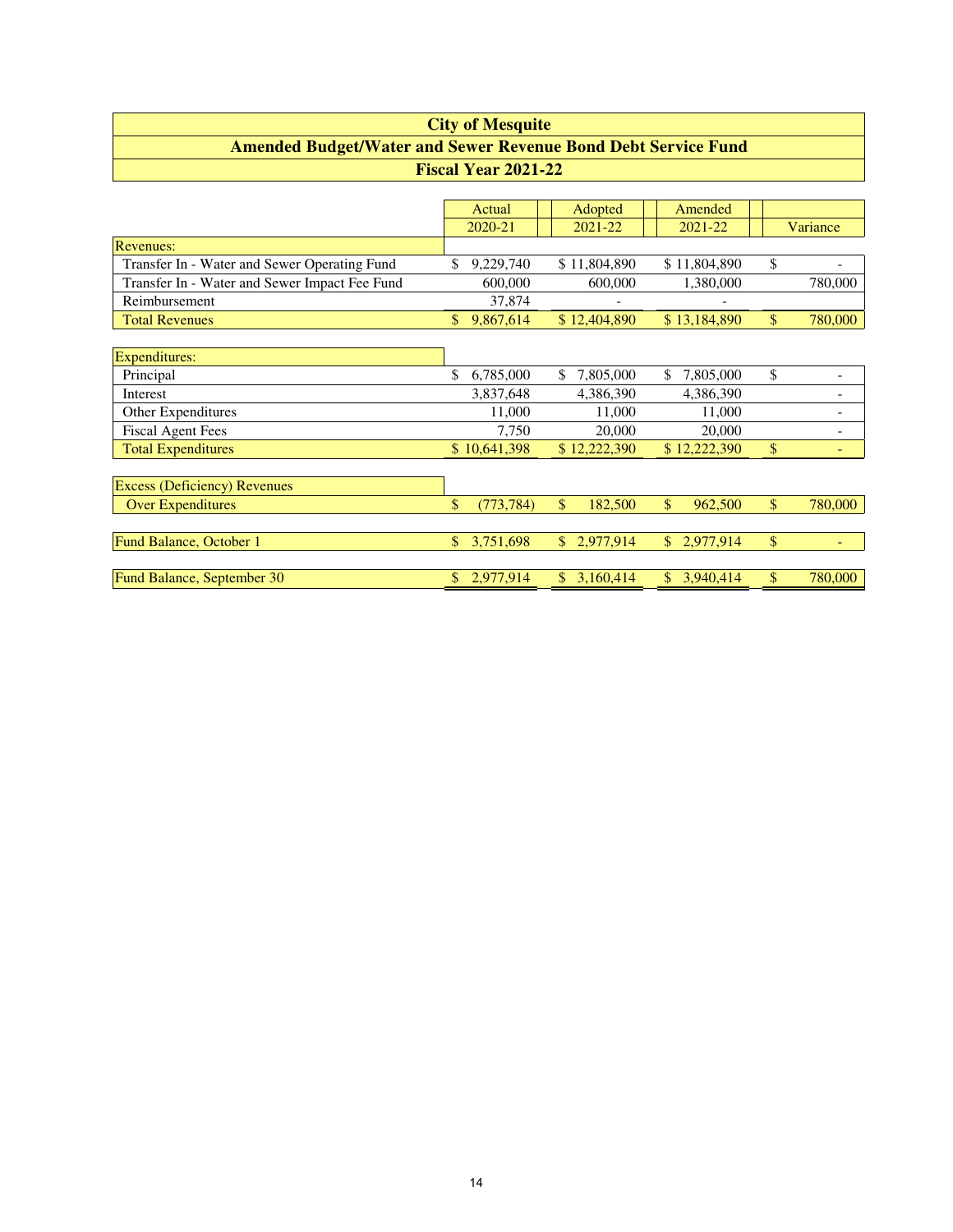|                                                            |     | <b>City of Mesquite</b>    |                                    |              |             |              |             |
|------------------------------------------------------------|-----|----------------------------|------------------------------------|--------------|-------------|--------------|-------------|
| <b>Amended Budget/Water and Sewer Revenue Reserve Fund</b> |     |                            |                                    |              |             |              |             |
|                                                            |     | <b>Fiscal Year 2021-22</b> |                                    |              |             |              |             |
|                                                            |     |                            |                                    |              |             |              |             |
|                                                            |     | Actual                     | Adopted                            |              | Amended     |              |             |
|                                                            |     | 2020-21                    | 2021-22                            |              | 2021-22     |              | Variance    |
| <b>Revenues:</b>                                           |     |                            |                                    |              |             |              |             |
| W&S Revenue Bond Sale Proceeds                             | \$. | 2,250,000                  | \$<br>$\qquad \qquad \blacksquare$ |              | \$2,250,000 | \$           | 2,250,000   |
| <b>Total Revenues</b>                                      |     | \$2,250,000                | \$<br>$\overline{\phantom{0}}$     |              | \$2,250,000 | \$           | 2,250,000   |
|                                                            |     |                            |                                    |              |             |              |             |
| Expenditures:                                              |     |                            |                                    |              |             |              |             |
| Transfer Out - Water and Sewer Debt Service Fund           | \$  |                            | \$                                 | \$           |             | \$           |             |
| <b>Total Expenditures</b>                                  | \$  | $\overline{\phantom{a}}$   | \$<br>٠                            | $\mathbb{S}$ | ٠           | \$           |             |
|                                                            |     |                            |                                    |              |             |              |             |
| <b>Excess (Deficiency) Revenues</b>                        |     |                            |                                    |              |             |              |             |
| <b>Over Expenditures</b>                                   |     | \$2,250,000                | \$<br>٠                            |              | \$2,250,000 |              | \$2,250,000 |
|                                                            |     |                            |                                    |              |             |              |             |
| Fund Balance, October 1                                    |     | \$1,308,651                | \$3,558,651                        |              | \$3,558,651 | $\mathbb{S}$ | ۳           |
|                                                            |     |                            |                                    |              |             |              |             |
| Fund Balance, September 30                                 |     | \$3,558,651                | \$3,558,651                        |              | \$5,808,651 | $\mathbb{S}$ | 2,250,000   |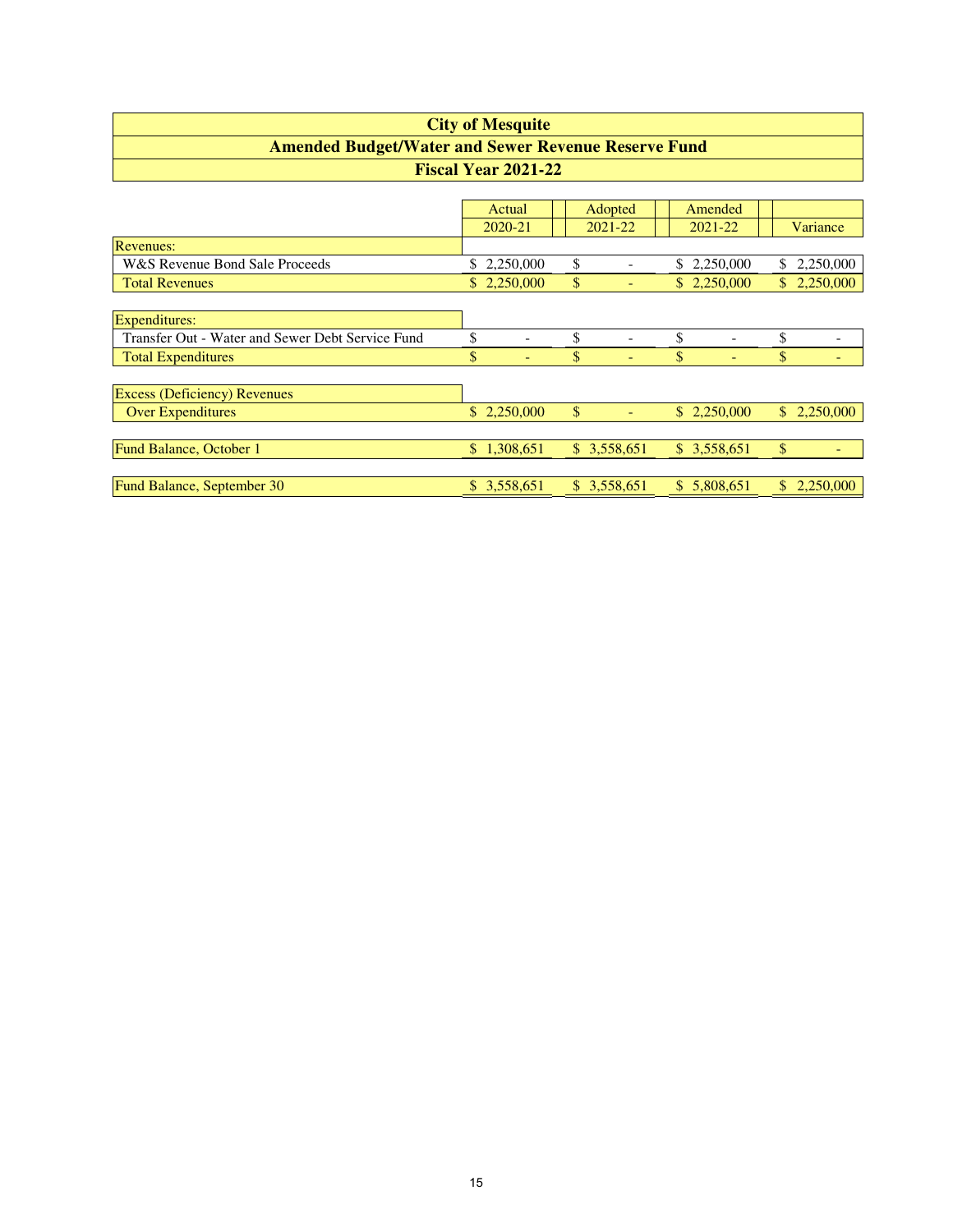| <b>City of Mesquite</b>                                                        |        |                            |  |         |          |         |                          |    |          |  |  |  |  |
|--------------------------------------------------------------------------------|--------|----------------------------|--|---------|----------|---------|--------------------------|----|----------|--|--|--|--|
| <b>Amended Budget/Drainage Utility District Revenue Bond Debt Service Fund</b> |        |                            |  |         |          |         |                          |    |          |  |  |  |  |
|                                                                                |        | <b>Fiscal Year 2021-22</b> |  |         |          |         |                          |    |          |  |  |  |  |
|                                                                                |        |                            |  |         |          |         |                          |    |          |  |  |  |  |
|                                                                                | Actual |                            |  | Adopted |          |         | Amended                  |    |          |  |  |  |  |
|                                                                                |        | 2020-21                    |  |         | 2021-22  | 2021-22 |                          |    | Variance |  |  |  |  |
| <b>Revenues:</b>                                                               |        |                            |  |         |          |         |                          |    |          |  |  |  |  |
| Transfer In - DUD Operating Fund                                               | \$     | 301,100                    |  | \$      | 301,100  |         | \$<br>301,100            | \$ |          |  |  |  |  |
| Transfer In - DUD Revenue Bond                                                 |        |                            |  |         |          |         |                          |    |          |  |  |  |  |
| Transfer In - TIRZ Fund                                                        |        | 475,875                    |  |         | 473,150  |         | 473,150                  |    |          |  |  |  |  |
| <b>Total Revenues</b>                                                          | \$     | 776,975                    |  | \$      | 774,250  |         | \$<br>774,250            | \$ |          |  |  |  |  |
|                                                                                |        |                            |  |         |          |         |                          |    |          |  |  |  |  |
| <b>Expenditures:</b>                                                           |        |                            |  |         |          |         |                          |    |          |  |  |  |  |
| Principal                                                                      | \$     | 510,000                    |  | \$      | 525,000  |         | \$<br>525,000            | \$ |          |  |  |  |  |
| Interest                                                                       |        | 263,760                    |  |         | 247,920  |         | 247,920                  |    |          |  |  |  |  |
| <b>Fiscal Agent Fees</b>                                                       |        | 1,500                      |  |         | 2,000    |         | 2,000                    |    |          |  |  |  |  |
| Other Bond Expense                                                             |        | 11,000                     |  |         | 11,000   |         | 11,000                   |    |          |  |  |  |  |
| <b>Total Expenditures</b>                                                      | \$     | 786,260                    |  | \$      | 785,920  |         | \$<br>785,920            | \$ |          |  |  |  |  |
|                                                                                |        |                            |  |         |          |         |                          |    |          |  |  |  |  |
| <b>Excess (Deficiency) Revenues</b>                                            |        |                            |  |         |          |         |                          |    |          |  |  |  |  |
| <b>Over Expenditures</b>                                                       | \$     | (9,285)                    |  | \$      | (11,670) |         | $\mathbb{S}$<br>(11,670) | \$ |          |  |  |  |  |
|                                                                                |        |                            |  |         |          |         |                          |    |          |  |  |  |  |
| Fund Balance, October 1                                                        | \$     | 314,048                    |  | \$      | 304,763  |         | $\mathbb{S}$<br>304,763  | \$ |          |  |  |  |  |
|                                                                                |        |                            |  |         |          |         |                          |    |          |  |  |  |  |
| Fund Balance, September 30                                                     | \$     | 304,763                    |  | \$      | 293,093  |         | \$<br>293,093            | \$ |          |  |  |  |  |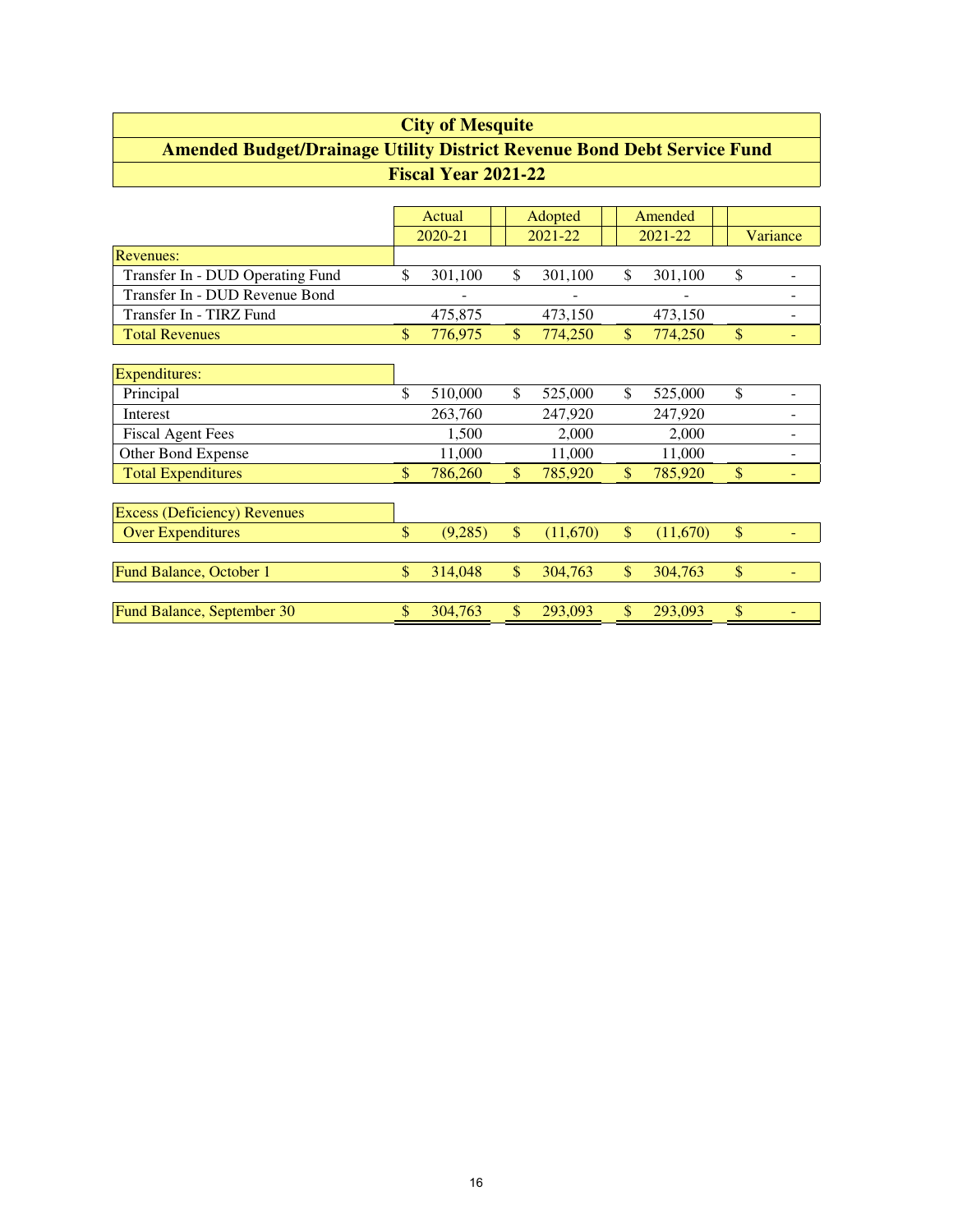| <b>City of Mesquite</b>                                              |              |                            |              |         |              |         |               |  |  |  |  |  |  |
|----------------------------------------------------------------------|--------------|----------------------------|--------------|---------|--------------|---------|---------------|--|--|--|--|--|--|
| <b>Amended Budget/Drainage Utility District Revenue Reserve Fund</b> |              |                            |              |         |              |         |               |  |  |  |  |  |  |
|                                                                      |              | <b>Fiscal Year 2021-22</b> |              |         |              |         |               |  |  |  |  |  |  |
|                                                                      |              |                            |              |         |              |         |               |  |  |  |  |  |  |
|                                                                      |              | Actual                     |              | Adopted |              | Amended |               |  |  |  |  |  |  |
|                                                                      |              | 2020-21                    |              | 2021-22 |              | 2021-22 | Variance      |  |  |  |  |  |  |
| <b>Revenues:</b>                                                     |              |                            |              |         |              |         |               |  |  |  |  |  |  |
| <b>DUD</b> Fund                                                      | \$           | $\overline{\phantom{a}}$   | \$           | -       | \$           | ٠       | \$            |  |  |  |  |  |  |
| <b>Total Revenues</b>                                                | \$           |                            | \$           |         | \$           |         | \$            |  |  |  |  |  |  |
|                                                                      |              |                            |              |         |              |         |               |  |  |  |  |  |  |
| <b>Expenditures:</b>                                                 |              |                            |              |         |              |         |               |  |  |  |  |  |  |
| Transfer Out - DUD Operating Fund                                    | \$           | Ξ.                         | \$           | -       | \$           |         | \$            |  |  |  |  |  |  |
| <b>Total Expenditures</b>                                            | \$           | ۰                          | \$           | ٠       | \$           | ٠       | \$            |  |  |  |  |  |  |
|                                                                      |              |                            |              |         |              |         |               |  |  |  |  |  |  |
| <b>Excess (Deficiency) Revenues</b>                                  |              |                            |              |         |              |         |               |  |  |  |  |  |  |
| <b>Over Expenditures</b>                                             | \$           |                            | \$           |         | \$           |         | \$            |  |  |  |  |  |  |
|                                                                      |              |                            |              |         |              |         |               |  |  |  |  |  |  |
| Fund Balance, October 1                                              | $\mathbb{S}$ | 539,914                    | $\mathbb{S}$ | 539,914 | $\mathbb{S}$ | 539,914 | $\sqrt{\ }$   |  |  |  |  |  |  |
|                                                                      |              |                            |              |         |              |         |               |  |  |  |  |  |  |
| Fund Balance, September 30                                           | \$           | 539,914                    | $\mathbb{S}$ | 539,914 | $\mathbb{S}$ | 539,914 | $\mathcal{S}$ |  |  |  |  |  |  |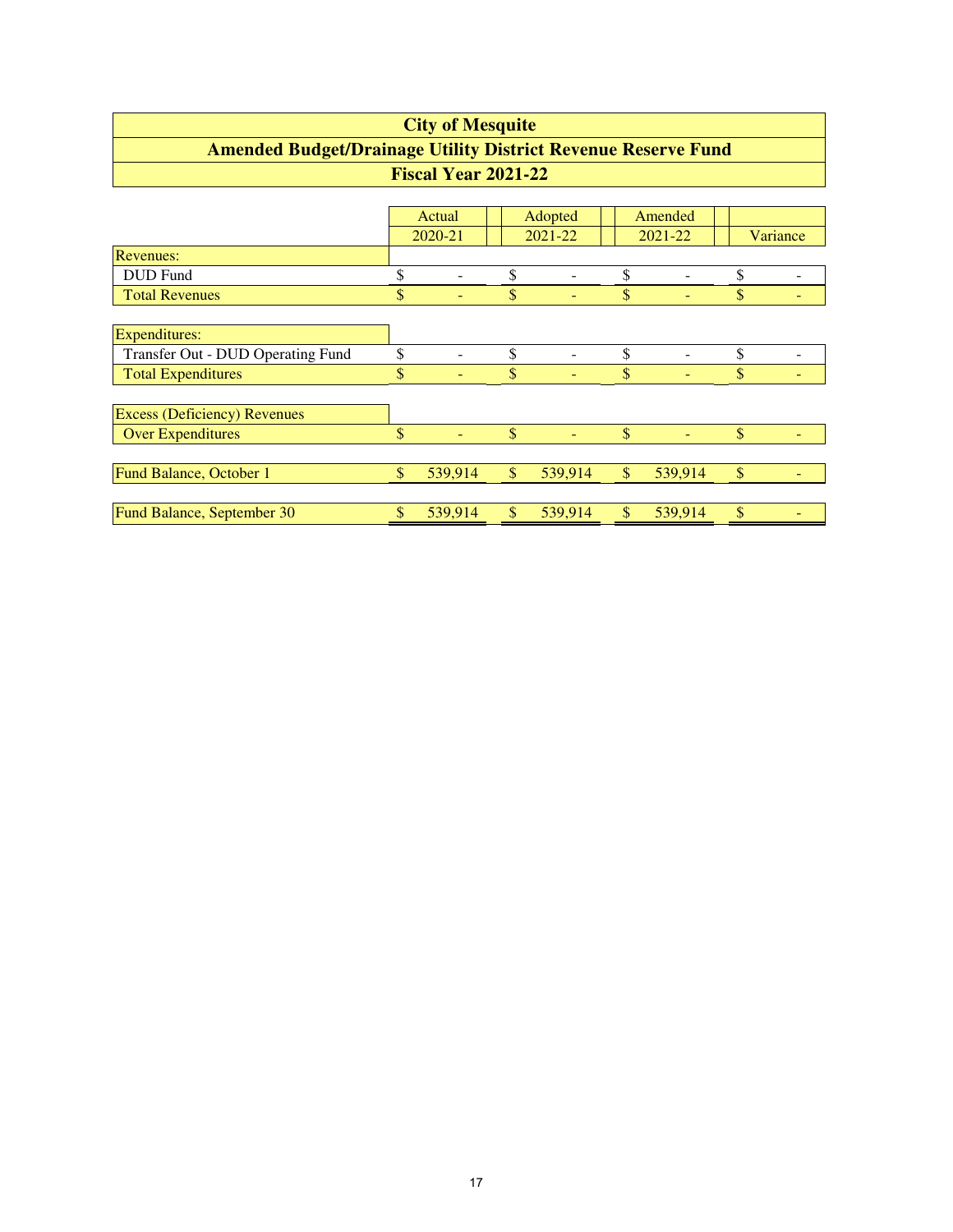| <b>City of Mesquite</b>                            |
|----------------------------------------------------|
| <b>Amended Budget/Group Medical Insurance Fund</b> |
| <b>Fiscal Year 2021-22</b>                         |

|                                          | Actual           | Adopted       | Amended       |               |
|------------------------------------------|------------------|---------------|---------------|---------------|
|                                          | 2020-21          | 2021-22       | 2021-22       | Variance      |
| <b>Revenues:</b>                         |                  |               |               |               |
| Transfer In - General Fund               | \$<br>500,000    | \$<br>550,000 | \$<br>550,000 | \$            |
| Transfer In - Capital Projects Reserve   | 1,192,816        | 500,000       | 500,000       |               |
| <b>Employer Contributions</b>            | 11,854,957       | 11,980,200    | 12,206,660    | 226,460       |
| <b>Employee Contributions</b>            | 1,776,247        | 1,811,250     | 1,811,250     |               |
| Vison Insurance Premiums                 | 126,618          | 120,000       | 120,000       |               |
| Life Insurance Premiums                  | 49,007           | 55,000        | 55,000        |               |
| Dental Insurance Premiums                | 873,486          | 800,000       | 800,000       |               |
| Supplemental Life Insurance Premiums     | 273,957          | 250,000       | 270,000       | 20,000        |
| Long-term Disability Premiums            | 119,585          | 110,000       | 130,000       | 20,000        |
| <b>Health Insurance Surcharges</b>       | 100,840          | 120,000       | 100,000       | (20,000)      |
| <b>Critical Care Premiums</b>            | 91,997           | 90,000        | 90,000        |               |
| <b>Health Clinic Copays</b>              | 43,555           | 32,500        | 32,500        |               |
| Health Clinic Pharmacy Copays            | 336,849          | 330,000       | 330,000       |               |
| Retirees Medical Insurance Contributions | 1,679,925        | 1,545,750     | 1,705,000     | 159,250       |
| <b>Health Claims Reimbursements</b>      | 1,058,365        | 150,000       | 560,000       | 410,000       |
| <b>Total Revenues</b>                    | \$<br>20,078,204 | \$18,444,700  | \$19,260,410  | \$<br>815,710 |
|                                          |                  |               |               |               |

| <b>Expenditures:</b>                |                   |                                       |                           |              |             |                |
|-------------------------------------|-------------------|---------------------------------------|---------------------------|--------------|-------------|----------------|
| <b>Health Claims</b>                | \$<br>10,198,260  | \$10,175,870                          |                           | \$10,800,000 | \$          | 624,130        |
| Pharmaceutical                      | 2,579,710         | 2,350,000                             |                           | 2,250,000    |             | (100,000)      |
| Administrative Fee - Medical        | 355,709           | 341,250                               |                           | 341,250      |             |                |
| <b>HSA</b> Contributions            | 973.550           | 1,125,000                             |                           | 1,125,000    |             |                |
| <b>Health Clinic Operating</b>      | 697,510           | 511,000                               |                           | 509,000      |             | (2,000)        |
| Stop Loss Coverage Premium          | 660,257           | 770,000                               |                           | 770,000      |             |                |
| Medicare Supplement Premiums        | 1,190,758         | 1,166,000                             |                           | 1,418,000    |             | 252,000        |
| Health Claims - Vision              | 138,501           | 127,500                               |                           | 127,500      |             |                |
| Dental Premiums - Managed Care      | 78.604            | 80,000                                |                           | 80,000       |             | Ξ.             |
| Dental Premiums - Indemnity         | 804,874           | 800,000                               |                           | 800,000      |             | Ξ.             |
| Life Insurance Premiums             | 323,044           | 350,000                               |                           | 350,000      |             | ۳              |
| <b>Reserve Funding Claims</b>       |                   |                                       |                           |              |             | Ξ.             |
| <b>Professional Services</b>        | 79,750            | 160,000                               |                           | 160,000      |             | -              |
| Miscellaneous                       | 3,804             | 10,800                                |                           | 11,810       |             | 1,010          |
| Employee Assistance Program         | 29,467            | 30,000                                |                           | 30,000       |             |                |
| <b>Employee Wellness Program</b>    | 1,455             | 211,000                               |                           | 211,000      |             |                |
| <b>Critical Care Premiums</b>       | 92,655            | 95,000                                |                           | 95,000       |             | Ξ.             |
| Long-term Disability Premiums       | 114,903           | 140,000                               |                           | 140,000      |             | $\blacksquare$ |
| <b>Total Expenditures</b>           | \$<br>18,322,811  | \$18,443,420                          |                           | \$19,218,560 | \$          | 775,140        |
|                                     |                   |                                       |                           |              |             |                |
| <b>Excess (Deficiency) Revenues</b> |                   |                                       |                           |              |             |                |
| <b>Over Expenditures</b>            | \$<br>1,755,393   | $\frac{1}{2}$<br>1,280                | $\boldsymbol{\mathsf{S}}$ | 41,850       | $\sqrt{\ }$ | 40,570         |
| Fund Balance, October 1             | \$<br>(1,755,393) | $\boldsymbol{\mathsf{S}}$<br>$\equiv$ | \$                        |              | \$          |                |
| Fund Balance, September 30          | \$<br>÷           | \$<br>1,280                           | \$                        | 41,850       | \$          | 40,570         |
|                                     |                   |                                       |                           |              |             |                |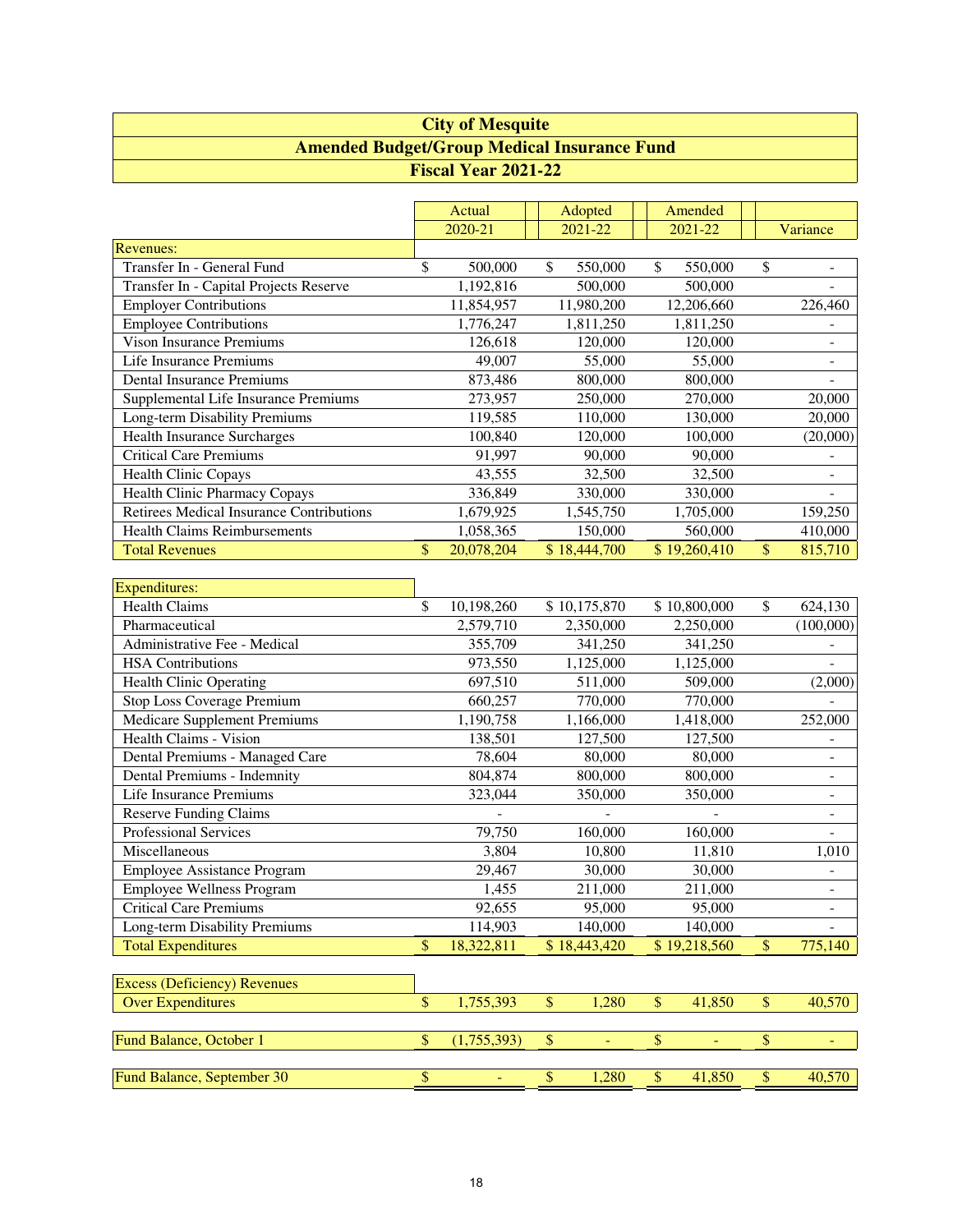|                                                        |                    | <b>City of Mesquite</b>    |                 |              |                          |                         |
|--------------------------------------------------------|--------------------|----------------------------|-----------------|--------------|--------------------------|-------------------------|
| <b>Amended Budget/General Liability Insurance Fund</b> |                    |                            |                 |              |                          |                         |
|                                                        |                    | <b>Fiscal Year 2021-22</b> |                 |              |                          |                         |
|                                                        |                    |                            |                 |              |                          |                         |
|                                                        |                    | Actual                     | Adopted         |              | Amended                  |                         |
|                                                        |                    | 2020-21                    | 2021-22         |              | 2021-22                  | Variance                |
| Revenues:                                              |                    |                            |                 |              |                          |                         |
| <b>Interest Income</b>                                 | \$                 | 2,008                      | \$<br>5,000     | \$           | 5,000                    | \$                      |
| <b>Transfer In</b>                                     |                    | 1,167,539                  |                 |              | 250,000                  | 250,000                 |
| <b>Workers' Compensation Contributions</b>             |                    | 1,924,960                  | 2,085,080       |              | 2,132,190                | 47,110                  |
| <b>General Liability Contributions</b>                 |                    | 1,501,150                  | 1,500,000       |              | 1,500,000                |                         |
| Other Revenue                                          |                    | 192,238                    | 135,000         |              | 205,000                  | 70,000                  |
| <b>Total Revenues</b>                                  | $\mathbf{\hat{s}}$ | 4,787,895                  | \$<br>3,725,080 | $\mathbb{S}$ | 4,092,190                | $\mathbb{S}$<br>367,110 |
|                                                        |                    |                            |                 |              |                          |                         |
| <b>Expenditures:</b>                                   |                    |                            |                 |              |                          |                         |
| <b>Personal Services</b>                               | \$                 | 449,006                    | \$<br>434,000   | \$           | 438,400                  | \$<br>4,400             |
| Legal Services/Court Costs                             |                    | 210,427                    | 230,000         |              | 230,000                  |                         |
| <b>Insurance Premiums</b>                              |                    | 1,119,753                  | 997,500         |              | 1.350.000                | 352,500                 |
| <b>General Liability Claims</b>                        |                    | 533.754                    | 700,000         |              | 700,000                  |                         |
| <b>Reserve Funding Claims</b>                          |                    |                            |                 |              |                          |                         |
| <b>Workers' Compensation Claims</b>                    |                    | 2,010,296                  | 1,250,000       |              | 1,350,000                | 100,000                 |
| Other Expenditures                                     |                    | 48,470                     | 20,460          |              | 20,460                   |                         |
| <b>Total Expenditures</b>                              | $\mathbf{\hat{s}}$ | 4,371,706                  | \$<br>3,631,960 | \$           | 4,088,860                | \$<br>456,900           |
|                                                        |                    |                            |                 |              |                          |                         |
| <b>Excess (Deficiency) Revenues</b>                    |                    |                            |                 |              |                          |                         |
| <b>Over Expenditures</b>                               | \$                 | 416,189                    | \$<br>93,120    | \$           | 3,330                    | \$<br>(89,790)          |
|                                                        |                    |                            |                 |              |                          |                         |
| Fund Balance, October 1                                | \$                 | (416, 189)                 | \$              | \$           | $\overline{\phantom{a}}$ | \$                      |
|                                                        |                    |                            |                 |              |                          |                         |
| Fund Balance, September 30                             | \$                 |                            | \$<br>93,120    | \$           | 3,330                    | (89,790)<br>\$          |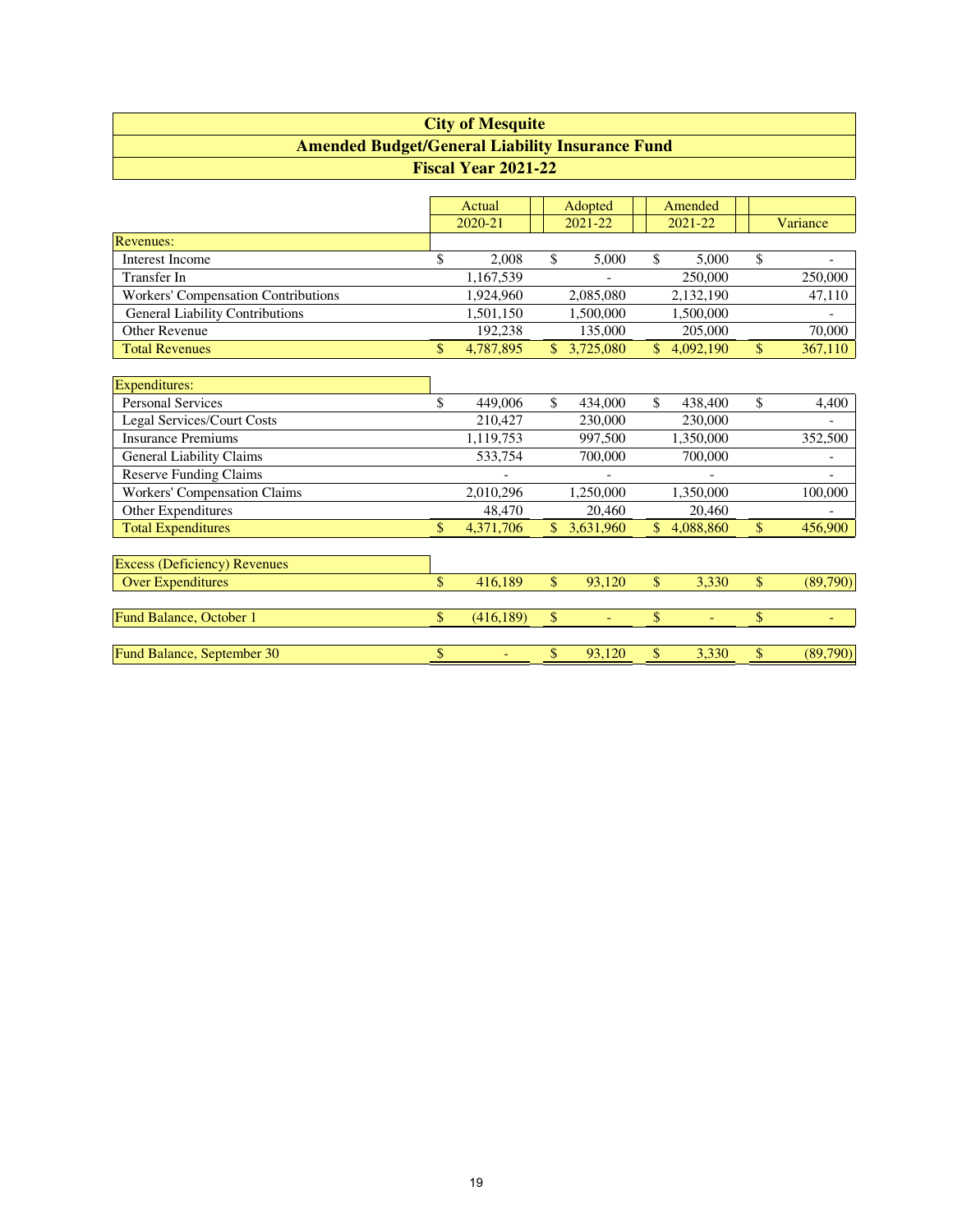|                                       | <b>City of Mesquite</b>    |                                                |               |               |  |  |  |  |  |  |  |  |  |
|---------------------------------------|----------------------------|------------------------------------------------|---------------|---------------|--|--|--|--|--|--|--|--|--|
|                                       |                            | <b>Amended Budget/Hotel Occupancy Tax Fund</b> |               |               |  |  |  |  |  |  |  |  |  |
|                                       | <b>Fiscal Year 2021-22</b> |                                                |               |               |  |  |  |  |  |  |  |  |  |
|                                       |                            |                                                |               |               |  |  |  |  |  |  |  |  |  |
|                                       | Actual                     | Adopted                                        | Amended       |               |  |  |  |  |  |  |  |  |  |
|                                       | 2020-21                    | $2021 - 22$                                    | 2021-22       | Variance      |  |  |  |  |  |  |  |  |  |
| <b>Revenues:</b>                      |                            |                                                |               |               |  |  |  |  |  |  |  |  |  |
| <b>Interest Income</b>                | \$<br>2,290                | \$<br>6,000                                    | \$<br>6,000   | \$            |  |  |  |  |  |  |  |  |  |
| Hotel Occupancy Tax                   | 1,559,464                  | 1,450,000                                      | 1,800,000     | 350,000       |  |  |  |  |  |  |  |  |  |
| <b>Total Revenues</b>                 | 1,561,754                  | \$1,456,000                                    | \$1,806,000   | \$<br>350,000 |  |  |  |  |  |  |  |  |  |
|                                       |                            |                                                |               |               |  |  |  |  |  |  |  |  |  |
| <b>Expenditures:</b>                  |                            |                                                |               |               |  |  |  |  |  |  |  |  |  |
| <b>Convention and Visitors Bureau</b> | \$716,106                  | 774,870<br>\$                                  | \$<br>943,430 | \$<br>168,560 |  |  |  |  |  |  |  |  |  |
| Mesquite Arts Council, Inc.           | 189,640                    | 193,710                                        | 235,860       | 42,150        |  |  |  |  |  |  |  |  |  |
| Historic Mesquite, Inc.               | 189,640                    | 193,710                                        | 235,860       | 42,150        |  |  |  |  |  |  |  |  |  |
| Other Expenditures                    | 64,697                     | 193,710                                        | 235,860       | 42,150        |  |  |  |  |  |  |  |  |  |
| <b>Conference Center Marketing</b>    | 114,576                    | 100,000                                        | 155,000       | 55,000        |  |  |  |  |  |  |  |  |  |
| Transfer Out - Capital Projects       | 577,600                    |                                                | 5,400         | 5,400         |  |  |  |  |  |  |  |  |  |
| <b>Total Expenditures</b>             | 1,852,259                  | \$1,456,000                                    | \$1,811,410   | \$<br>355,410 |  |  |  |  |  |  |  |  |  |
|                                       |                            |                                                |               |               |  |  |  |  |  |  |  |  |  |
| <b>Excess (Deficiency) Revenues</b>   |                            |                                                |               |               |  |  |  |  |  |  |  |  |  |
| <b>Over Expenditures</b>              | (290, 505)                 | \$                                             | \$<br>(5,410) | \$<br>(5,410) |  |  |  |  |  |  |  |  |  |
|                                       |                            |                                                |               |               |  |  |  |  |  |  |  |  |  |
| Fund Balance, October 1               | 2,385,558                  | \$2,095,053                                    | \$2,095,053   | \$            |  |  |  |  |  |  |  |  |  |
|                                       |                            |                                                |               |               |  |  |  |  |  |  |  |  |  |
| Fund Balance, September 30            | 2,095,053                  | \$2,095,053                                    | \$2,089,643   | \$<br>(5,410) |  |  |  |  |  |  |  |  |  |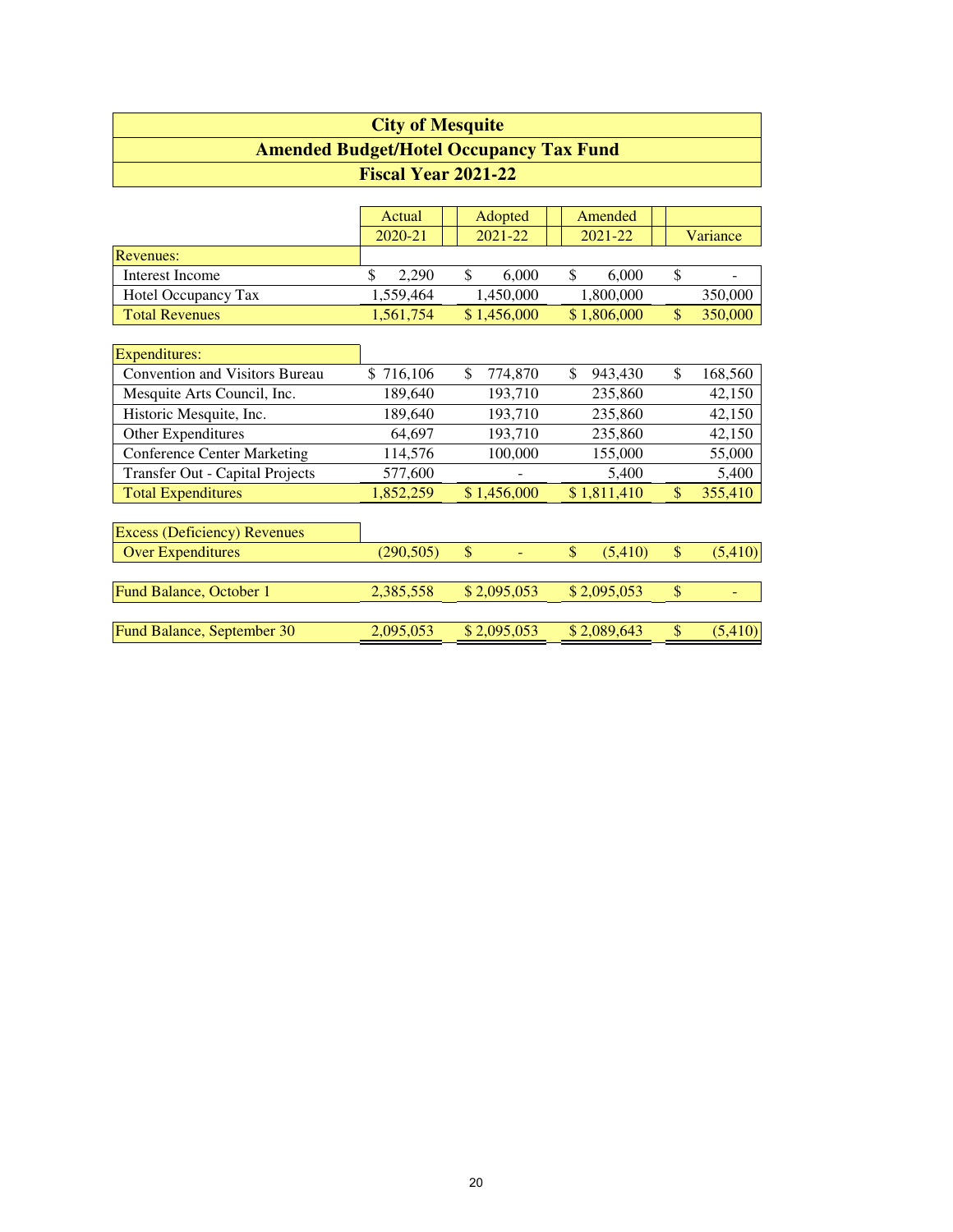|                                                |           | <b>City of Mesquite</b>        |            |                                                           |           |                                                                                 |                               |             |  |  |  |  |  |  |
|------------------------------------------------|-----------|--------------------------------|------------|-----------------------------------------------------------|-----------|---------------------------------------------------------------------------------|-------------------------------|-------------|--|--|--|--|--|--|
| <b>Amended Budget/Confiscated Seizure Fund</b> |           |                                |            |                                                           |           |                                                                                 |                               |             |  |  |  |  |  |  |
|                                                |           |                                |            |                                                           |           |                                                                                 |                               |             |  |  |  |  |  |  |
|                                                |           |                                |            |                                                           |           |                                                                                 |                               |             |  |  |  |  |  |  |
|                                                |           |                                |            |                                                           |           |                                                                                 |                               |             |  |  |  |  |  |  |
|                                                |           |                                |            |                                                           |           |                                                                                 |                               | Variance    |  |  |  |  |  |  |
|                                                |           |                                |            |                                                           |           |                                                                                 |                               |             |  |  |  |  |  |  |
|                                                | 2,975     |                                |            |                                                           |           | 7,500                                                                           |                               |             |  |  |  |  |  |  |
|                                                | 253,853   |                                |            |                                                           |           | 14,100                                                                          |                               | 14,100      |  |  |  |  |  |  |
|                                                | 533,091   |                                | 200,000    |                                                           |           | 585,000                                                                         |                               | 385,000     |  |  |  |  |  |  |
| \$                                             | 789,919   | \$                             | 207,500    |                                                           |           | 606,600                                                                         | \$                            | 399,100     |  |  |  |  |  |  |
|                                                |           |                                |            |                                                           |           |                                                                                 |                               |             |  |  |  |  |  |  |
|                                                |           |                                |            |                                                           |           |                                                                                 |                               |             |  |  |  |  |  |  |
| \$                                             | 89,451    | \$                             | 32,500     |                                                           |           | 109,000                                                                         | \$                            | 76,500      |  |  |  |  |  |  |
|                                                | 493,575   |                                | 598,400    |                                                           |           | 598,400                                                                         |                               |             |  |  |  |  |  |  |
|                                                | 89,942    |                                |            |                                                           |           | 1,324,269                                                                       |                               | 1,324,269   |  |  |  |  |  |  |
| \$                                             | 672,968   | \$                             | 630,900    |                                                           |           | 2,031,669                                                                       | \$                            | 1,400,769   |  |  |  |  |  |  |
|                                                |           |                                |            |                                                           |           |                                                                                 |                               |             |  |  |  |  |  |  |
|                                                |           |                                |            |                                                           |           |                                                                                 |                               |             |  |  |  |  |  |  |
| \$                                             | 116,951   | \$                             | (423, 400) |                                                           |           | (1,425,069)                                                                     | \$                            | (1,001,669) |  |  |  |  |  |  |
|                                                |           |                                |            |                                                           |           |                                                                                 |                               |             |  |  |  |  |  |  |
| \$                                             | 1,859,987 | \$                             | 1,976,938  |                                                           |           | 1,976,938                                                                       | \$                            |             |  |  |  |  |  |  |
|                                                |           |                                |            |                                                           |           |                                                                                 |                               | (1,001,669) |  |  |  |  |  |  |
|                                                | \$<br>\$  | Actual<br>2020-21<br>1,976,938 | \$<br>\$   | <b>Fiscal Year 2021-22</b><br>Adopted<br>2021-22<br>7,500 | 1,553,538 | \$<br>$\mathcal{S}$<br>\$<br>$\mathbb{S}$<br>$\mathbb{S}$<br>$\mathbb{S}$<br>\$ | Amended<br>2021-22<br>551,869 | \$<br>\$    |  |  |  |  |  |  |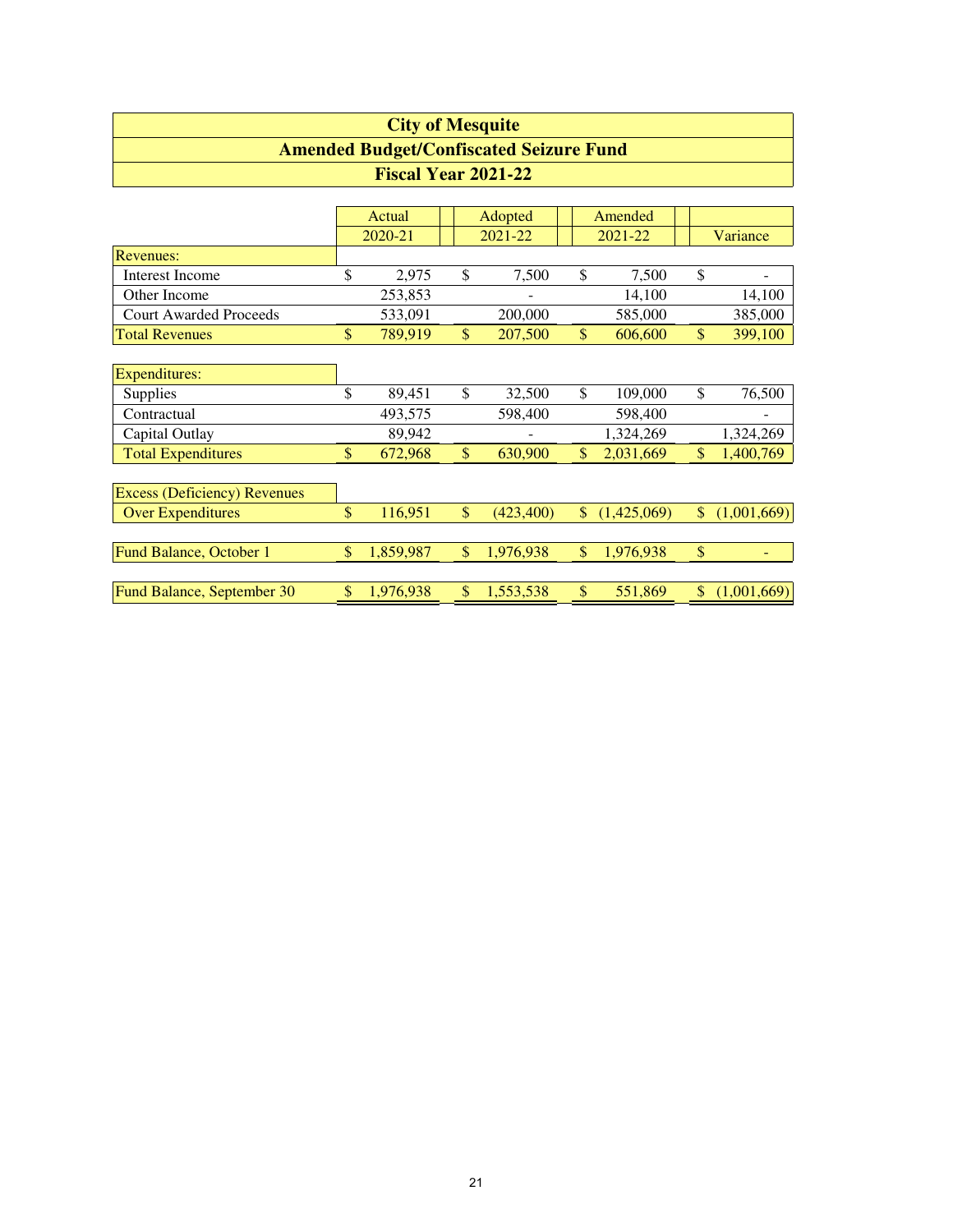|                                              | <b>City of Mesquite</b> |          |  |               |          |              |         |               |          |  |  |  |  |
|----------------------------------------------|-------------------------|----------|--|---------------|----------|--------------|---------|---------------|----------|--|--|--|--|
| <b>Amended Budget/Photo Enforcement Fund</b> |                         |          |  |               |          |              |         |               |          |  |  |  |  |
| <b>Fiscal Year 2021-22</b>                   |                         |          |  |               |          |              |         |               |          |  |  |  |  |
|                                              |                         |          |  |               |          |              |         |               |          |  |  |  |  |
| Adopted<br>Amended<br>Actual                 |                         |          |  |               |          |              |         |               |          |  |  |  |  |
|                                              |                         | 2020-21  |  |               | 2021-22  |              | 2021-22 |               | Variance |  |  |  |  |
| <b>Revenues:</b>                             |                         |          |  |               |          |              |         |               |          |  |  |  |  |
| <b>Interest Income</b>                       | \$                      | (1)      |  | \$            |          | \$           |         | \$            |          |  |  |  |  |
| <b>School Bus Camera Violation Proceeds</b>  |                         |          |  |               | 15,000   |              | 30,000  |               | 15,000   |  |  |  |  |
| <b>Total Revenues</b>                        | $\mathcal{S}$           | (1)      |  | \$            | 15,000   | \$           | 30,000  | \$            | 15,000   |  |  |  |  |
|                                              |                         |          |  |               |          |              |         |               |          |  |  |  |  |
| <b>Expenditures:</b>                         |                         |          |  |               |          |              |         |               |          |  |  |  |  |
| Transfer Out - General Fund                  | \$                      | 25,000   |  | \$            | 25,000   | \$           | 25,000  | \$            |          |  |  |  |  |
| <b>Total Expenditures</b>                    | \$                      | 25,000   |  | \$            | 25,000   | \$           | 25,000  | \$            |          |  |  |  |  |
|                                              |                         |          |  |               |          |              |         |               |          |  |  |  |  |
| <b>Excess (Deficiency) Revenues</b>          |                         |          |  |               |          |              |         |               |          |  |  |  |  |
| <b>Over Expenditures</b>                     | \$                      | (25,001) |  | $\mathsf{\$}$ | (10,000) | $\mathbb{S}$ | 5,000   | $\mathsf{\$}$ | 15,000   |  |  |  |  |
|                                              |                         |          |  |               |          |              |         |               |          |  |  |  |  |
| Fund Balance, October 1                      | $\mathbf{\$}$           | 32,745   |  | $\mathcal{S}$ | 7,744    | $\$\$        | 7,744   | $\mathcal{S}$ | $\equiv$ |  |  |  |  |
|                                              |                         |          |  |               |          |              |         |               |          |  |  |  |  |
| Fund Balance, September 30                   | \$                      | 7,744    |  | \$            | (2,256)  | \$           | 12,744  | \$            | 15,000   |  |  |  |  |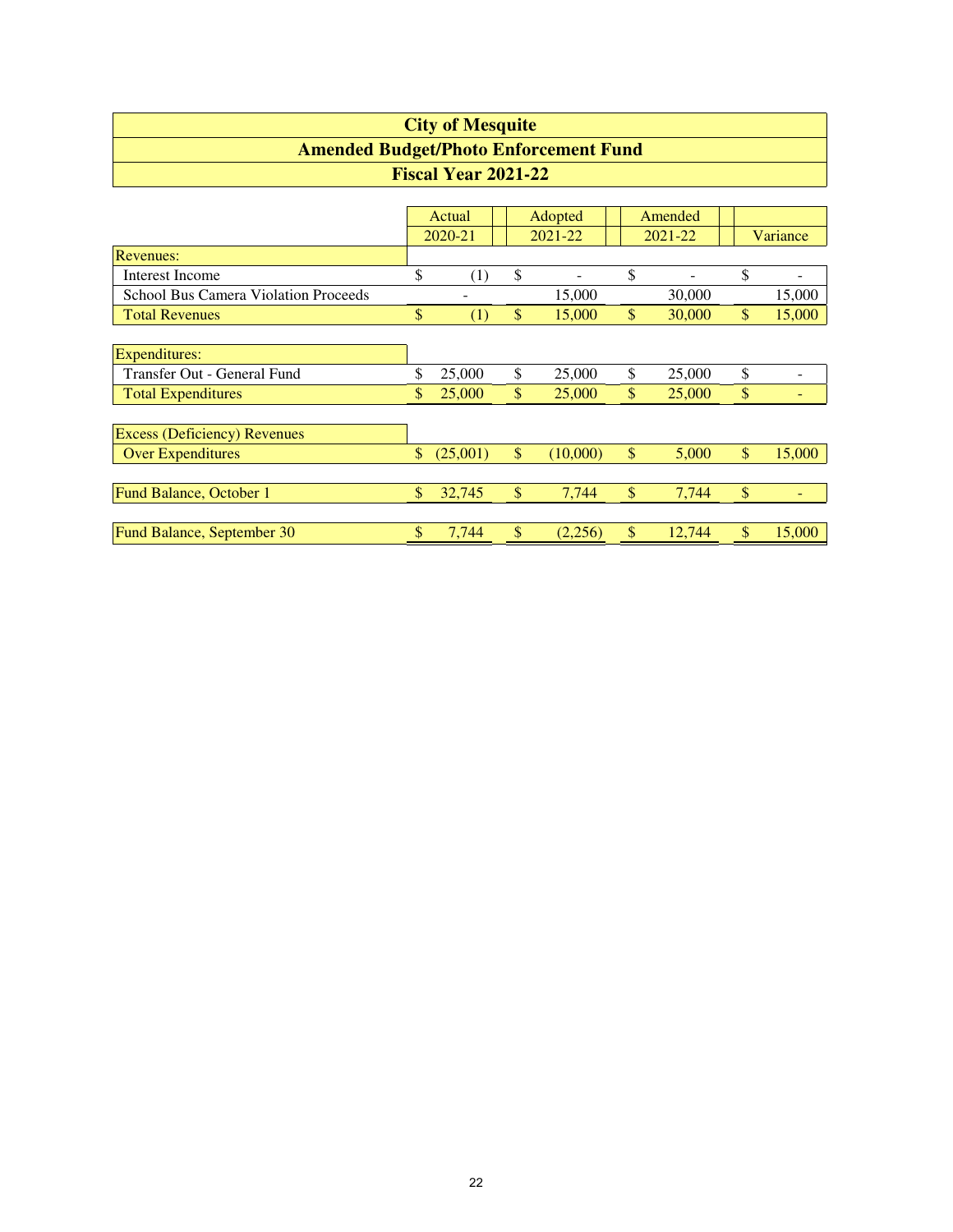|                                     | <b>City of Mesquite</b> |                            |               |                                         |              |         |                           |          |  |  |  |  |  |
|-------------------------------------|-------------------------|----------------------------|---------------|-----------------------------------------|--------------|---------|---------------------------|----------|--|--|--|--|--|
|                                     |                         |                            |               | <b>Amended Budget/Child Safety Fund</b> |              |         |                           |          |  |  |  |  |  |
|                                     |                         | <b>Fiscal Year 2021-22</b> |               |                                         |              |         |                           |          |  |  |  |  |  |
|                                     |                         |                            |               |                                         |              |         |                           |          |  |  |  |  |  |
|                                     |                         | Actual                     |               | Adopted                                 |              | Amended |                           |          |  |  |  |  |  |
|                                     |                         | 2020-21                    |               | 2021-22                                 |              | 2021-22 |                           | Variance |  |  |  |  |  |
| Revenues:                           |                         |                            |               |                                         |              |         |                           |          |  |  |  |  |  |
| <b>Interest Income</b>              | \$                      | 116                        | \$            |                                         | \$           |         | \$                        |          |  |  |  |  |  |
| Child Safety Fee                    |                         | 178,099                    |               | 200,000                                 |              | 200,000 |                           |          |  |  |  |  |  |
| <b>Total Revenues</b>               |                         | \$178,215                  | \$            | 200,000                                 | $\mathbb{S}$ | 200,000 | $\boldsymbol{\mathsf{S}}$ |          |  |  |  |  |  |
|                                     |                         |                            |               |                                         |              |         |                           |          |  |  |  |  |  |
| <b>Expenditures:</b>                |                         |                            |               |                                         |              |         |                           |          |  |  |  |  |  |
| Transfer Out - General Fund         | \$                      | 200,000                    | \$            | 200,000                                 | \$           | 200,000 | \$                        |          |  |  |  |  |  |
| <b>Total Expenditures</b>           | \$                      | 200,000                    | \$            | 200,000                                 | \$           | 200,000 | \$                        |          |  |  |  |  |  |
|                                     |                         |                            |               |                                         |              |         |                           |          |  |  |  |  |  |
| <b>Excess (Deficiency) Revenues</b> |                         |                            |               |                                         |              |         |                           |          |  |  |  |  |  |
| <b>Over Expenditures</b>            | \$                      | (21,785)                   | \$            |                                         | \$           |         | \$                        |          |  |  |  |  |  |
|                                     |                         |                            |               |                                         |              |         |                           |          |  |  |  |  |  |
| Fund Balance, October 1             | \$                      | 64,648                     | $\mathcal{S}$ | 42,863                                  | \$           | 42,863  | $\mathcal{S}$             |          |  |  |  |  |  |
|                                     |                         |                            |               |                                         |              |         |                           |          |  |  |  |  |  |
| Fund Balance, September 30          | \$                      | 42,863                     | \$            | 42,863                                  | \$           | 42,863  | \$                        |          |  |  |  |  |  |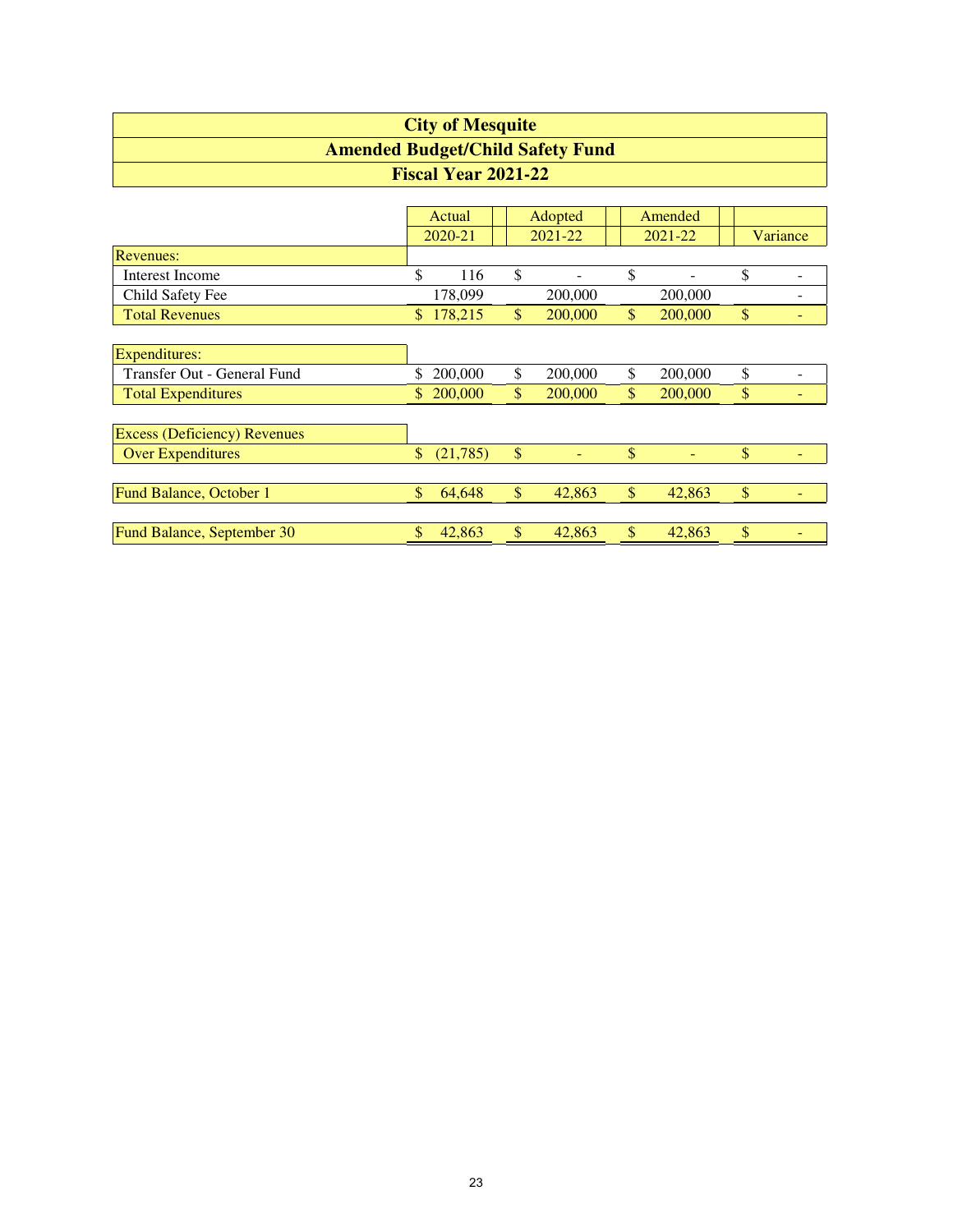|                                     | <b>City of Mesquite</b>                      |    |         |              |         |              |
|-------------------------------------|----------------------------------------------|----|---------|--------------|---------|--------------|
|                                     | <b>Amended Budget/9-1-1 Service Fee Fund</b> |    |         |              |         |              |
|                                     | <b>Fiscal Year 2021-22</b>                   |    |         |              |         |              |
|                                     |                                              |    |         |              |         |              |
|                                     | Actual                                       |    | Adopted |              | Amended |              |
|                                     | 2020-21                                      |    | 2021-22 |              | 2021-22 | Variance     |
| <b>Revenues:</b>                    |                                              |    |         |              |         |              |
| 9-1-1 Phone Charges                 | \$<br>185,941                                | \$ | 190,000 | \$           | 190,000 | \$<br>-      |
| <b>Interest Income</b>              |                                              |    |         |              |         |              |
| Wireless 9-1-1 Phone Charges        | 721,956                                      |    | 710,000 |              | 710,000 |              |
| <b>Total Revenues</b>               | \$<br>907,897                                | \$ | 900,000 | \$           | 900,000 | \$           |
|                                     |                                              |    |         |              |         |              |
| <b>Expenditures:</b>                |                                              |    |         |              |         |              |
| <b>Contractual Services</b>         | \$<br>115,018                                | \$ | 120,000 | \$           | 120,000 | \$           |
| Transfer Out - General Fund         | 780,000                                      |    | 780,000 |              | 780,000 |              |
| <b>Total Expenditures</b>           | \$<br>895,018                                | \$ | 900,000 | $\mathbb{S}$ | 900,000 | $\mathbb{S}$ |
|                                     |                                              |    |         |              |         |              |
| <b>Excess (Deficiency) Revenues</b> |                                              |    |         |              |         |              |
| <b>Over Expenditures</b>            | \$<br>12,879                                 | \$ |         | \$           |         | \$           |
|                                     |                                              |    |         |              |         |              |
| Fund Balance, October 1             | \$<br>15,253                                 | \$ | 28,132  | \$           | 28,132  | \$           |
|                                     |                                              |    |         |              |         |              |
| Fund Balance, September 30          | \$<br>28,132                                 | \$ | 28,132  | $\mathbb{S}$ | 28,132  | \$           |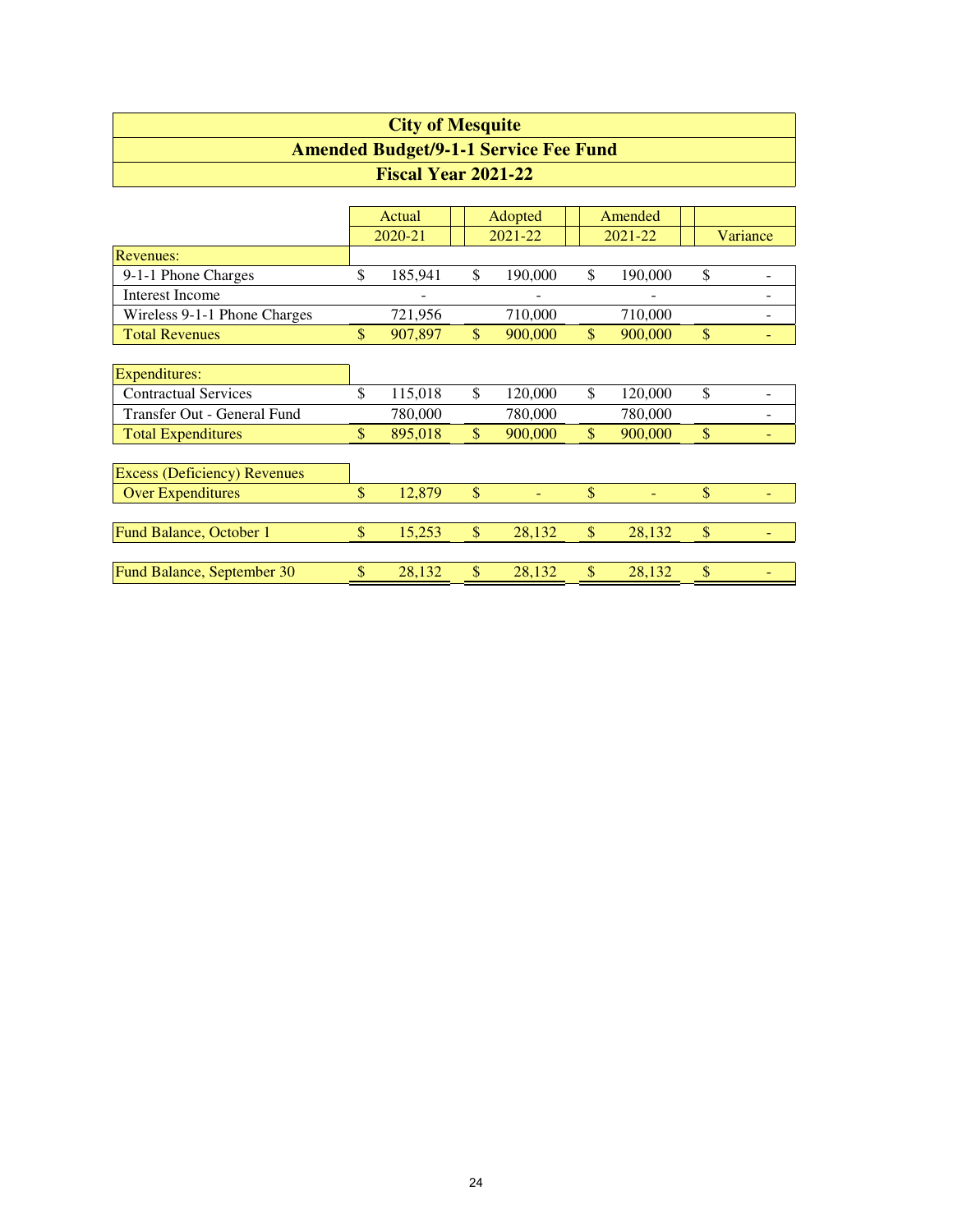|                                                                      |                    | <b>City of Mesquite</b>    |              |                          |              |                          |                    |                          |
|----------------------------------------------------------------------|--------------------|----------------------------|--------------|--------------------------|--------------|--------------------------|--------------------|--------------------------|
| <b>Amended Budget/Community Development Block Grant Program Fund</b> |                    |                            |              |                          |              |                          |                    |                          |
|                                                                      |                    | <b>Fiscal Year 2021-22</b> |              |                          |              |                          |                    |                          |
|                                                                      |                    |                            |              |                          |              |                          |                    |                          |
|                                                                      |                    | Actual                     |              | Adopted                  |              | Amended                  |                    |                          |
|                                                                      |                    | 2020-21                    |              | 2021-22                  |              | 2021-22                  |                    | Variance                 |
| Revenues:                                                            |                    |                            |              |                          |              |                          |                    |                          |
| Intergovernmental-Entitlement                                        | \$                 | 908,165                    | \$           | 1,334,180                | \$           | 1,836,243                | \$                 | 502,063                  |
| <b>Total Revenues</b>                                                | $\mathbf{\hat{S}}$ | 908,165                    | \$           | 1,334,180                | \$           | 1,836,243                | $\mathbf{\hat{S}}$ | 502,063                  |
|                                                                      |                    |                            |              |                          |              |                          |                    |                          |
| <b>Expenditures:</b>                                                 |                    |                            |              |                          |              |                          |                    |                          |
| 2021-22 Projects                                                     |                    |                            |              |                          |              |                          |                    |                          |
| Administration                                                       | \$                 | $\overline{\phantom{a}}$   | \$           | 98,581                   | \$           | 111,689                  | \$                 | 13,108                   |
| Code Enforcement                                                     |                    | ÷,                         |              | 225,000                  |              | 225,000                  |                    |                          |
| Housing Rehabilitation                                               |                    | $\overline{\phantom{0}}$   |              | 570,171                  |              | 747,439                  |                    | 177,268                  |
| Mission East Dallas County Health Ministries                         |                    | ä,                         |              | 10,000                   |              | 10,000                   |                    | $\overline{\phantom{a}}$ |
| Helen's Project                                                      |                    | $\overline{\phantom{a}}$   |              | 25,000                   |              | 25,000                   |                    | $\overline{\phantom{a}}$ |
| The Family Place                                                     |                    | $\overline{\phantom{0}}$   |              | 26.678                   |              | 26,678                   |                    | $\overline{\phantom{a}}$ |
| Mesquite ISD                                                         |                    | $\overline{\phantom{0}}$   |              | 16,000                   |              | 16,000                   |                    | ٠                        |
| Orphan Sidewalks                                                     |                    | $\overline{\phantom{a}}$   |              | 225,000                  |              | 561,059                  |                    | 336,059                  |
| Sharing Life Outreach Program                                        |                    | ÷.                         |              | 30,000                   |              | 30,000                   |                    | $\overline{\phantom{a}}$ |
| Sharing Life Outreach Homelessness Transition Program                |                    | ÷.                         |              | 25,000                   |              | 25,000                   |                    | $\blacksquare$           |
| Summer Youth Internship Program                                      |                    | ÷,                         |              | 27,850                   |              | 32,434                   |                    | 4,584                    |
| Senior Source Program                                                |                    | $\overline{\phantom{0}}$   |              | 12,500                   |              | 12.500                   |                    | $\overline{\phantom{a}}$ |
| Visiting Nurse Association Program                                   |                    | $\overline{\phantom{0}}$   |              | 16,000                   |              | 16,000                   |                    |                          |
| Down Payment Assistance                                              |                    | ÷,                         |              | 26,400                   |              | 36,299                   |                    | 9,899                    |
| Total 2021-22 Projects                                               | \$                 | Ξ                          | \$           | 1,334,180                | $\mathbb{S}$ | 1,875,098                | $\mathbf{\$}$      | 540,918                  |
|                                                                      |                    |                            |              |                          |              |                          |                    |                          |
| <b>Expenditures:</b>                                                 |                    |                            |              |                          |              |                          |                    |                          |
| 2020-21 Projects                                                     |                    |                            |              |                          |              |                          |                    |                          |
| Administration                                                       | \$                 | 70,619                     | \$           | ä,                       | \$           | $\omega$                 | \$                 | $\overline{\phantom{a}}$ |
| Code Enforcement                                                     |                    | 225,000                    |              | $\overline{\phantom{a}}$ |              | $\overline{\phantom{a}}$ |                    | ÷.                       |
| Housing Rehabilitation                                               |                    | 539,993                    |              | ÷.                       |              | ÷.                       |                    | ÷.                       |
| Mission East Dallas County Health Ministries                         |                    | 18,000                     |              | $\overline{\phantom{a}}$ |              | $\overline{\phantom{a}}$ |                    | $\overline{\phantom{a}}$ |
| Hope's Door (Formerly New Beginnings Center)                         |                    | 43,466                     |              | $\overline{\phantom{a}}$ |              | $\overline{\phantom{a}}$ |                    | $\overline{\phantom{a}}$ |
| Orphan Sidewalks                                                     |                    | 108,020                    |              | $\overline{\phantom{a}}$ |              | $\bar{a}$                |                    | ÷.                       |
| Sharing Life Outreach Homelessness Transition Program                |                    | 80,000                     |              | $\overline{\phantom{a}}$ |              | $\sim$                   |                    | ÷.                       |
| Summer Youth Internship Program                                      |                    | 21,925                     |              | ÷.                       |              | ÷.                       |                    | ÷.                       |
| Senior Source Program                                                |                    | 15,000                     |              | $\overline{\phantom{a}}$ |              | $\overline{\phantom{a}}$ |                    | $\overline{\phantom{a}}$ |
| Visiting Nurse Association Program                                   |                    | 15,000                     |              | $\overline{\phantom{a}}$ |              | $\overline{\phantom{a}}$ |                    | $\overline{\phantom{a}}$ |
| Down Payment Assistance                                              |                    | 34,522                     |              |                          |              |                          |                    |                          |
| Total 2020-21 Projects                                               | \$                 | 1,171,545                  | \$           | Ξ                        | \$           | Ξ                        | \$                 | $\overline{\phantom{a}}$ |
|                                                                      |                    | 1,171,545                  |              |                          |              |                          | $\mathbb{S}$       |                          |
| Total Expenditures - All Program Years                               | \$                 |                            | \$           | 1,334,180                | \$           | 1,875,098                |                    | 540,918                  |
| <b>Excess (Deficiency) Revenues</b>                                  |                    |                            |              |                          |              |                          |                    |                          |
| <b>Over Expenditures</b>                                             | $\$\,$             | (263, 380)                 | $\mathbb{S}$ | $\equiv$                 | \$           | (38, 855)                | $\mathbb{S}$       | $\equiv$                 |
|                                                                      |                    |                            |              |                          |              |                          |                    |                          |
| Fund Balance, October 1                                              | \$                 | 309,141                    | \$           | 45,761                   | \$           | 45,761                   | \$                 |                          |
|                                                                      |                    |                            |              |                          |              |                          |                    |                          |
| Fund Balance, September 30                                           | \$                 | 45,761                     | \$           | 45,761                   | \$           | 6,906                    | \$                 |                          |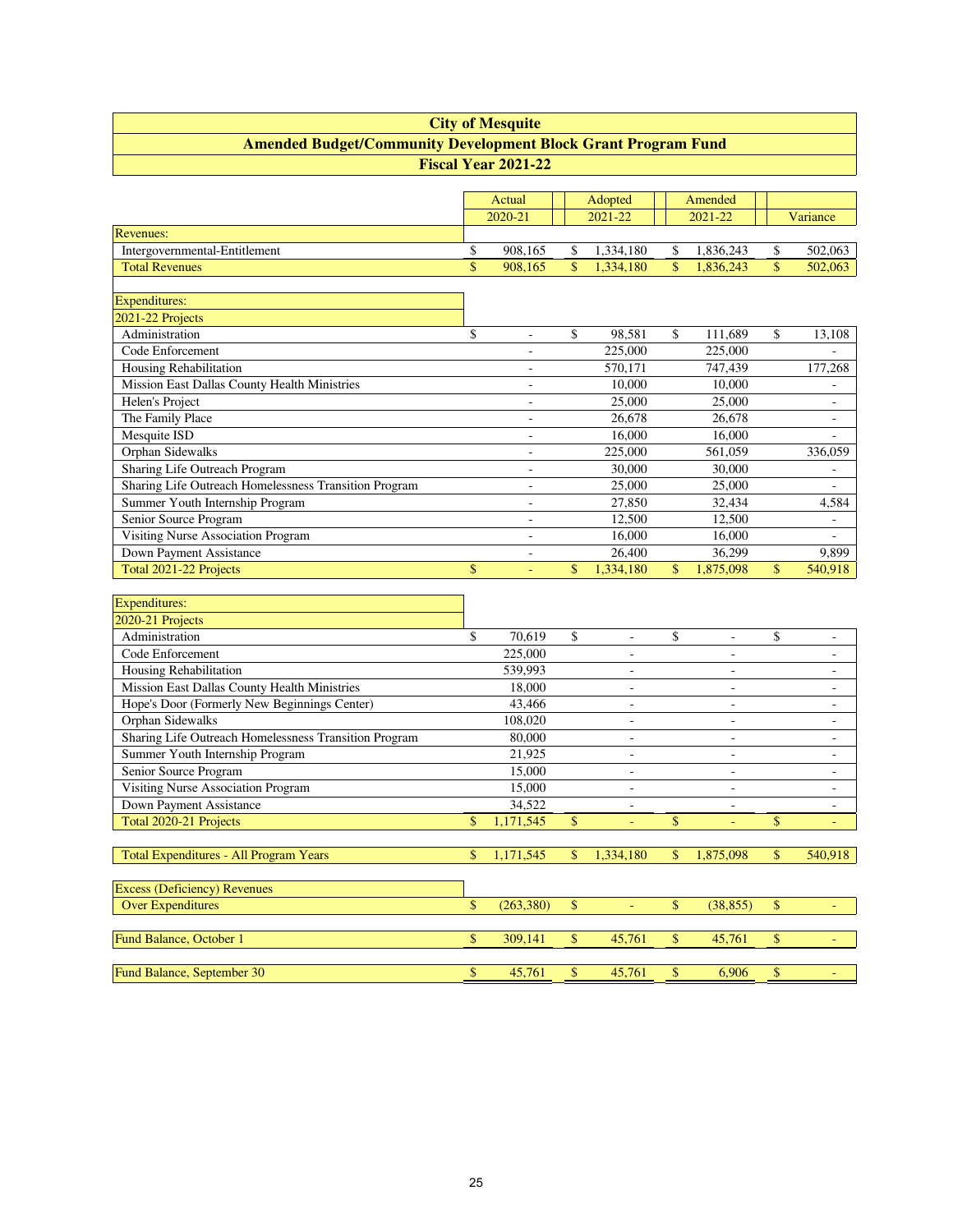|                                                           | <b>City of Mesquite</b>    |              |            |                  |                    |          |
|-----------------------------------------------------------|----------------------------|--------------|------------|------------------|--------------------|----------|
| <b>Amended Budget/Housing Choice Voucher Program Fund</b> |                            |              |            |                  |                    |          |
|                                                           | <b>Fiscal Year 2021-22</b> |              |            |                  |                    |          |
|                                                           |                            |              |            |                  |                    |          |
|                                                           | Actual                     |              | Adopted    | Amended          |                    |          |
|                                                           | 2020-21                    |              | 2021-22    | 2021-22          |                    | Variance |
| <b>Revenues:</b>                                          |                            |              |            |                  |                    |          |
| Interest Income                                           | \$<br>704                  | \$           | 5,500      | \$<br>5,500      | \$                 |          |
| Intergovernmental - Section 8 Voucher                     | 16,285,079                 |              | 16,203,000 | 16,863,000       |                    | 660,000  |
| Housing CARES Act                                         |                            |              |            |                  |                    |          |
| <b>Total Revenues</b>                                     | \$<br>16,285,783           | $\mathbb{S}$ | 16,208,500 | \$<br>16,868,500 | $\mathbf{\$}$      | 660,000  |
|                                                           |                            |              |            |                  |                    |          |
| <b>Expenditures:</b>                                      |                            |              |            |                  |                    |          |
| Housing Choice Voucher Program                            | \$<br>15,822,982           | \$           | 16,147,630 | \$<br>16,636,230 | $\mathcal{S}$      | 488,600  |
| <b>Cost Allocation</b>                                    | 150,000                    |              | 150,000    | 150,000          |                    |          |
| Housing CARES Act                                         | 11,625                     |              |            |                  |                    |          |
| <b>Total Expenditures</b>                                 | \$<br>15,984,607           | $\mathbb{S}$ | 16,297,630 | \$<br>16,786,230 | $\mathbf{\hat{S}}$ | 488,600  |
|                                                           |                            |              |            |                  |                    |          |
| <b>Excess (Deficiency) Revenues</b>                       |                            |              |            |                  |                    |          |
| <b>Over Expenditures</b>                                  | \$<br>301,176              | \$           | (89, 130)  | \$<br>82,270     | $\mathbb{S}$       | 171,400  |
|                                                           |                            |              |            |                  |                    |          |
| Fund Balance, October 1                                   | \$<br>1,865,245            | $\mathbb{S}$ | 2,166,421  | \$<br>2,166,421  | \$                 |          |
|                                                           |                            |              |            |                  |                    |          |
| Fund Balance, September 30                                | \$<br>2,166,421            | \$           | 2,077,291  | \$<br>2,248,691  | \$                 | 171,400  |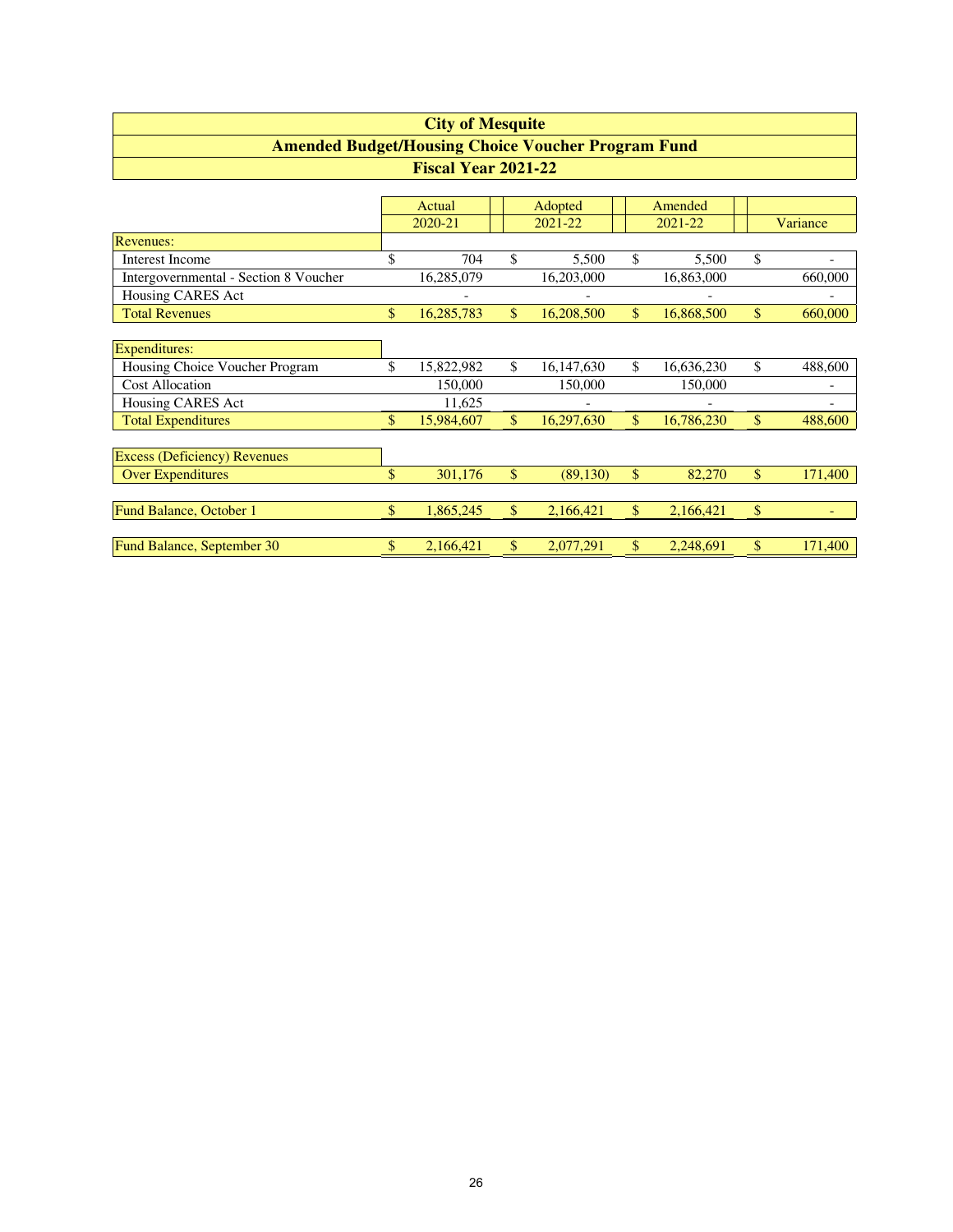| <b>City of Mesquite</b>                                              |    |                            |              |         |               |         |    |          |  |  |  |  |
|----------------------------------------------------------------------|----|----------------------------|--------------|---------|---------------|---------|----|----------|--|--|--|--|
| <b>Amended Budget/Public, Educational and Government Access Fund</b> |    |                            |              |         |               |         |    |          |  |  |  |  |
|                                                                      |    | <b>Fiscal Year 2021-22</b> |              |         |               |         |    |          |  |  |  |  |
|                                                                      |    |                            |              |         |               |         |    |          |  |  |  |  |
|                                                                      |    | Actual                     |              |         |               |         |    |          |  |  |  |  |
|                                                                      |    | 2020-21                    |              | 2021-22 |               | 2021-22 |    | Variance |  |  |  |  |
| <b>Revenues:</b>                                                     |    |                            |              |         |               |         |    |          |  |  |  |  |
| <b>Interest Income</b>                                               | \$ | 445                        | \$           | 1,000   | \$            | 1,000   | \$ |          |  |  |  |  |
| Cable TV PEG Fees                                                    |    | 221,336                    |              | 220,000 |               | 220,000 |    |          |  |  |  |  |
| <b>Total Revenues</b>                                                | \$ | 221,781                    | $\mathbb{S}$ | 221,000 | \$            | 221,000 | \$ |          |  |  |  |  |
|                                                                      |    |                            |              |         |               |         |    |          |  |  |  |  |
| <b>Expenditures:</b>                                                 |    |                            |              |         |               |         |    |          |  |  |  |  |
| <b>Contractual Services</b>                                          | \$ | 183,054                    | \$           | 135,500 | \$            | 135,500 | \$ |          |  |  |  |  |
| Capital Outlay                                                       |    | 43,678                     |              | 6,900   |               | 23,400  |    | 16,500   |  |  |  |  |
| <b>Total Expenditures</b>                                            | \$ | 226,732                    | $\mathbb{S}$ | 142,400 | $\mathbb{S}$  | 158,900 | \$ | 16,500   |  |  |  |  |
|                                                                      |    |                            |              |         |               |         |    |          |  |  |  |  |
| <b>Excess (Deficiency) Revenues</b>                                  |    |                            |              |         |               |         |    |          |  |  |  |  |
| <b>Over Expenditures</b>                                             | \$ | (4,951)                    | $\mathbb{S}$ | 78,600  | $\mathbb{S}$  | 62,100  | \$ | (16,500) |  |  |  |  |
|                                                                      |    |                            |              |         |               |         |    |          |  |  |  |  |
| Fund Balance, October 1                                              | \$ | 645,880                    | $\mathbb{S}$ | 640,929 | $\mathcal{S}$ | 640,929 | \$ |          |  |  |  |  |
|                                                                      |    |                            |              |         |               |         |    |          |  |  |  |  |
| Fund Balance, September 30                                           | \$ | 640,929                    | \$           | 719,529 | \$            | 703,029 | \$ | (16,500) |  |  |  |  |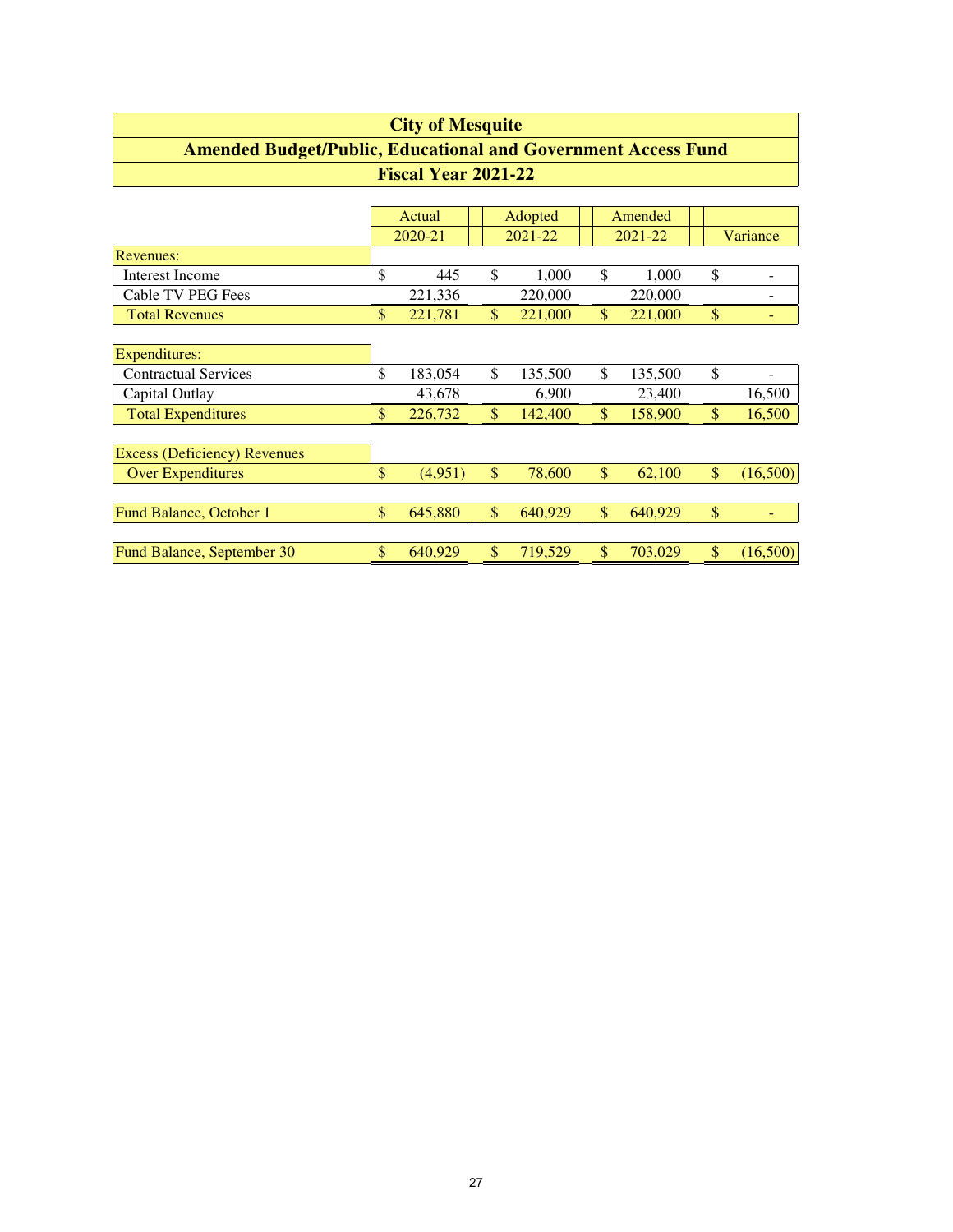| <b>City of Mesquite</b>                                         |
|-----------------------------------------------------------------|
| <b>Amended Budget/Mesquite Quality of Life Corporation Fund</b> |
| <b>Fiscal Year 2021-22</b>                                      |

|                                         | Actual           |              | Adopted                  |                | Amended      |                           |             |
|-----------------------------------------|------------------|--------------|--------------------------|----------------|--------------|---------------------------|-------------|
|                                         | 2020-21          |              | 2021-22                  |                | 2021-22      |                           | Variance    |
| <b>Revenues:</b>                        |                  |              |                          |                |              |                           |             |
| <b>Interest Income</b>                  | \$<br>2,974      | \$           | 5,000                    | \$             | 5,000        | \$                        |             |
| <b>Contributions and Reimbursements</b> | 77,290           |              |                          |                | 50,000       |                           | 50,000      |
| Grants                                  | 59,063           |              | $\overline{\phantom{0}}$ |                | 2,292,422    |                           | 2,292,422   |
| Other Revenue                           |                  |              |                          |                | 143,000      |                           | 143,000     |
| Special Use Sales Tax                   | 12,814,007       |              | 11,857,600               |                | 11,857,600   |                           |             |
| <b>Total Revenues</b>                   | \$<br>12,953,334 | $\mathbb{S}$ | 11,862,600               |                | \$14,348,022 | \$                        | 2,485,422   |
|                                         |                  |              |                          |                |              |                           |             |
| Expenditures:                           |                  |              |                          |                |              |                           |             |
| <b>Transportation Improvements</b>      | \$<br>50,470     | \$           | 290,000                  | \$             | 2,189,298    | $\mathcal{S}$             | 1,899,298   |
| <b>Public Safety Improvements</b>       | 50,856           |              | 82,000                   |                | 82,000       |                           |             |
| Parks and Recreation Improvements       | 7,597,055        |              | 7,485,950                |                | 11,015,350   |                           | 3,529,400   |
| Administration                          | 300,000          |              | 300,000                  |                | 300,000      |                           |             |
| Transfer Out - Capital Projects         | 50,000           |              | 50,000                   |                | 50,000       |                           |             |
| Transfer Out - GO Debt Service Fund     | 1,325,910        |              | 1,326,090                |                | 1,326,090    |                           |             |
| <b>Total Expenditures</b>               | \$<br>9,374,291  | \$           | 9,534,040                | $\mathbb{S}^-$ | 14,962,738   | \$                        | 5,428,698   |
|                                         |                  |              |                          |                |              |                           |             |
| <b>Excess (Deficiency) Revenues</b>     |                  |              |                          |                |              |                           |             |
| <b>Over Expenditures</b>                | \$<br>3,579,043  | \$           | 2,328,560                | \$             | (614, 716)   | $\mathsf{\$}$             | (2,943,276) |
|                                         |                  |              |                          |                |              |                           |             |
| Fund Balance, October 1                 | \$<br>2,585,784  | \$           | 6,164,827                | \$             | 6,164,827    | $\boldsymbol{\mathsf{S}}$ |             |
|                                         |                  |              |                          |                |              |                           |             |
| Fund Balance, September 30              | \$<br>6,164,827  | \$           | 8,493,387                | \$             | 5,550,111    | $\boldsymbol{\mathsf{S}}$ | (2,943,276) |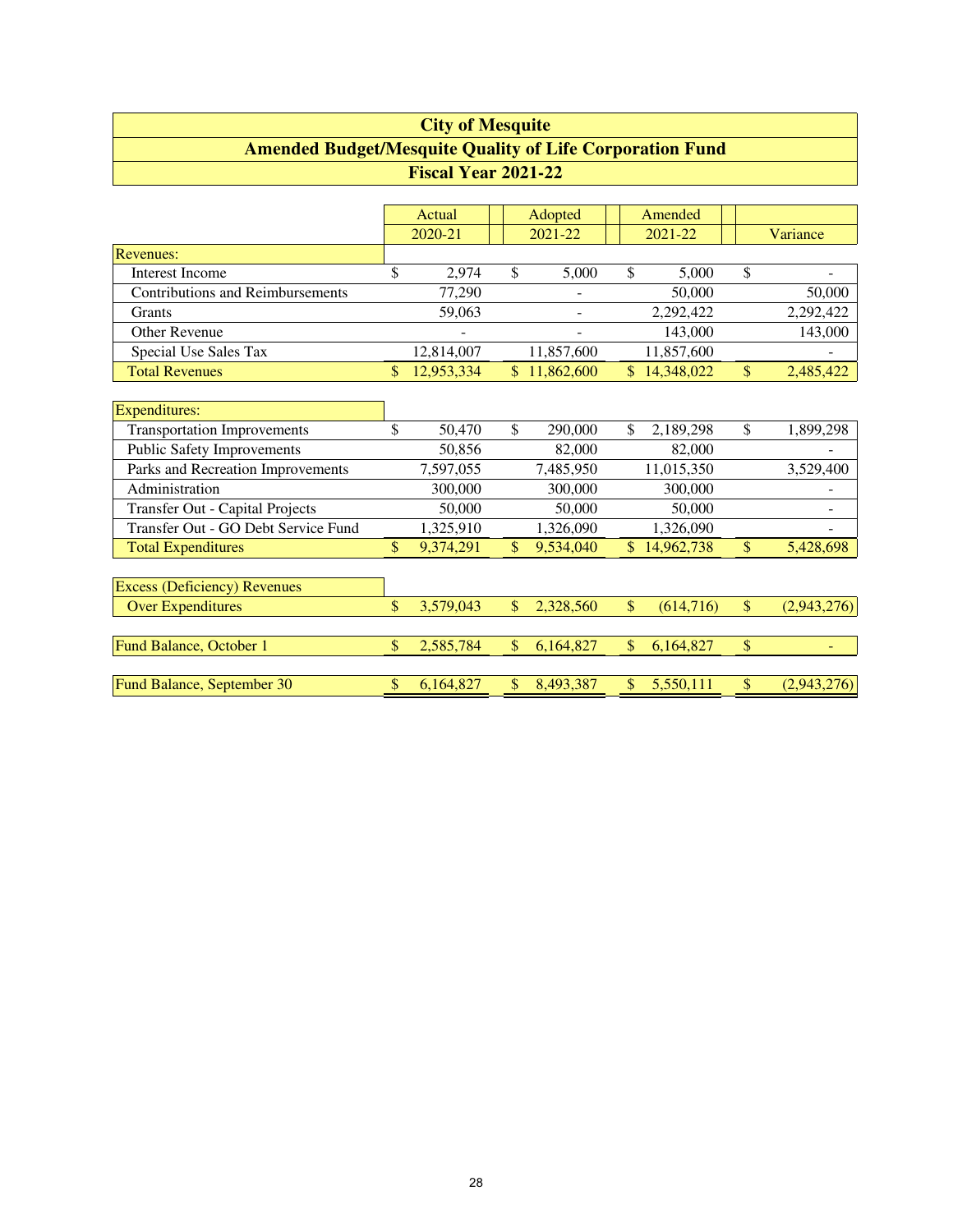|                                                       |               | <b>City of Mesquite</b>    |               |                          |                           |             |              |          |
|-------------------------------------------------------|---------------|----------------------------|---------------|--------------------------|---------------------------|-------------|--------------|----------|
| <b>Amended Budget/Municipal Court Technology Fund</b> |               |                            |               |                          |                           |             |              |          |
|                                                       |               | <b>Fiscal Year 2021-22</b> |               |                          |                           |             |              |          |
|                                                       |               |                            |               |                          |                           |             |              |          |
|                                                       |               | Actual                     |               | Adopted                  |                           | Amended     |              |          |
|                                                       |               | 2020-21                    |               | 2021-22                  |                           | $2021 - 22$ |              | Variance |
| Revenues:                                             |               |                            |               |                          |                           |             |              |          |
| <b>Interest Income</b>                                | \$            | (5)                        | \$            | $\overline{\phantom{0}}$ | \$                        |             | \$           |          |
| Transfer In                                           |               |                            |               |                          |                           | 40,000      |              | 40,000   |
| Municipal Court Technology Fee                        |               | 64,330                     |               | 70,000                   |                           | 60,000      |              | (10,000) |
| <b>Total Revenues</b>                                 | $\frac{1}{2}$ | 64,325                     | $\mathbb{S}$  | 70,000                   | $\mathbb{S}$              | 100,000     | $\mathbb{S}$ | 30,000   |
|                                                       |               |                            |               |                          |                           |             |              |          |
| <b>Expenditures:</b>                                  |               |                            |               |                          |                           |             |              |          |
| Supplies                                              | \$            | 1,405                      | \$            | 1,850                    | \$                        | 1,850       | \$           |          |
| <b>Contractual Services</b>                           |               | 158,720                    |               | 53,350                   |                           | 50,350      |              | (3,000)  |
| Capital Outlay                                        |               |                            |               |                          |                           |             |              |          |
| <b>Total Expenditures</b>                             | \$            | 160,125                    | $\frac{1}{2}$ | 55,200                   | \$                        | 52,200      | \$           | (3,000)  |
|                                                       |               |                            |               |                          |                           |             |              |          |
| <b>Excess (Deficiency) Revenues</b>                   |               |                            |               |                          |                           |             |              |          |
| <b>Over Expenditures</b>                              | \$            | (95, 800)                  | $\mathsf{\$}$ | 14,800                   | \$                        | 47,800      | \$           | 33,000   |
|                                                       |               |                            |               |                          |                           |             |              |          |
| Fund Balance, October 1                               | \$            | 51,243                     | \$            | (44, 557)                | \$                        | (44, 557)   | $\$\,$       |          |
|                                                       |               |                            |               |                          |                           |             |              |          |
| Fund Balance, September 30                            | \$            | (44, 557)                  | \$            | (29, 757)                | $\boldsymbol{\mathsf{S}}$ | 3,243       | $\$\,$       | 33,000   |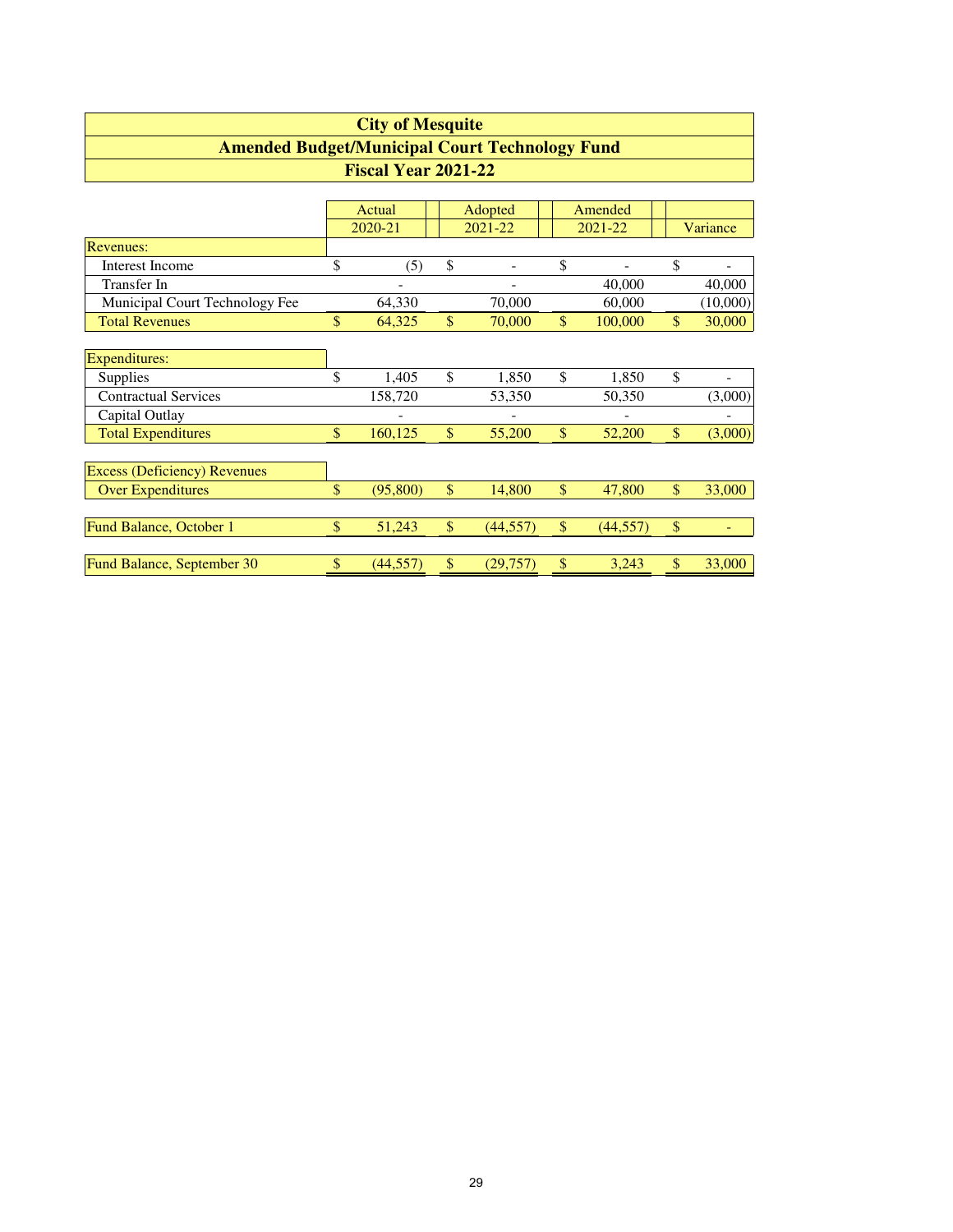|                                                    |                           | <b>City of Mesquite</b>    |                                                      |               |                                       |              |                |
|----------------------------------------------------|---------------------------|----------------------------|------------------------------------------------------|---------------|---------------------------------------|--------------|----------------|
| <b>Amended Budget/Capital Project Reserve Fund</b> |                           |                            |                                                      |               |                                       |              |                |
|                                                    |                           | <b>Fiscal Year 2021-22</b> |                                                      |               |                                       |              |                |
|                                                    |                           |                            |                                                      |               |                                       |              |                |
|                                                    |                           | Actual                     | Adopted                                              |               | Amended                               |              |                |
|                                                    |                           | 2020-21                    | 2021-22                                              |               | 2021-22                               |              | Variance       |
| Revenues:                                          |                           |                            |                                                      |               |                                       |              |                |
| Transfer In - General Fund                         | \$                        | 5,577,600                  | \$<br>50,000                                         | \$            | 50,000                                | \$           |                |
| Transfer In - TIRZ Funds                           |                           | 450,039                    | 430,000                                              |               | 430,000                               |              |                |
| Transfer In - HOT Funds                            |                           |                            |                                                      |               | 5,400                                 |              | 5,400          |
| Other Revenue                                      |                           | 6,014,240                  |                                                      |               | 658,914                               |              | 658,914        |
| <b>Interest Income</b>                             |                           | 4,519                      | 7,500                                                |               | 7,500                                 |              |                |
| <b>Total Revenues</b>                              | \$                        | 12,046,398                 | \$<br>487,500                                        | \$            | 1,151,814                             | $\mathbb{S}$ | 664,314        |
| Expenditures:                                      |                           |                            |                                                      |               |                                       |              |                |
| Developer Participation - Ashley                   | \$                        |                            | \$<br>$\blacksquare$                                 | \$            | 1,000,000                             | \$           | 1,000,000      |
| IH-20 Corridor Development                         |                           | 1,272                      | $\overline{\phantom{0}}$                             |               | 52,640                                |              | 52,640         |
| Facility Assessment & Management Software          |                           |                            | $\overline{\phantom{a}}$                             |               | 150,000                               |              | 150,000        |
| Alcott                                             |                           | 9,805                      | $\overline{\phantom{a}}$                             |               |                                       |              |                |
| Military Parkway Trail Phase 2                     |                           |                            | $\overline{\phantom{m}}$                             |               | 5,078                                 |              | 5,078          |
| <b>Furniture Replacement</b>                       |                           | 51,503                     | 50,000                                               |               | 81,160                                |              | 31,160         |
| <b>Emergency Shelter</b>                           |                           |                            | $\overline{\phantom{0}}$                             |               | 6,167                                 |              | 6,167          |
| <b>Valley Creek Concessions</b>                    |                           | 1,301                      | $\overline{\phantom{a}}$                             |               |                                       |              |                |
| Heritage Plaza Building Renovation                 |                           | 282,835                    | $\overline{\phantom{a}}$                             |               | 300,165                               |              | 300,165        |
| South Creek Subdivision Park Projects              |                           | 264,939                    | $\overline{\phantom{a}}$                             |               | 3,227,093                             |              | 3,227,093      |
| South Creek Subdivision Property Sale (HUD)        |                           | 2,207,139                  | $\overline{\phantom{a}}$                             |               |                                       |              |                |
| <b>Public Protection Classification</b>            |                           | 5,500                      | $\overline{\phantom{a}}$                             |               |                                       |              |                |
| <b>Enhanced Police Recruitment Marketing</b>       |                           | 113,205                    | $\overline{\phantom{a}}$                             |               | 16,795                                |              | 16,795         |
| COVID-19 Pandemic                                  |                           | 4,454,787                  | $\overline{\phantom{a}}$                             |               | 845,213                               |              | 845,213        |
| Hurricane Laura                                    |                           | 145                        | $\overline{\phantom{a}}$                             |               |                                       |              |                |
| Winter Storm Emergency                             |                           | 57,241                     | $\overline{\phantom{a}}$                             |               | 42,759                                |              | 42,759         |
| Fire Department Infrastructure Protection          |                           | 46,438                     | $\overline{\phantom{a}}$                             |               | 1,862                                 |              | 1,862          |
| 2100 Berry Road Land Acquisition                   |                           | 5,300                      |                                                      |               | 164,700                               |              | 164,700        |
| 2250 Berry Road Land Acquisition                   |                           |                            | $\overline{\phantom{a}}$                             |               | 200,000                               |              | 200,000        |
| TDI Valleybrooke LLC Incentives                    |                           | $\overline{a}$             | $\overline{\phantom{a}}$<br>$\overline{\phantom{a}}$ |               | 271,000                               |              | 271,000        |
| Capital Reserve                                    |                           | $\overline{\phantom{a}}$   |                                                      |               | 5,000,000                             |              | 5,000,000      |
| Administration                                     |                           | 280,000                    | $\overline{\phantom{a}}$<br>280,000                  |               |                                       |              |                |
|                                                    | $\boldsymbol{\mathsf{S}}$ | 7,781,410                  | \$<br>330,000                                        |               | 280,000<br>$\overline{\$}$ 11,644,631 |              | \$11,314,631   |
| <b>Total Expenditures</b>                          |                           |                            |                                                      |               |                                       |              |                |
| <b>Excess (Deficiency) Revenues</b>                |                           |                            |                                                      |               |                                       |              |                |
| <b>Over Expenditures</b>                           | $\$\,$                    | 4,264,988                  | \$<br>157,500                                        |               | \$(10, 492, 817)                      |              | \$(10,650,317) |
|                                                    |                           |                            |                                                      |               |                                       |              |                |
| Fund Balance, October 1                            | \$                        | 6,390,717                  | \$10,655,705                                         | $\frac{1}{2}$ | 10,655,705                            | $\mathbb{S}$ | Ξ              |
| Fund Balance, September 30                         | $\boldsymbol{\mathsf{S}}$ | 10,655,705                 | \$10,813,205                                         | \$            | 162,888                               |              | \$(10,650,317) |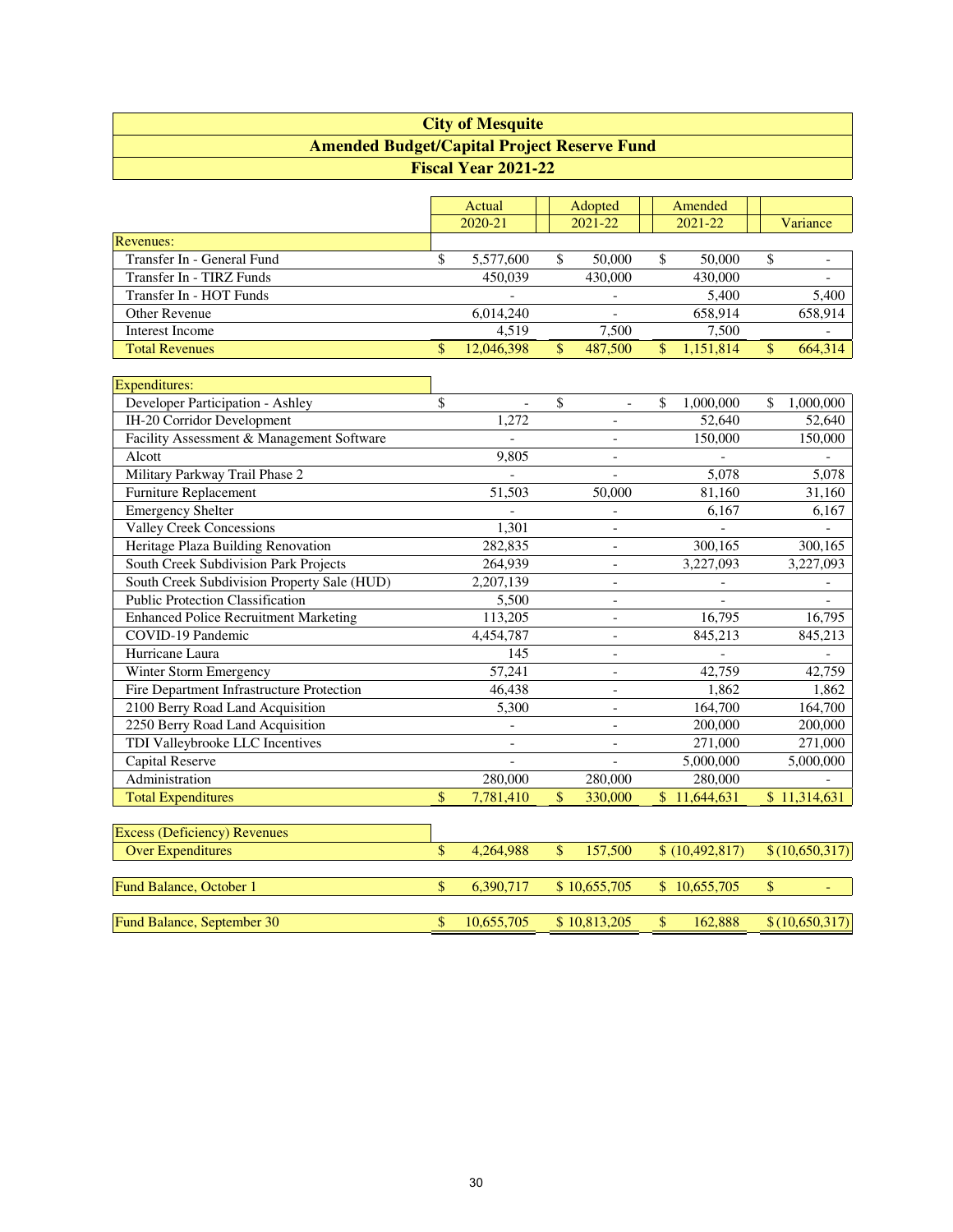|                                                                  | <b>City of Mesquite</b>    |               |              |           |              |                          |
|------------------------------------------------------------------|----------------------------|---------------|--------------|-----------|--------------|--------------------------|
| <b>Amended Budget/Rodeo City Tax Increment Reinvestment Zone</b> |                            |               |              |           |              |                          |
|                                                                  | <b>Fiscal Year 2021-22</b> |               |              |           |              |                          |
|                                                                  |                            |               |              |           |              |                          |
|                                                                  | Actual                     | Adopted       |              | Amended   |              |                          |
|                                                                  | 2020-21                    | 2021-22       |              | 2021-22   |              | Variance                 |
| Revenues:                                                        |                            |               |              |           |              |                          |
| City of Mesquite                                                 | \$<br>160,576              | \$<br>318,225 | \$           | 267,833   | \$           | (50, 392)                |
| <b>Interest Income</b>                                           | 6                          |               |              |           |              |                          |
| <b>Total Revenues</b>                                            | \$<br>160,582              | \$<br>318,225 | $\mathbb{S}$ | 267,833   | \$           | (50, 392)                |
|                                                                  |                            |               |              |           |              |                          |
| <b>Expenditures:</b>                                             |                            |               |              |           |              |                          |
| TIRZ Credit to PID                                               | \$<br>9,602                | \$<br>123,054 | \$           | 78,331    | \$           | (44, 723)                |
| Administration                                                   |                            | 50,000        |              | 50,000    |              |                          |
| Transfer Out - Capital Project Reserve Fund                      | 150,000                    | 150,000       |              | 150,000   |              | $\overline{\phantom{a}}$ |
| <b>Total Expenditures</b>                                        | \$<br>159,602              | \$<br>323,054 | $\mathbb{S}$ | 278,331   | $\mathbb{S}$ | (44, 723)                |
|                                                                  |                            |               |              |           |              |                          |
| <b>Excess (Deficiency) Revenues</b>                              |                            |               |              |           |              |                          |
| <b>Over Expenditures</b>                                         | \$<br>980                  | \$<br>(4,829) | $\mathbb{S}$ | (10, 498) | \$           | (5,669)                  |
|                                                                  |                            |               |              |           |              |                          |
| Fund Balance, October 1                                          | \$<br>13,515               | \$<br>14,495  | \$           | 14,495    | \$           | $\overline{\phantom{a}}$ |
|                                                                  |                            |               |              |           |              |                          |
| Fund Balance, September 30                                       | \$<br>14,495               | \$<br>9,666   | \$           | 3,997     | \$           | (5,669)                  |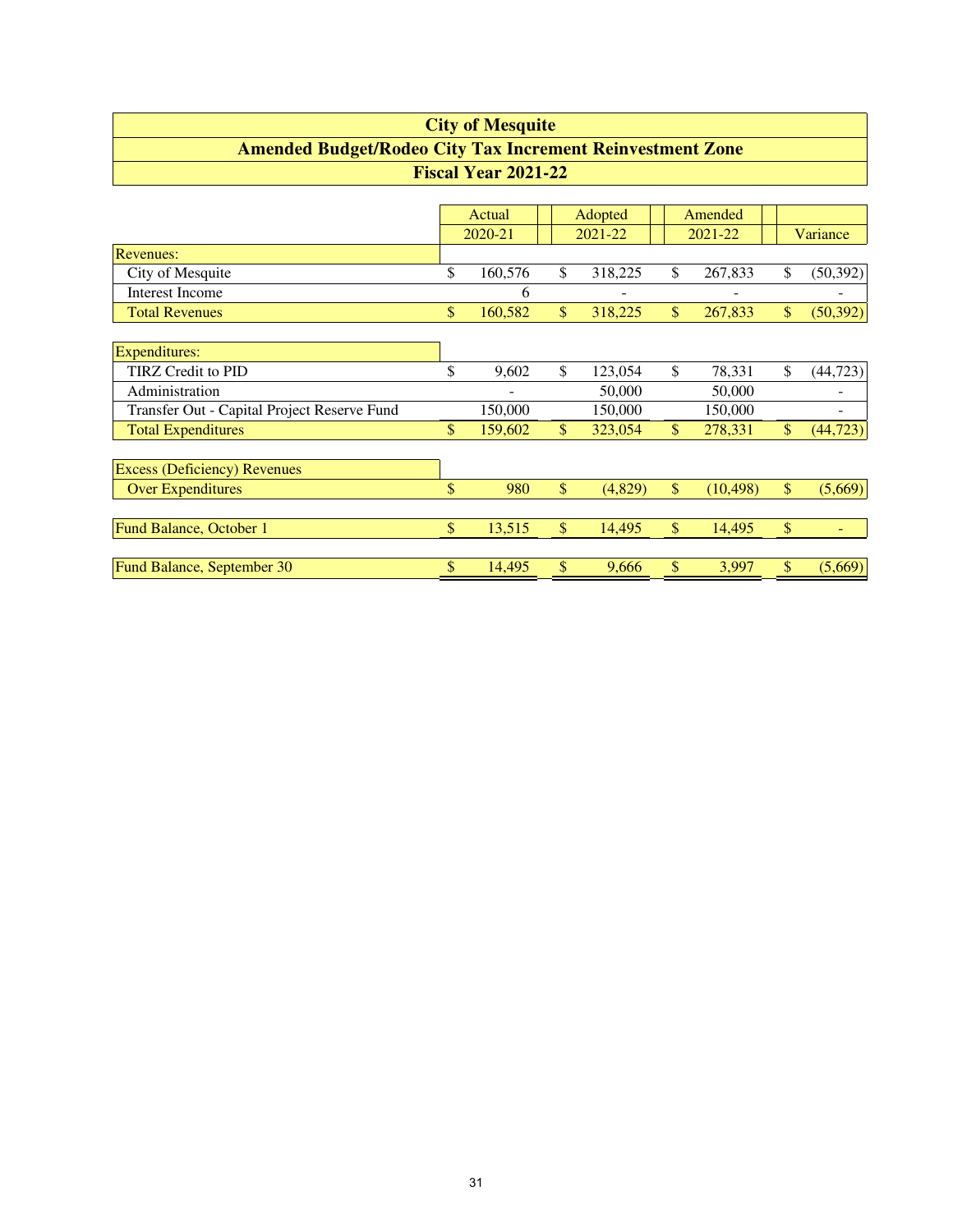|                                                                         |               | <b>City of Mesquite</b>    |                |                          |               |               |               |                          |
|-------------------------------------------------------------------------|---------------|----------------------------|----------------|--------------------------|---------------|---------------|---------------|--------------------------|
| <b>Amended Budget/Towne Centre Tax Increment Reinvestment Zone Fund</b> |               |                            |                |                          |               |               |               |                          |
|                                                                         |               | <b>Fiscal Year 2021-22</b> |                |                          |               |               |               |                          |
|                                                                         |               |                            |                |                          |               |               |               |                          |
|                                                                         |               | Actual                     |                | Adopted                  |               | Amended       |               |                          |
|                                                                         |               | 2020-21                    |                | 2021-22                  |               | 2021-22       |               | Variance                 |
| Revenues:                                                               |               |                            |                |                          |               |               |               |                          |
| City of Mesquite                                                        | \$            | 1,176,131                  |                | \$1,416,099              | $\mathbb{S}$  | 1,165,226     | \$            | (250, 873)               |
| <b>Interest Income</b>                                                  |               | 3,332                      |                |                          |               |               |               |                          |
| <b>Total Revenues</b>                                                   | $\mathbf{\$}$ | 1,179,463                  |                | \$1,416,099              | $\mathcal{S}$ | 1,165,226     | $\mathbb{S}$  | (250, 873)               |
|                                                                         |               |                            |                |                          |               |               |               |                          |
| <b>Expenditures:</b>                                                    |               |                            |                |                          |               |               |               |                          |
| Town East Retail Area Security                                          | \$            | 500,000                    | \$             | 500,000                  | \$            | 500,000       | \$            |                          |
| Gus Thomasson Rebuild                                                   |               | 531,289                    |                |                          |               | 210,408       |               | 210,408                  |
| Heritage Trail                                                          |               | 60,440                     |                | 120,000                  |               | 86,060        |               | (33,940)                 |
| <b>Pavement Improvements</b>                                            |               |                            |                | 200,000                  |               | 200,000       |               |                          |
| Downtown Operations, Maintenance & Projects                             |               | 192,391                    |                | 303,095                  |               | 353,045       |               | 49,950                   |
| Front Street Reconstruction                                             |               | 2,101,199                  |                | $\overline{a}$           |               | 23,460        |               | 23,460                   |
| 117 West Main Street Building Renovations                               |               | 388,858                    |                | $\overline{\phantom{a}}$ |               | 297,171       |               | 297,171                  |
| Heritage Plaza Building Reconstruction                                  |               | 2,600                      |                | $\overline{\phantom{a}}$ |               | 596,398       |               | 596,398                  |
| Heritage Building Alley                                                 |               |                            |                |                          |               | 117,000       |               | 117,000                  |
| <b>Economic Development Incentives</b>                                  |               | 6,526                      |                | 45,000                   |               | 83,474        |               | 38,474                   |
| Debt Service for South Mesquite Creek Drainage                          |               | 475,875                    |                | 473,150                  |               | 473,150       |               | $\overline{\phantom{0}}$ |
| Administration                                                          |               | 130,957                    |                | 130,000                  |               | 130,000       |               |                          |
| <b>Total Expenditures</b>                                               | \$            | 4,390,135                  | $\mathbb{S}$   | 1,771,245                |               | \$3,070,166   | \$            | 1,298,921                |
|                                                                         |               |                            |                |                          |               |               |               |                          |
| <b>Excess (Deficiency) Revenues</b>                                     |               |                            |                |                          |               |               |               |                          |
| <b>Over Expenditures</b>                                                | \$            | (3,210,672)                | $\mathbb{S}$   | (355, 146)               |               | \$(1,904,940) | $\mathbf{\$}$ | (1,549,794)              |
|                                                                         |               |                            |                |                          |               |               |               |                          |
| Fund Balance, October 1                                                 | \$            | 5,622,902                  | $\mathbb{S}^-$ | 2,412,230                | $\mathbb{S}$  | 2,412,230     | \$            |                          |
| Fund Balance, September 30                                              | \$            | 2,412,230                  |                | \$2,057,084              | \$            | 507,290       | \$            | (1,549,794)              |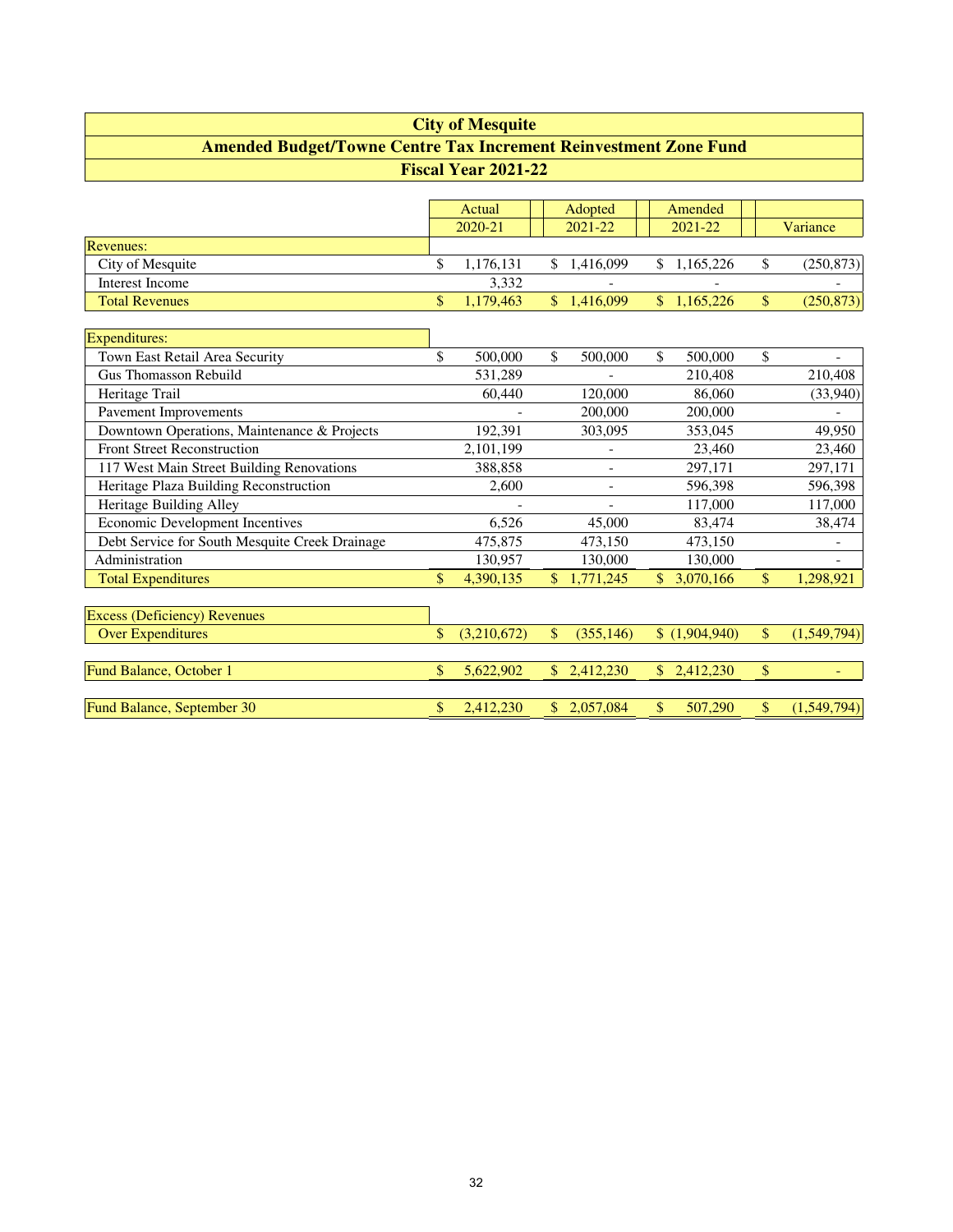|                                                                          | <b>City of Mesquite</b>    |              |         |                      |         |               |           |
|--------------------------------------------------------------------------|----------------------------|--------------|---------|----------------------|---------|---------------|-----------|
| <b>Amended Budget/Gus Thomasson Tax Increment Reinvestment Zone Fund</b> |                            |              |         |                      |         |               |           |
|                                                                          | <b>Fiscal Year 2021-22</b> |              |         |                      |         |               |           |
|                                                                          |                            |              |         |                      |         |               |           |
|                                                                          | Actual                     |              | Adopted |                      | Amended |               |           |
|                                                                          | 2020-21                    | 2021-22      |         |                      | 2021-22 |               | Variance  |
| <b>Revenues:</b>                                                         |                            |              |         |                      |         |               |           |
| City of Mesquite                                                         | \$<br>261,387              | \$           | 299,444 | \$                   | 327,437 | \$            | 27,993    |
| <b>Interest Income</b>                                                   | 99                         |              |         |                      |         |               |           |
| <b>Total Revenues</b>                                                    | \$<br>261,486              | \$           | 299,444 | \$                   | 327,437 | $\frac{1}{2}$ | 27,993    |
|                                                                          |                            |              |         |                      |         |               |           |
| <b>Expenditures:</b>                                                     |                            |              |         |                      |         |               |           |
| <b>Economic Development Incentives</b>                                   | \$                         | \$           | 200,000 | \$                   | 50,000  | $\mathbb{S}$  | (150,000) |
| Administration                                                           | 67,137                     |              | 50,000  |                      | 50,000  |               |           |
| <b>Total Expenditures</b>                                                | \$<br>67,137               | $\mathbb{S}$ | 250,000 | \$                   | 100,000 | \$            | (150,000) |
|                                                                          |                            |              |         |                      |         |               |           |
| <b>Excess (Deficiency) Revenues</b>                                      |                            |              |         |                      |         |               |           |
| <b>Over Expenditures</b>                                                 | \$<br>194,349              | \$           | 49,444  | $\mathsf{\$}$        | 227,437 | $\mathsf{\$}$ | 177,993   |
|                                                                          |                            |              |         |                      |         |               |           |
| Fund Balance, October 1                                                  | \$<br>15,785               | \$           | 210,134 | $\sqrt{\frac{1}{2}}$ | 210,134 | $\frac{1}{2}$ |           |
|                                                                          |                            |              |         |                      |         |               |           |
| Fund Balance, September 30                                               | \$<br>210,134              | \$           | 259,578 | \$                   | 437,571 | \$            | 177,993   |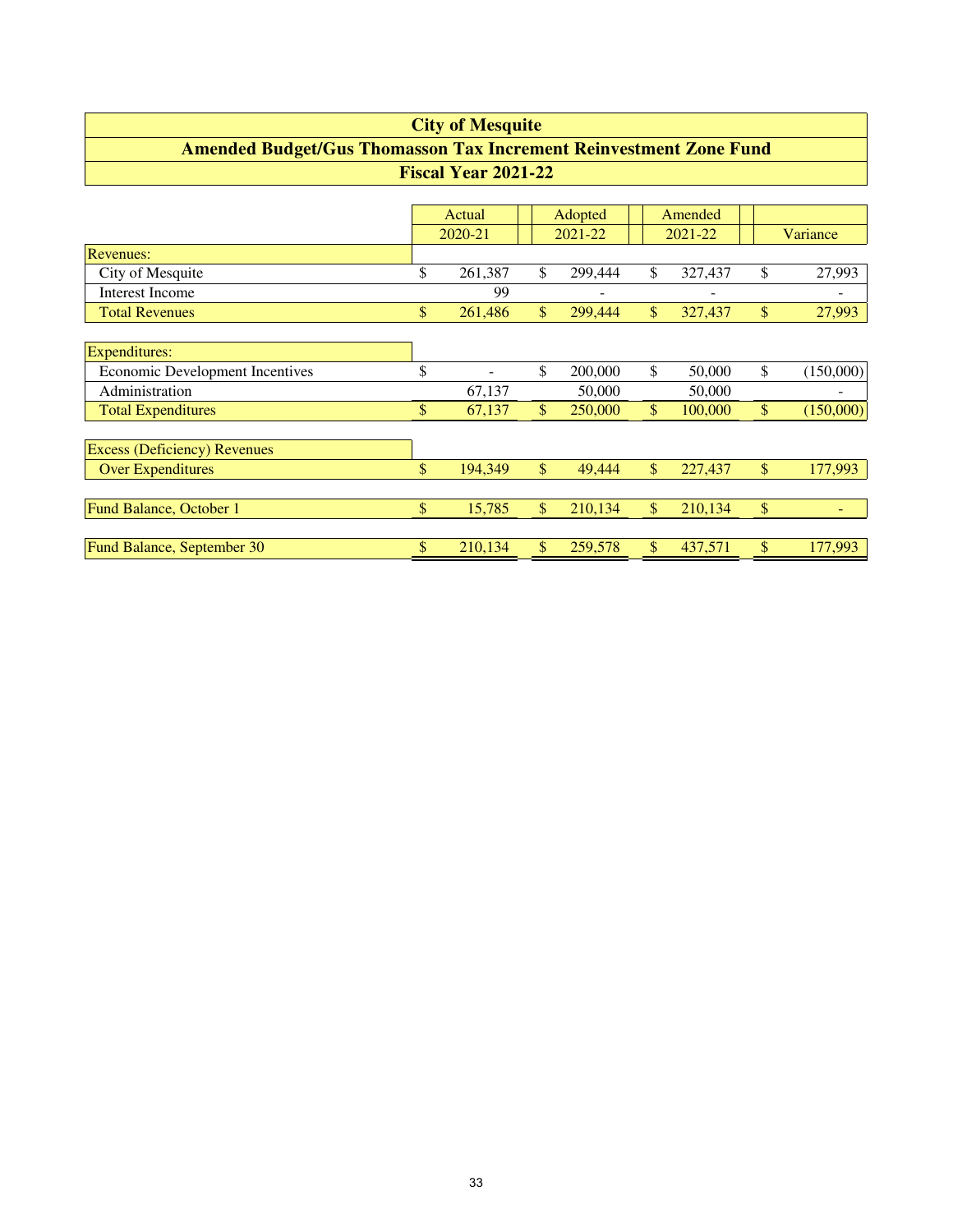|                                                                                | <b>City of Mesquite</b>        |                                |                      |             |               |                          |
|--------------------------------------------------------------------------------|--------------------------------|--------------------------------|----------------------|-------------|---------------|--------------------------|
| <b>Amended Budget/Town East / Skyline Tax Increment Reinvestment Zone Fund</b> |                                |                                |                      |             |               |                          |
|                                                                                | <b>Fiscal Year 2021-22</b>     |                                |                      |             |               |                          |
|                                                                                |                                |                                |                      |             |               |                          |
|                                                                                | Actual                         | Adopted                        |                      | Amended     |               |                          |
|                                                                                | 2020-21                        | 2021-22                        |                      | 2021-22     |               | Variance                 |
| <b>Revenues:</b>                                                               |                                |                                |                      |             |               |                          |
| City of Mesquite                                                               | \$<br>489,714                  | \$<br>559,241                  | \$                   | 679,704     | \$            | 120,463                  |
| <b>Interest Income</b>                                                         | 544                            |                                |                      |             |               |                          |
| <b>Total Revenues</b>                                                          | \$<br>490,258                  | \$<br>559,241                  | \$                   | 679,704     | \$            | 120,463                  |
|                                                                                |                                |                                |                      |             |               |                          |
| <b>Expenditures:</b>                                                           |                                |                                |                      |             |               |                          |
| <b>Economic Development Incentives</b>                                         | \$<br>$\overline{\phantom{a}}$ | \$<br>$\overline{\phantom{0}}$ | \$                   |             | $\mathbb{S}$  | $\overline{\phantom{a}}$ |
| Debt Service - Skyline Dr Reconstruction                                       |                                | 63,325                         |                      | 63,325      |               |                          |
| Administration                                                                 | 112,154                        | 50,000                         |                      | 50,000      |               | $\overline{\phantom{0}}$ |
| <b>Total Expenditures</b>                                                      | \$<br>112,154                  | \$<br>113,325                  | $\mathsf{\$}$        | 113,325     | $\$\$         | $\blacksquare$           |
|                                                                                |                                |                                |                      |             |               |                          |
| <b>Excess (Deficiency) Revenues</b>                                            |                                |                                |                      |             |               |                          |
| <b>Over Expenditures</b>                                                       | \$<br>378,104                  | \$<br>445,916                  | \$                   | 566,379     | \$            | 120,463                  |
|                                                                                |                                |                                |                      |             |               |                          |
| Fund Balance, October 1                                                        | \$<br>352,688                  | \$<br>730,792                  | $\sqrt{\frac{1}{2}}$ | 730,792     | $\frac{1}{2}$ | $\overline{\phantom{a}}$ |
|                                                                                |                                |                                |                      |             |               |                          |
| Fund Balance, September 30                                                     | \$<br>730,792                  | \$<br>1,176,708                |                      | \$1,297,171 | \$            | 120,463                  |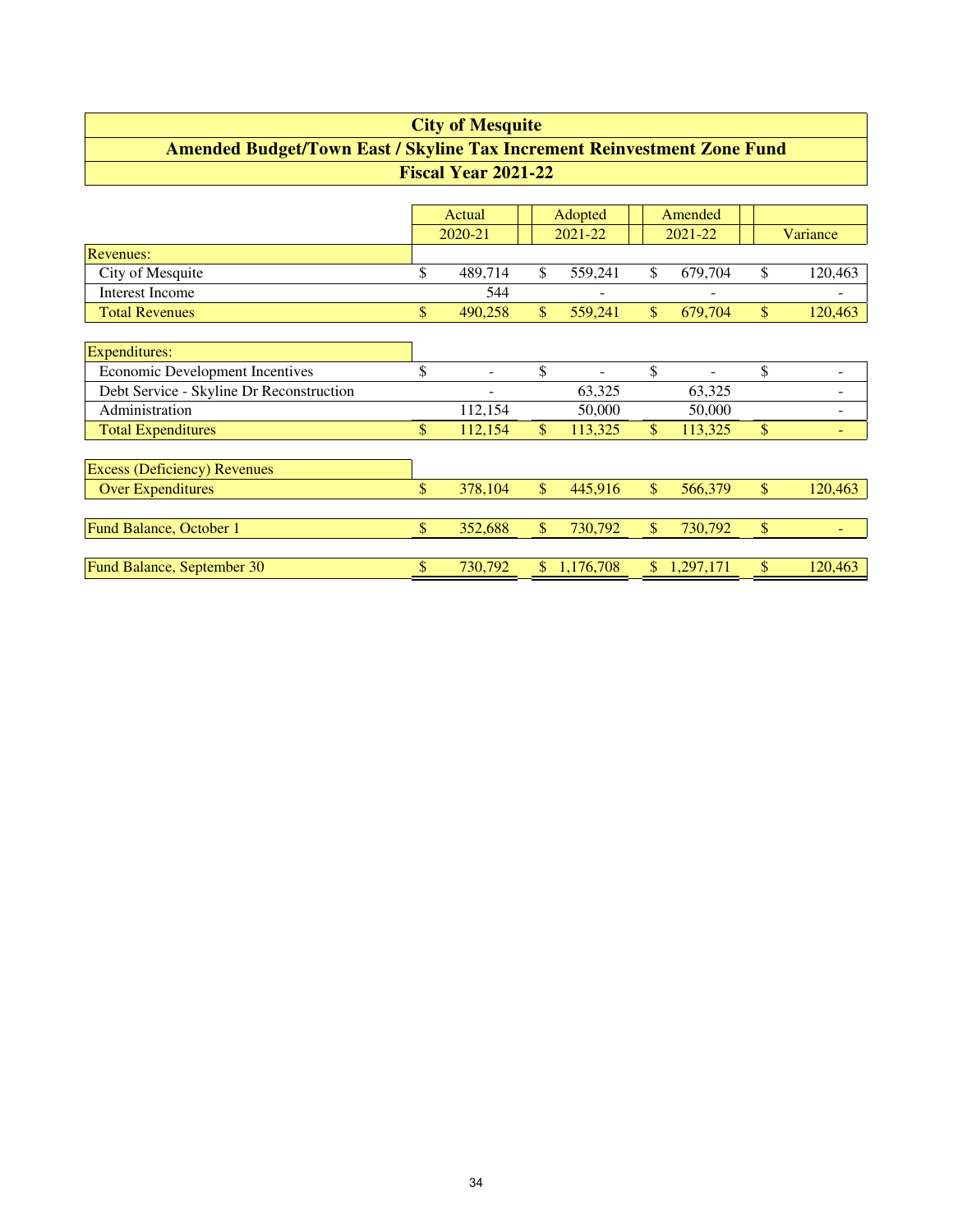|                                                                       | <b>City of Mesquite</b>    |                |                          |               |                          |
|-----------------------------------------------------------------------|----------------------------|----------------|--------------------------|---------------|--------------------------|
| <b>Amended Budget/Polo Ridge Tax Increment Reinvestment Zone Fund</b> |                            |                |                          |               |                          |
|                                                                       | <b>Fiscal Year 2021-22</b> |                |                          |               |                          |
|                                                                       |                            |                |                          |               |                          |
|                                                                       | Actual                     | <b>Adopted</b> | Amended                  |               |                          |
|                                                                       | 2020-21                    | 2021-22        | 2021-22                  |               | Variance                 |
| <b>Revenues:</b>                                                      |                            |                |                          |               |                          |
| City of Mesquite                                                      | \$<br>609                  | \$<br>118,208  | \$<br>474                | \$            | (117, 734)               |
| <b>Interest Income</b>                                                |                            |                | $\overline{\phantom{0}}$ |               |                          |
| <b>Total Revenues</b>                                                 | \$<br>609                  | \$<br>118,208  | \$<br>474                | \$            | (117, 734)               |
|                                                                       |                            |                |                          |               |                          |
| Expenditures:                                                         |                            |                |                          |               |                          |
| TIRZ Credit to PID                                                    | \$<br>744                  | \$<br>107,478  | \$<br>460                | \$            | (107, 018)               |
| <b>Total Expenditures</b>                                             | \$<br>744                  | \$<br>107,478  | \$<br>460                | \$            | (107, 018)               |
|                                                                       |                            |                |                          |               |                          |
| <b>Excess (Deficiency) Revenues</b>                                   |                            |                |                          |               |                          |
| <b>Over Expenditures</b>                                              | \$<br>(135)                | \$<br>10,730   | \$<br>14                 | $\mathsf{\$}$ | (10, 716)                |
|                                                                       |                            |                |                          |               |                          |
| Fund Balance, October 1                                               | \$<br>166                  | \$<br>31       | \$<br>31                 | \$            | $\overline{\phantom{a}}$ |
|                                                                       |                            |                |                          |               |                          |
| Fund Balance, September 30                                            | \$<br>31                   | \$<br>10,761   | \$<br>45                 | \$            | (10, 716)                |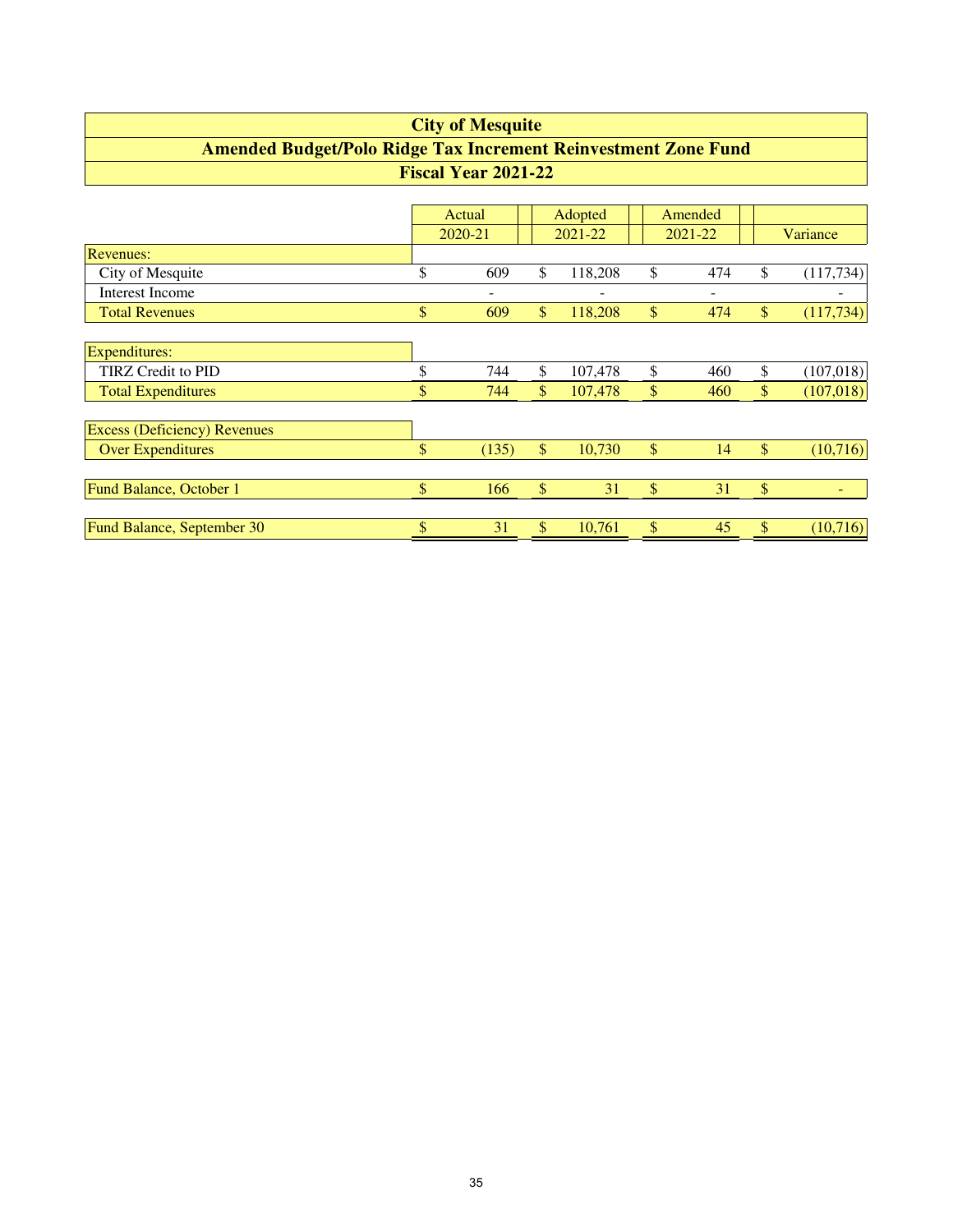|                                                                                  | <b>City of Mesquite</b>    |                |              |                 |
|----------------------------------------------------------------------------------|----------------------------|----------------|--------------|-----------------|
| <b>Amended Budget/Heartland Town Center Tax Increment Reinvestment Zone Fund</b> |                            |                |              |                 |
|                                                                                  | <b>Fiscal Year 2021-22</b> |                |              |                 |
|                                                                                  |                            |                |              |                 |
|                                                                                  | Actual                     | <b>Adopted</b> | Amended      |                 |
|                                                                                  | 2020-21                    | 2021-22        | 2021-22      | Variance        |
| <b>Revenues:</b>                                                                 |                            |                |              |                 |
| City of Mesquite                                                                 | \$<br>4,112                | \$<br>116,113  | \$<br>44,091 | \$<br>(72, 022) |
| <b>Interest Income</b>                                                           | 5                          |                |              |                 |
| <b>Total Revenues</b>                                                            | \$<br>4,117                | \$<br>116,113  | \$<br>44,091 | \$<br>(72, 022) |
|                                                                                  |                            |                |              |                 |
| Expenditures:                                                                    |                            |                |              |                 |
| <b>TIRZ Credit to PID</b>                                                        | \$<br>6,827                | \$<br>116,694  | \$<br>43,900 | \$<br>(72, 794) |
| <b>Total Expenditures</b>                                                        | \$<br>6,827                | \$<br>116,694  | \$<br>43,900 | \$<br>(72, 794) |
|                                                                                  |                            |                |              |                 |
| <b>Excess (Deficiency) Revenues</b>                                              |                            |                |              |                 |
| <b>Over Expenditures</b>                                                         | \$<br>(2,710)              | \$<br>(581)    | \$<br>191    | \$<br>772       |
|                                                                                  |                            |                |              |                 |
| Fund Balance, October 1                                                          | \$<br>3,466                | \$<br>756      | \$<br>756    | \$<br>٠         |
|                                                                                  |                            |                |              |                 |
| Fund Balance, September 30                                                       | \$<br>756                  | \$<br>175      | \$<br>947    | \$<br>772       |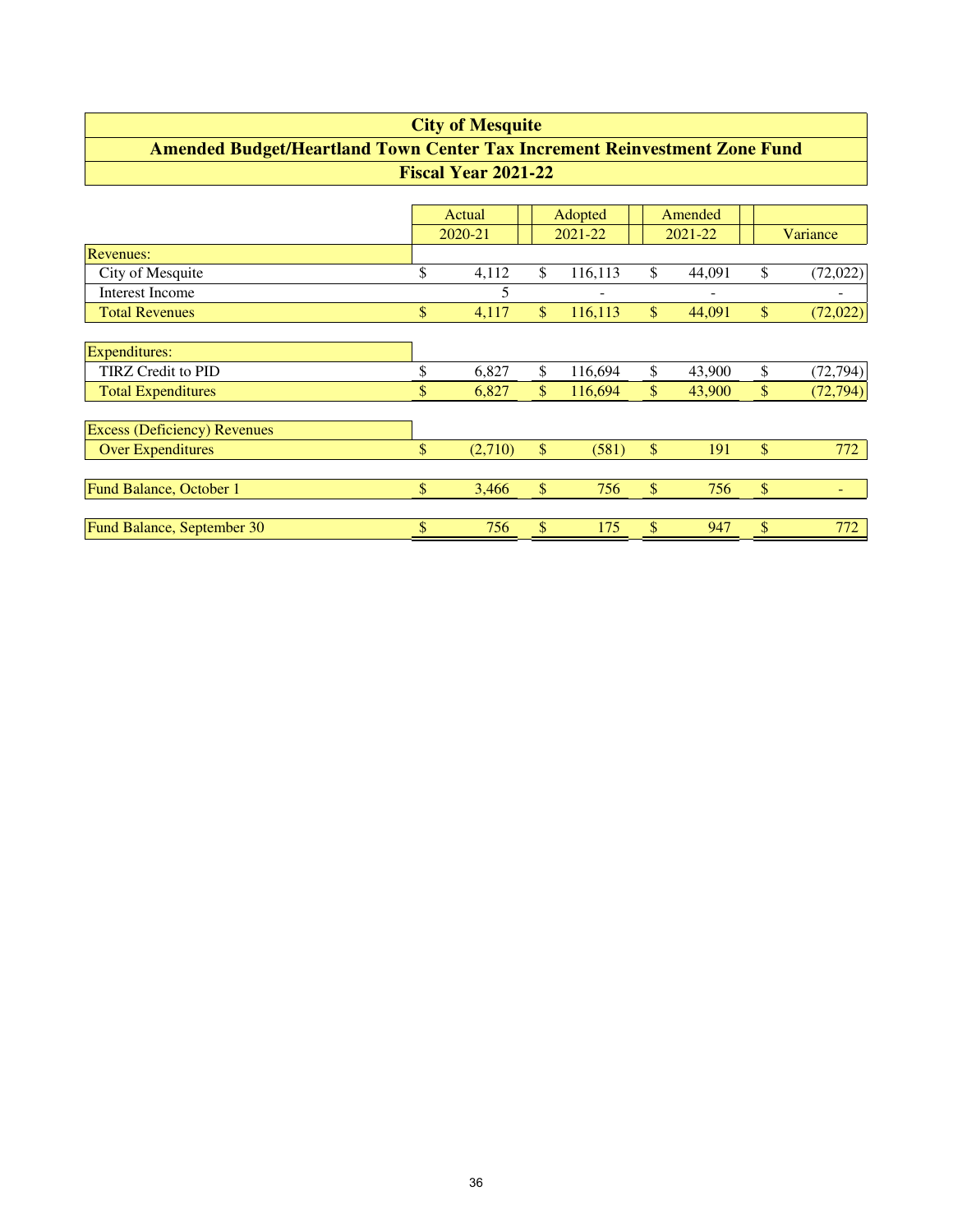|                                                                                | <b>City of Mesquite</b>    |               |                          |               |             |               |           |
|--------------------------------------------------------------------------------|----------------------------|---------------|--------------------------|---------------|-------------|---------------|-----------|
| <b>Amended Budget/IH-20 Business Park Tax Increment Reinvestment Zone Fund</b> |                            |               |                          |               |             |               |           |
|                                                                                | <b>Fiscal Year 2021-22</b> |               |                          |               |             |               |           |
|                                                                                |                            |               |                          |               |             |               |           |
|                                                                                | Actual                     |               | Adopted                  |               | Amended     |               |           |
|                                                                                | 2020-21                    |               | 2021-22                  | 2021-22       |             |               | Variance  |
| <b>Revenues:</b>                                                               |                            |               |                          |               |             |               |           |
| City of Mesquite                                                               | \$<br>48                   | \$            | 53                       | $\mathbb{S}$  | 48          | $\mathbb{S}$  | (5)       |
| Other Revenue                                                                  | 720,000                    |               |                          |               | 2,388,750   |               | 2,388,750 |
| <b>Interest Income</b>                                                         | ۰                          |               | ۰                        |               |             |               |           |
| <b>Total Revenues</b>                                                          | \$<br>720,048              | \$            | 53                       | \$            | 2,388,798   | $\mathbb{S}$  | 2,388,745 |
|                                                                                |                            |               |                          |               |             |               |           |
| <b>Expenditures:</b>                                                           |                            |               |                          |               |             |               |           |
| Administration                                                                 | \$<br>1,250                | \$            | $\overline{\phantom{a}}$ | $\mathbb{S}$  |             | $\mathbb{S}$  |           |
| <b>Economic Incentives</b>                                                     |                            |               |                          |               | 720,000     |               | 720,000   |
| Casa Radar Tower                                                               |                            |               |                          |               | 106,900     |               | 106,900   |
| <b>Total Expenditures</b>                                                      | \$<br>1,250                | \$            |                          | \$            | 826,900     | \$            | 826,900   |
|                                                                                |                            |               |                          |               |             |               |           |
| <b>Excess (Deficiency) Revenues</b>                                            |                            |               |                          |               |             |               |           |
| <b>Over Expenditures</b>                                                       | \$<br>718,798              | $\mathsf{\$}$ | 53                       | $\mathsf{\$}$ | 1,561,898   | $\mathsf{\$}$ | 1,561,845 |
|                                                                                |                            |               |                          |               |             |               |           |
| Fund Balance, October 1                                                        | \$<br>$\equiv$             | $\mathsf{\$}$ | 718,798                  | \$            | 718,798     | \$            | ٠         |
|                                                                                |                            |               |                          |               |             |               |           |
| Fund Balance, September 30                                                     | \$<br>718,798              | \$            | 718,851                  |               | \$2,280,696 | \$            | 1,561,845 |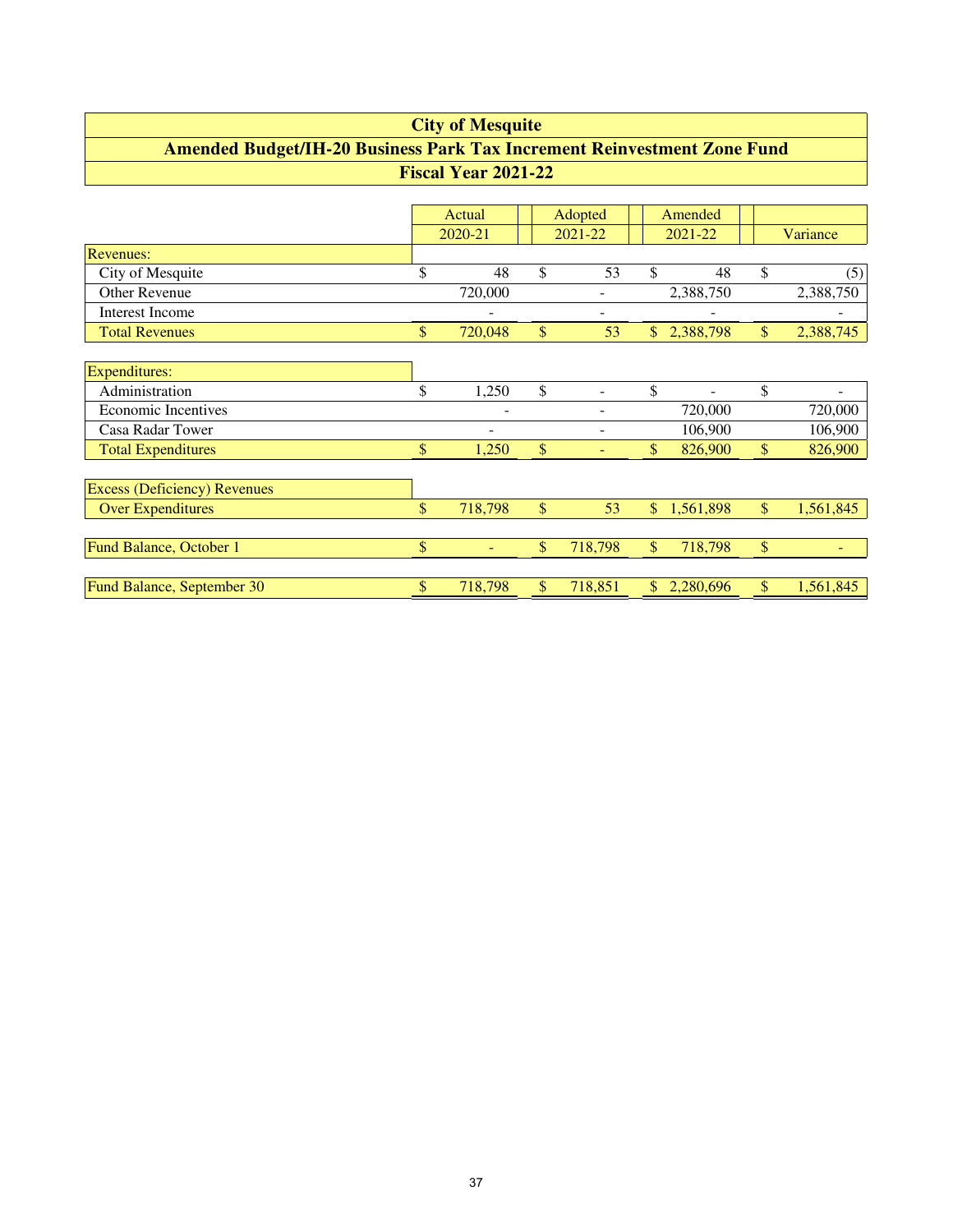|                                                                           |               | <b>City of Mesquite</b>    |                |                      |            |
|---------------------------------------------------------------------------|---------------|----------------------------|----------------|----------------------|------------|
| <b>Amended Budget/Spradley Farms Tax Increment Reinvestment Zone Fund</b> |               |                            |                |                      |            |
|                                                                           |               | <b>Fiscal Year 2021-22</b> |                |                      |            |
|                                                                           |               |                            |                |                      |            |
|                                                                           |               | Actual                     | Adopted        | Amended              |            |
|                                                                           |               | 2020-21                    | 2021-22        | 2021-22              | Variance   |
| <b>Revenues:</b>                                                          |               |                            |                |                      |            |
| City of Mesquite                                                          | \$            |                            | \$<br>22       | \$<br>$\overline{a}$ | \$<br>(22) |
| Interest Income                                                           |               |                            |                |                      | -          |
| <b>Total Revenues</b>                                                     | \$            |                            | \$<br>22       | \$                   | \$<br>(22) |
|                                                                           |               |                            |                |                      |            |
| Expenditures:                                                             |               |                            |                |                      |            |
| Administration                                                            | \$            |                            | \$             | \$                   | \$         |
| <b>Total Expenditures</b>                                                 | \$            |                            | \$             | \$                   | \$         |
|                                                                           |               |                            |                |                      |            |
| <b>Excess (Deficiency) Revenues</b>                                       |               |                            |                |                      |            |
| <b>Over Expenditures</b>                                                  | \$            | ٠                          | \$<br>22       | \$<br>$\blacksquare$ | \$<br>(22) |
|                                                                           |               |                            |                |                      |            |
| Fund Balance, October 1                                                   | $\mathsf{\$}$ | $\equiv$                   | \$<br>$\equiv$ | \$<br>$\equiv$       | \$<br>٠    |
|                                                                           |               |                            |                |                      |            |
| Fund Balance, September 30                                                | \$            |                            | \$<br>22       | \$                   | \$<br>(22) |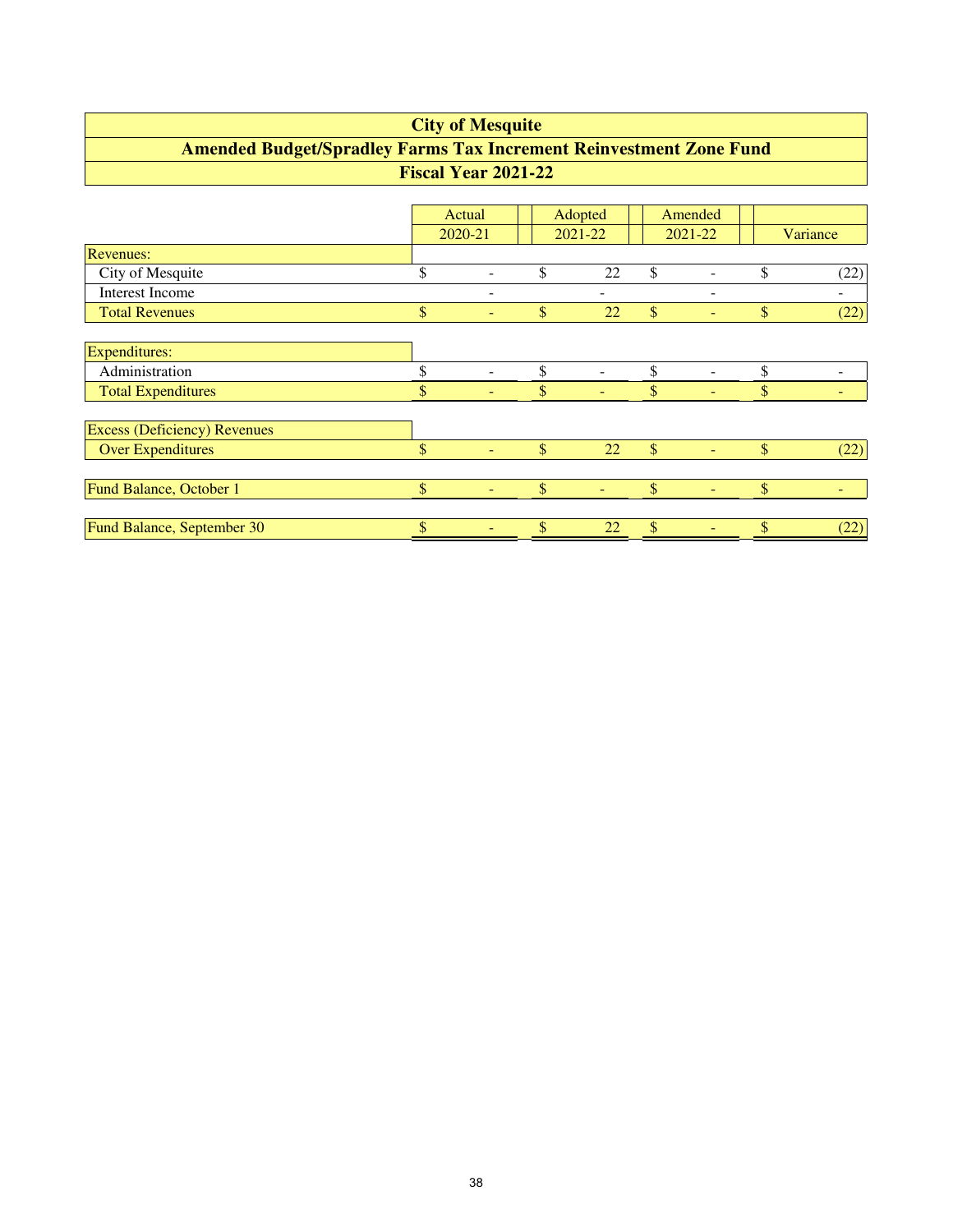|                                                                             | <b>City of Mesquite</b>    |                                |                 |               |           |
|-----------------------------------------------------------------------------|----------------------------|--------------------------------|-----------------|---------------|-----------|
| <b>Amended Budget/Alcott Logistics Tax Increment Reinvestment Zone Fund</b> |                            |                                |                 |               |           |
|                                                                             | <b>Fiscal Year 2021-22</b> |                                |                 |               |           |
|                                                                             |                            |                                |                 |               |           |
|                                                                             | Actual                     | Adopted                        | Amended         |               |           |
|                                                                             | 2020-21                    | 2021-22                        | 2021-22         |               | Variance  |
| <b>Revenues:</b>                                                            |                            |                                |                 |               |           |
| City of Mesquite                                                            | \$                         | \$<br>22                       | \$<br>119       | \$            | 97        |
| <b>Other Revenues</b>                                                       | 1,690,518                  |                                | 1,849,510       |               | 1,849,510 |
| <b>Interest Income</b>                                                      | (306)                      |                                | 200             |               | 200       |
| <b>Total Revenues</b>                                                       | \$<br>1,690,212            | \$<br>22                       | \$<br>1,849,829 | $\mathcal{S}$ | 1,849,807 |
|                                                                             |                            |                                |                 |               |           |
| <b>Expenditures:</b>                                                        |                            |                                |                 |               |           |
| <b>Economic Incentives</b>                                                  | \$<br>1,690,518            | \$<br>$\overline{\phantom{a}}$ | \$<br>1,849,510 | \$            | 1,849,510 |
| <b>Total Expenditures</b>                                                   | \$<br>1,690,518            | \$<br>÷.                       | \$<br>1,849,510 | \$            | 1,849,510 |
|                                                                             |                            |                                |                 |               |           |
| <b>Excess (Deficiency) Revenues</b>                                         |                            |                                |                 |               |           |
| <b>Over Expenditures</b>                                                    | \$<br>(306)                | \$<br>22                       | \$<br>319       | $\mathsf{\$}$ | 297       |
| Fund Balance, October 1                                                     | \$<br>٠                    | \$<br>(306)                    | \$<br>(306)     | \$            | ٠         |
|                                                                             |                            |                                |                 |               |           |
| Fund Balance, September 30                                                  | \$<br>(306)                | \$<br>(284)                    | \$<br>13        | \$            | 297       |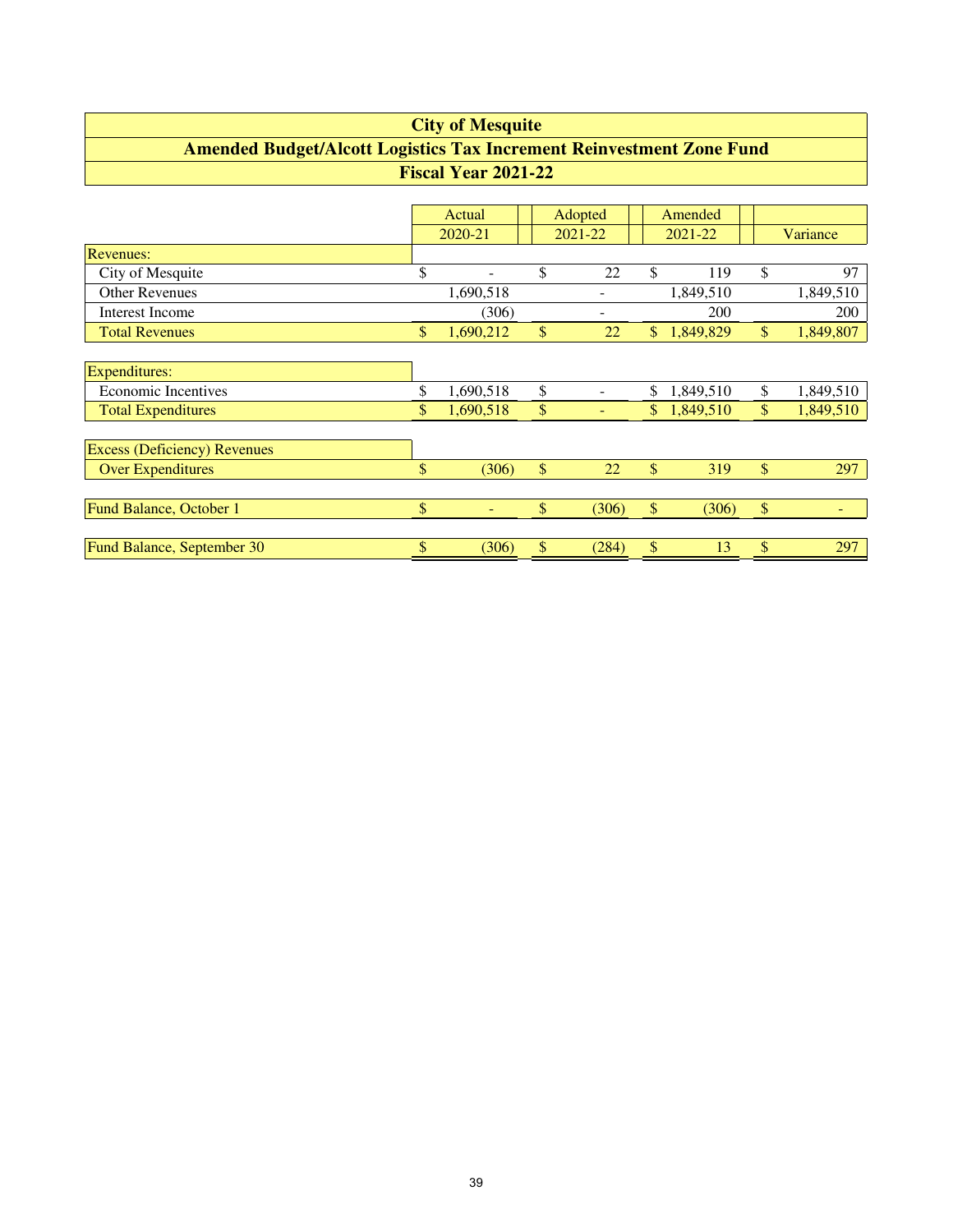| <b>City of Mesquite</b>                       |    |                            |              |           |               |             |    |             |
|-----------------------------------------------|----|----------------------------|--------------|-----------|---------------|-------------|----|-------------|
| <b>Amended Budget/Roadway Impact Fee Fund</b> |    |                            |              |           |               |             |    |             |
|                                               |    | <b>Fiscal Year 2021-22</b> |              |           |               |             |    |             |
|                                               |    |                            |              |           |               |             |    |             |
|                                               |    | Actual                     |              | Adopted   |               | Amended     |    |             |
|                                               |    | 2020-21                    |              | 2021-22   |               | 2021-22     |    | Variance    |
| <b>Revenues:</b>                              |    |                            |              |           |               |             |    |             |
| Contributions - Roadway Impact Fees           | \$ | 1,886,756                  | \$           | 2,326,280 | \$            | 4,000,000   |    | \$1,673,720 |
| <b>Interest Income</b>                        |    | 157                        |              | 1,500     |               |             |    | (1,500)     |
| <b>Total Revenues</b>                         | \$ | 1,886,913                  | \$           | 2,327,780 |               | \$4,000,000 |    | \$1,672,220 |
|                                               |    |                            |              |           |               |             |    |             |
| Expenditures:                                 |    |                            |              |           |               |             |    |             |
| Transfer Out - GO Debt Service Fund           | \$ | 1,996,000                  | \$           | 2,300,000 | \$.           | 2,300,000   | \$ |             |
| <b>Total Expenditures</b>                     | \$ | 1,996,000                  | \$           | 2,300,000 | $\mathbb{S}$  | 2,300,000   | \$ |             |
|                                               |    |                            |              |           |               |             |    |             |
| <b>Excess (Deficiency) Revenues</b>           |    |                            |              |           |               |             |    |             |
| <b>Over Expenditures</b>                      | \$ | (109,087)                  | \$           | 27,780    | $\mathbb{S}$  | 1,700,000   |    | \$1,672,220 |
|                                               |    |                            |              |           |               |             |    |             |
| Fund Balance, October 1                       | \$ | 222,108                    | $\mathbb{S}$ | 113,021   | $\mathcal{S}$ | 113,021     | \$ |             |
|                                               |    |                            |              |           |               |             |    |             |
| Fund Balance, September 30                    | \$ | 113,021                    | \$           | 140,801   | $\mathbb{S}$  | 1,813,021   |    | \$1,672,220 |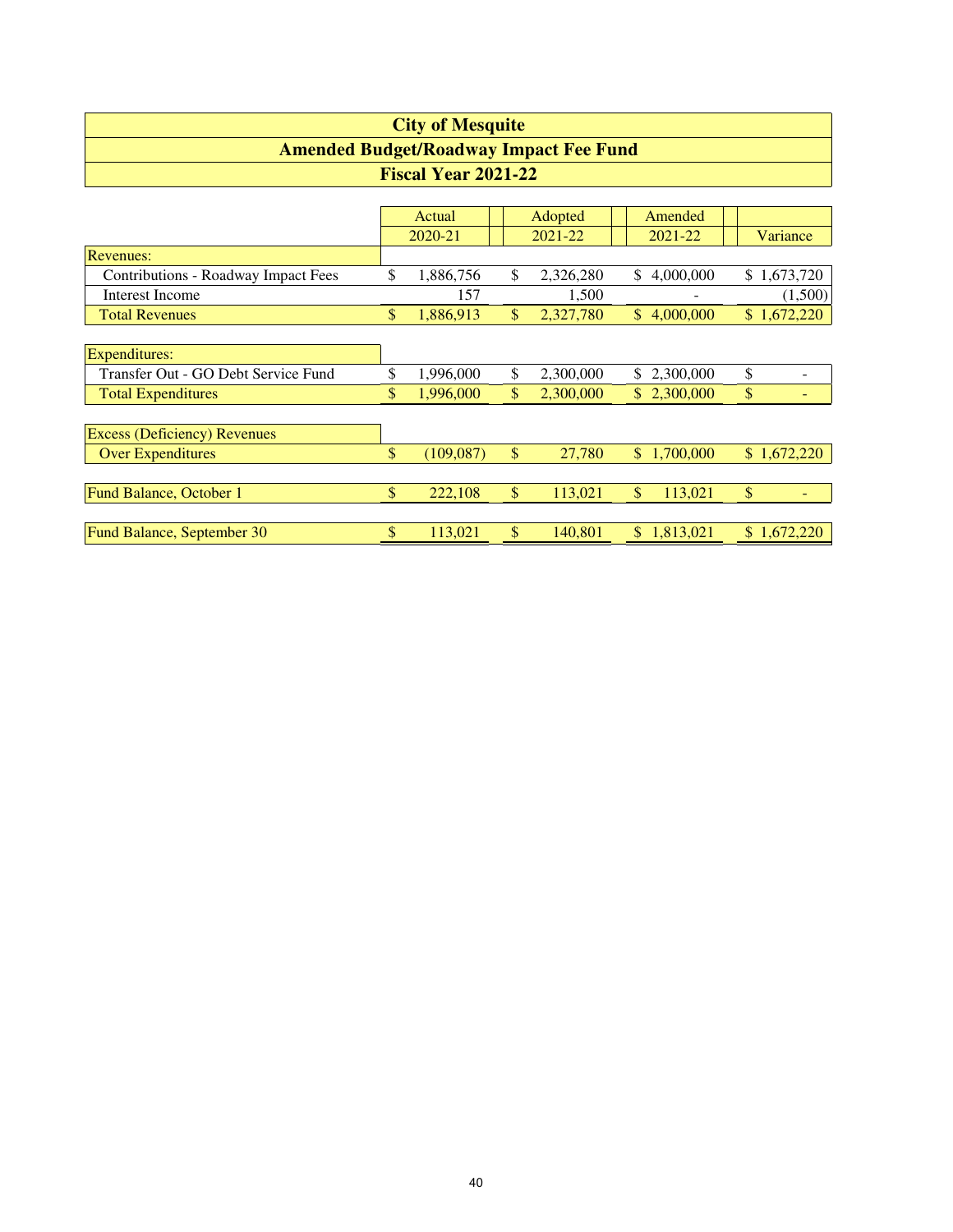|                                                       | <b>City of Mesquite</b>    |               |         |                 |               |                          |
|-------------------------------------------------------|----------------------------|---------------|---------|-----------------|---------------|--------------------------|
| <b>Amended Budget/Water and Sewer Impact Fee Fund</b> |                            |               |         |                 |               |                          |
|                                                       | <b>Fiscal Year 2021-22</b> |               |         |                 |               |                          |
|                                                       |                            |               |         |                 |               |                          |
|                                                       | Actual                     |               | Adopted | Amended         |               |                          |
|                                                       | 2020-21                    |               | 2021-22 | 2021-22         |               | Variance                 |
| Revenues:                                             |                            |               |         |                 |               |                          |
| <b>Contributions - Water Impact Fees</b>              | \$<br>729,704              | \$            | 400,000 | \$<br>1,200,000 | \$            | 800,000                  |
| <b>Contributions - Sewer Impact Fees</b>              | 363,231                    |               | 200,000 | 600,000         |               | 400,000                  |
| <b>Interest Income</b>                                | 423                        |               | 1,500   |                 |               | (1,500)                  |
| <b>Total Revenues</b>                                 | \$<br>1,093,358            | \$            | 601,500 | \$<br>1,800,000 |               | \$1,198,500              |
|                                                       |                            |               |         |                 |               |                          |
| <b>Expenditures:</b>                                  |                            |               |         |                 |               |                          |
| Transfer Out - W&S Debt Service Fund                  | \$<br>600,000              | \$            | 600,000 | \$<br>1,380,000 | \$            | 780,000                  |
| <b>Total Expenditures</b>                             | \$<br>600,000              | \$            | 600,000 | \$<br>1,380,000 | \$            | 780,000                  |
|                                                       |                            |               |         |                 |               |                          |
| <b>Excess (Deficiency) Revenues</b>                   |                            |               |         |                 |               |                          |
| <b>Over Expenditures</b>                              | \$<br>493,358              | \$            | 1,500   | \$<br>420,000   | \$            | 418,500                  |
|                                                       |                            |               |         |                 |               |                          |
| Fund Balance, October 1                               | \$<br>412,694              | $\mathbf{\$}$ | 906,052 | \$<br>906,052   | $\mathsf{\$}$ | $\overline{\phantom{0}}$ |
|                                                       |                            |               |         |                 |               |                          |
| Fund Balance, September 30                            | \$<br>906,052              | \$            | 907,552 | \$<br>1,326,052 | \$            | 418,500                  |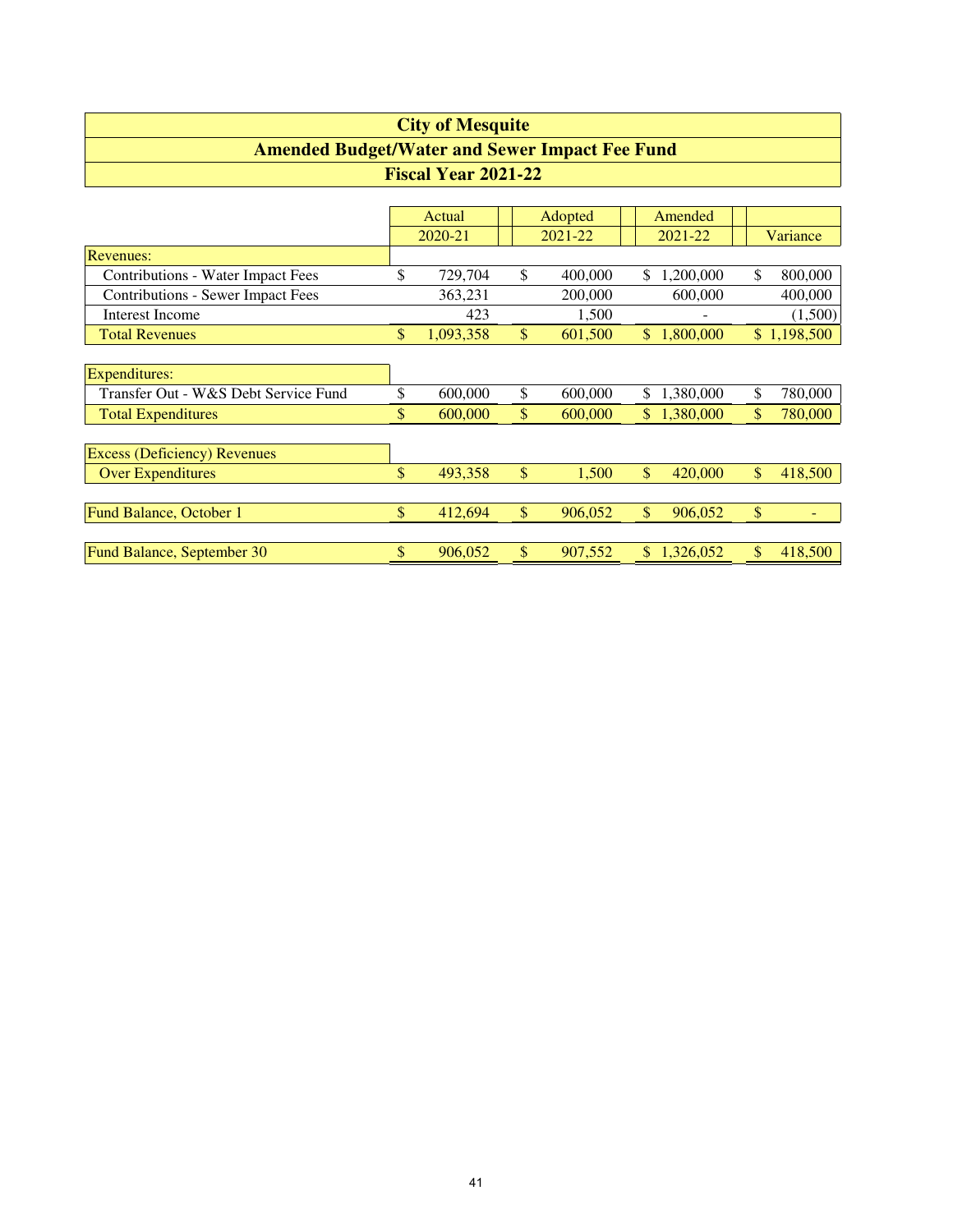| <b>City of Mesquite</b>          |
|----------------------------------|
| <b>Amended Reserved Fee Fund</b> |
| <b>Fiscal Year 2021-22</b>       |

|                                          | Actual |                          | Adopted                        |               | Amended |                      |         |
|------------------------------------------|--------|--------------------------|--------------------------------|---------------|---------|----------------------|---------|
|                                          |        | 2020-21                  | 2021-22                        | 2021-22       |         | Variance             |         |
| <b>Revenues:</b>                         |        |                          |                                |               |         |                      |         |
| Reserve Fee - Emergency Notification Fee | \$     |                          | \$                             | \$            | 70,400  | \$                   | 70,400  |
| Reserve Fee - Emergency Services Fee     |        |                          |                                |               | 704,000 |                      | 704,000 |
| Reserve Fee - Technology Fee             |        |                          |                                |               | 140,800 |                      | 140,800 |
| <b>Interest Income</b>                   |        |                          |                                |               |         |                      |         |
| <b>Total Revenues</b>                    | \$     | $\overline{\phantom{0}}$ | \$<br>$\overline{\phantom{0}}$ | $\mathcal{S}$ | 915,200 | $\mathcal{S}$        | 915,200 |
|                                          |        |                          |                                |               |         |                      |         |
| Expenditures:                            |        |                          |                                |               |         |                      |         |
| <b>Emergency Notification System</b>     | \$     |                          | \$                             | \$            | 27,500  | \$                   | 27,500  |
| <b>Total Expenditures</b>                | \$     |                          | \$                             | \$            | 27,500  | $\sqrt{\frac{2}{5}}$ | 27,500  |
|                                          |        |                          |                                |               |         |                      |         |
| <b>Excess (Deficiency) Revenues</b>      |        |                          |                                |               |         |                      |         |
| <b>Over Expenditures</b>                 | \$     |                          | \$                             | $\mathbb{S}$  | 887,700 | $\mathcal{S}$        | 887,700 |
|                                          |        |                          |                                |               |         |                      |         |
| Fund Balance, October 1                  | \$     |                          | \$                             | \$            | ٠       | \$                   |         |
|                                          |        |                          |                                |               |         |                      |         |
| Fund Balance, September 30               | \$     |                          | \$                             | \$            | 887,700 | \$                   | 887,700 |